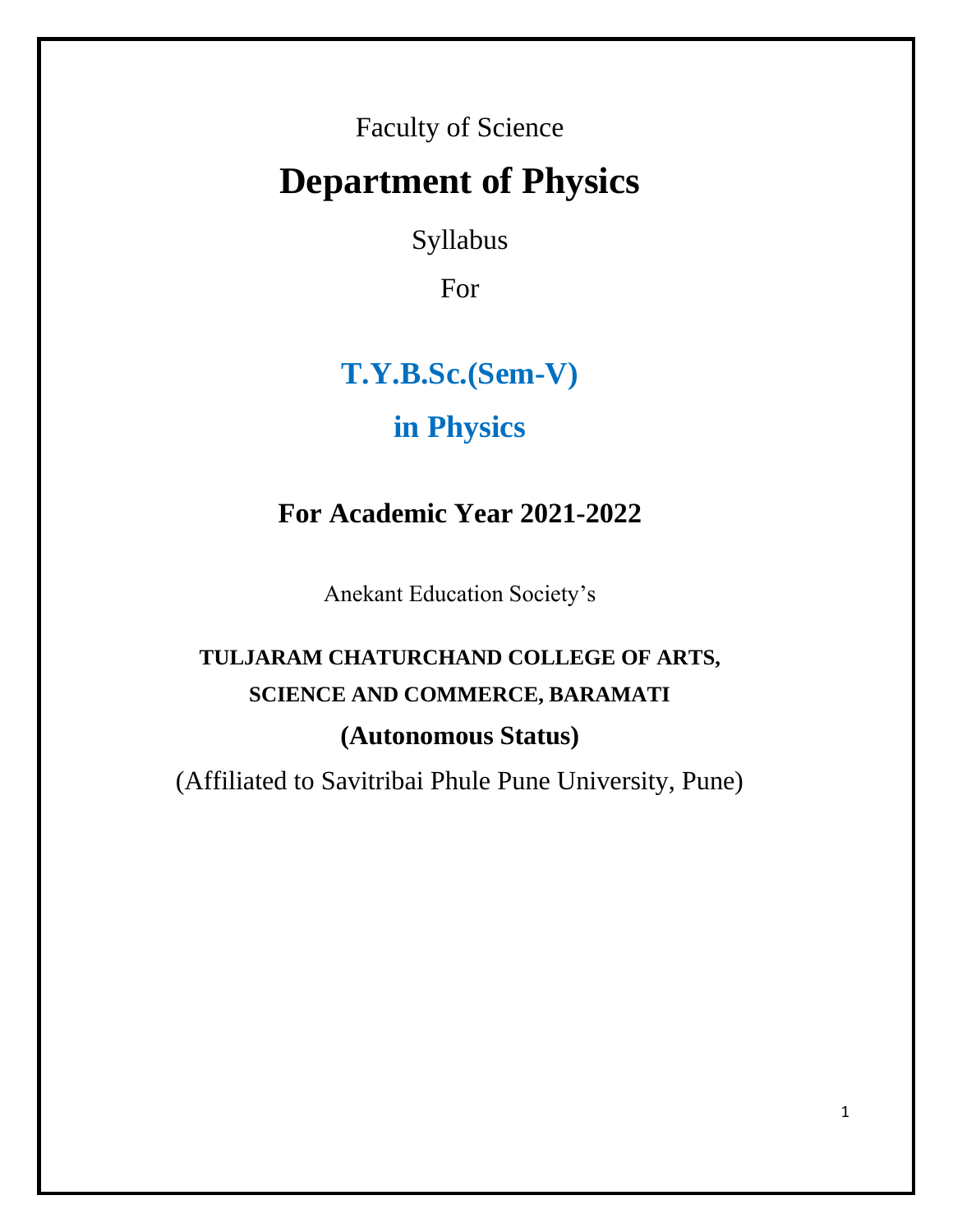# Anekant Education Society's **Tuljaram Chaturchand College**

of Arts, Science and Commerce, Baramati

(Autonomous Status)

(Affiliated to Savitribai Phule Pune University, Pune)

# **T.Y.B. Sc. Sem-V [Physics] 2021-2022**

| Semester     | Paper           | <b>Title of Paper</b>                     | No of          |
|--------------|-----------------|-------------------------------------------|----------------|
|              | Code            |                                           | Credits        |
| $\mathbf{V}$ | <b>PHY 3501</b> | Mathematical Methods of Physics-II        | 3              |
|              | <b>PHY 3502</b> | <b>Classical Mechanics</b>                | $\overline{3}$ |
|              | <b>PHY 3503</b> | <b>Advanced Optics</b>                    | $\overline{3}$ |
|              | <b>PHY 3504</b> | <b>Solid State Physics</b>                | $\overline{3}$ |
|              | PHY 3505        | <b>Atomic and Molecular Physics</b>       | $\overline{3}$ |
|              | <b>PHY 3506</b> | Elective-I (Select anyone)                | 3              |
|              |                 | A] Elements of Material Science           |                |
|              |                 | <b>B] Renewable Energy Sources</b>        |                |
|              |                 | C] Physics and Technology of sensors      |                |
|              | <b>PHY 3507</b> | <b>Practical I</b>                        | $\overline{2}$ |
|              |                 | PHY 3508   Practical II                   | $\overline{2}$ |
|              | <b>PHY 3509</b> | Project I                                 | $\overline{2}$ |
|              |                 | Total                                     | 24             |
| VI           | <b>PHY 3601</b> | <b>Classical Electrodynamics</b>          | 3              |
|              | <b>PHY 3602</b> | <b>Quantum Mechanics</b>                  | $\frac{3}{3}$  |
|              | <b>PHY 3603</b> | <b>Statistical Physics</b>                |                |
|              | PHY 3604        | <b>Nuclear Physics</b>                    | $\overline{3}$ |
|              | <b>PHY 3605</b> | Electronics II/ Advanced Electronics      | $\overline{3}$ |
|              | <b>PHY 3606</b> | Elective-II (Select anyone)               | $\overline{3}$ |
|              |                 | A] Physics of Nanomaterials               |                |
|              |                 | <b>B] Solar Energy Conversion Devices</b> |                |
|              |                 | C] Sensors and its Applications           |                |
|              | <b>PHY 3607</b> | Practical III                             | $\overline{2}$ |
|              | <b>PHY 3608</b> | Practical IV                              | $\overline{2}$ |
|              | <b>PHY 3609</b> | Project II                                | $\overline{2}$ |
| Total        |                 |                                           | 24             |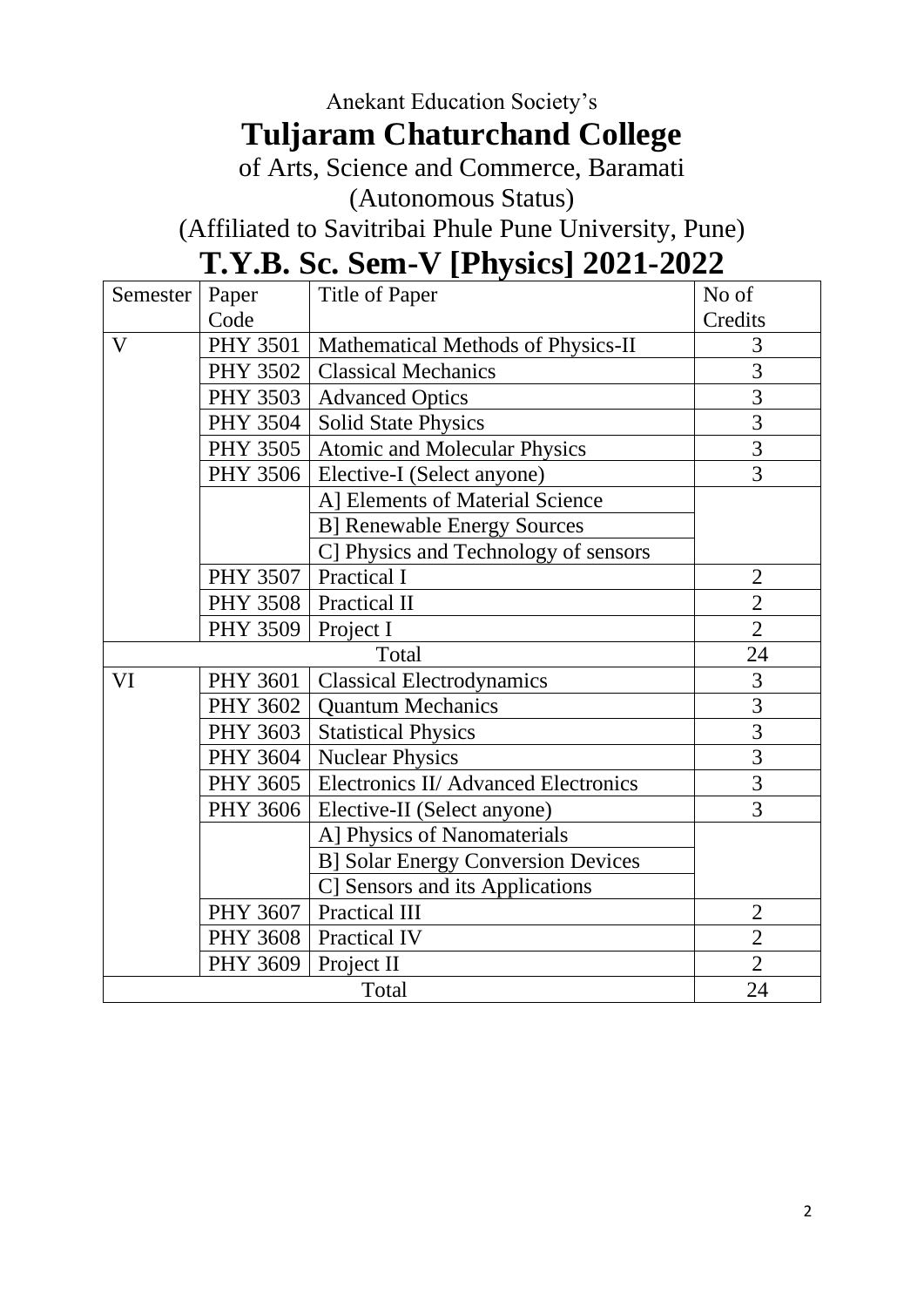# **PHY 3501:** Mathematical Methods in Physics-II

Class: **T.Y. B. Sc. (Semester-V)** Paper: **I** 

Credit: **3** No. of lectures: **48** 

# **Learning Objectives:**

- 1. To learn mathematical tools required to solve physical problem.
- 2. To understand mathematical concepts related to physics.
- 3. To understand generalized coordinate system

# **Learning Outcomes:**

After successful completion of the course student will be able to

- **1.** Learn some mathematical techniques required to understand the physical phenomena at the undergraduate level.
- **2.** The students will solve nonhomogeneous differential equations and partial differential equations using simple methods.
- **3.** The students are expected to be able to solve simple problems on Matrix.
- **4.** Understand the generalized coordinate system and transformation equation between cartesian coordinate and generalized coordinates.

# **1. Curvilinear Co-ordinates (12 L)**

- 1.1 Introduction to Cartesian
- 1.2 Spherical polar and Cylindrical co-ordinate systems
- 1.3 Transformation equations, General Curvilinear co-ordinate system
- 1.4 Co-ordinate surface, lines, length, and volume elements in curvilinear system
- 1.5 Orthogonal Curvilinear co-ordinate system,
- 1.6 Expressions for: a) gradient b) divergence c) Laplacian d) Curl in Cartesian system

# **2. Special Theory of Relativity (12 L)**

- 2.1 Introduction of Special Theory of Relativity and its limitations.
- 2.2 Newtonian relativity Galilean transformation equation
- 2.3 Lorentz transformations
- 2.4 Length contraction, Transformation of velocities
- 2.5 Variation of mass with velocity, Mass-energy relation
- 2.6 Problems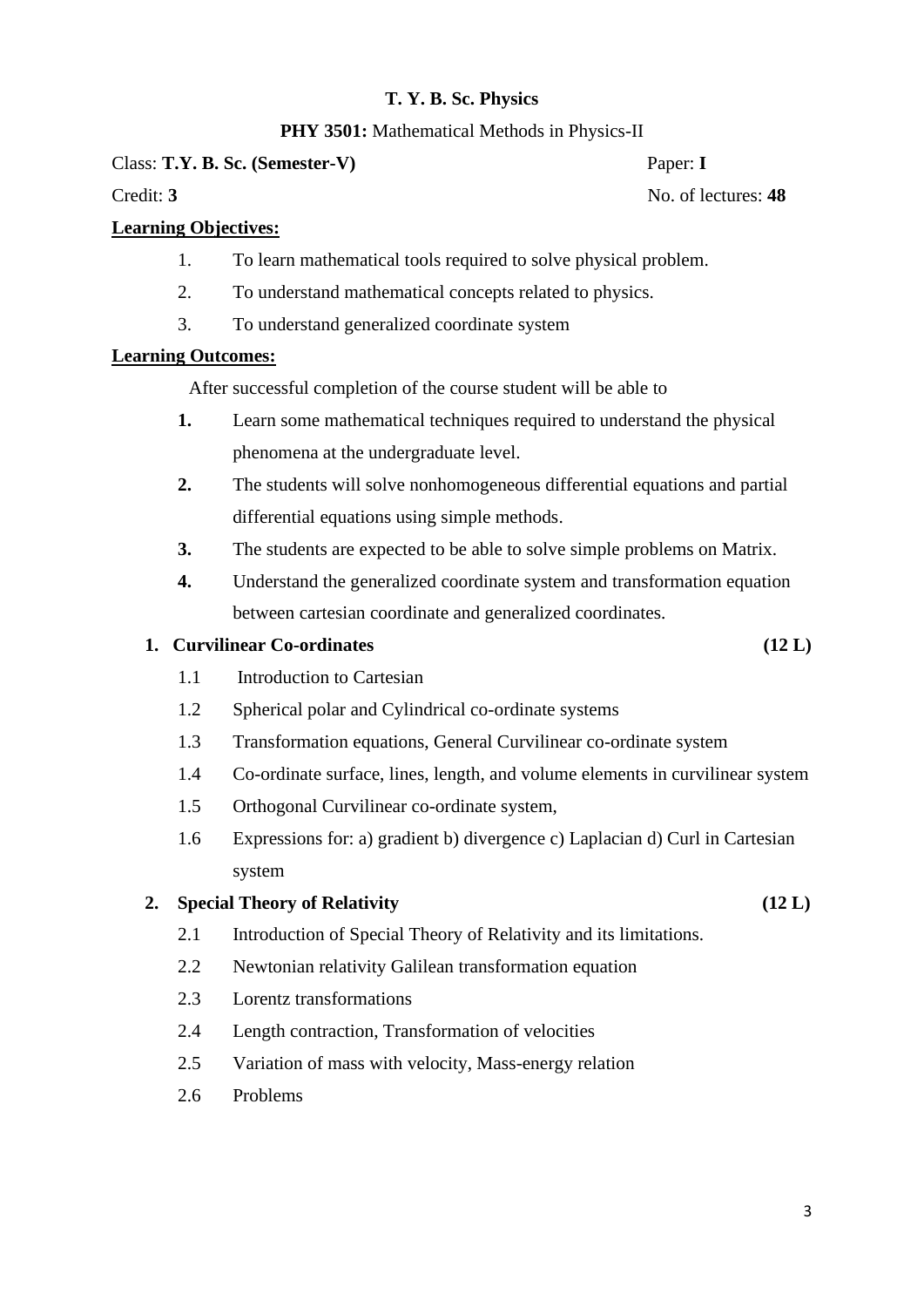### **3. Differential Equations (12 L)**

- 3.1 Partial differential equations
- 3.2 Degree, order, linearity, and homogeneity (Revision)
- 3.3 Method of separation of variables, Singular points
- 3.4 Frobenius method for power series
- 3.5 Solution of Legendre, Hermite and Bessel differential equation
- 3.6 Problems

### **4. Special Functions (8 L)**

- 4.1 Generating function for Legendre, Hermite Polynomials
- 4.2 Recurrence relations, differential equations, and properties of special functions
- 4.3 Bessel function of first kind and their properties
- 4.4 Problems

### **5. Matrix (4 L)**

- 5.1 Definition and Types of Matrix
- 5.2 Matrix representation
- 5.3 Caley -Hamilton theorem of matrix
- 5.4 Problems

#### **References Books:**

- 1. Mathematical method for Physicists, Arfken and Weber, Academic press New York.
- 2. Mathematical Physics, Rajput, Pragati Prakashan
- 3. Mathematical methods in the Physical sciences Marry L. Boas, John Willy and Sons Publication.
- 4. Introduction to special relativity, Robert Resnick, Willyeastrn Ltd.
- 5. Mathematical Physics, B. D. Gupta
- 6. Mathematical Physics, H. K. Dass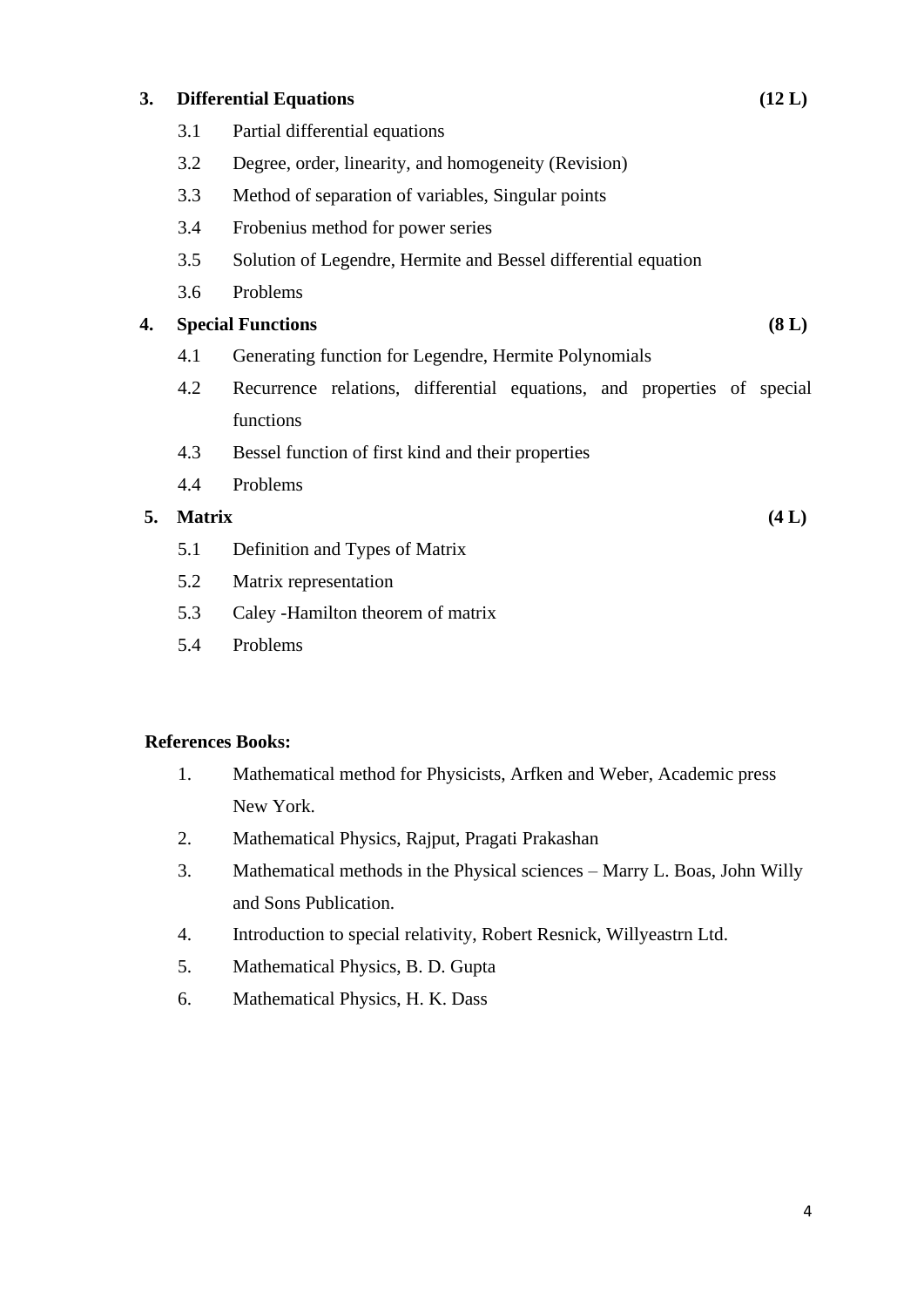# **PHY 3502: Classical Mechanics**

**Class: T.Y. B. Sc. Sem: V Paper II** 

# **Credit: 3** No of lectures: 48

# **Learning Objectives:**

- 1. To understand the newtons laws and applications of newtons laws of motion
- 2. To understand the central forces, types of central forces and Kepler's laws of planetary Motion.
- 3. To know the Langrangian approach in classical mechanics.
- 4. To understand theory of scattering in detail

# **Learning Outcomes:**

After completion of the course, the student should be able to:

- 1. The students will introduce about the newton's laws of motion, linear momentum, angular momentum, and knowledge about the applications of newton's laws of motion.
- 2. The students should be able to understand central forces and types of central forces in detail, ideas regarding equations of orbit and deduction of Kepler's laws.
- 3. This paper enables the students to understand the Langrangian approach in classical mechanics.
- 4. The students should be able to understand theory of scattering, types of scattering and differential cross section.

# **1. Mechanics of System of Particles (12 L)**

- 1.1 Introduction –newton's laws, Limitations of Newton's Laws
- 1.2 Applications of Newton's laws of motion: Projectile motion in various medium, Rocket motion, Motion of a charged particle in constant electric, magnetic and electromagnetic field.
- 1.3 System of particles, Centre of mass, Conservation of linear momentum, angular momentum, energy of system of particles (statements only)
- 1.4 Problems

# **2. Motion in Central Force Field (12 L)**

2.1 Types of forces: Forces of Gravitation, Lorentz force, Hooks Force, Frictional Force, Fundamental Forces of Nature Central force, equivalent one body problem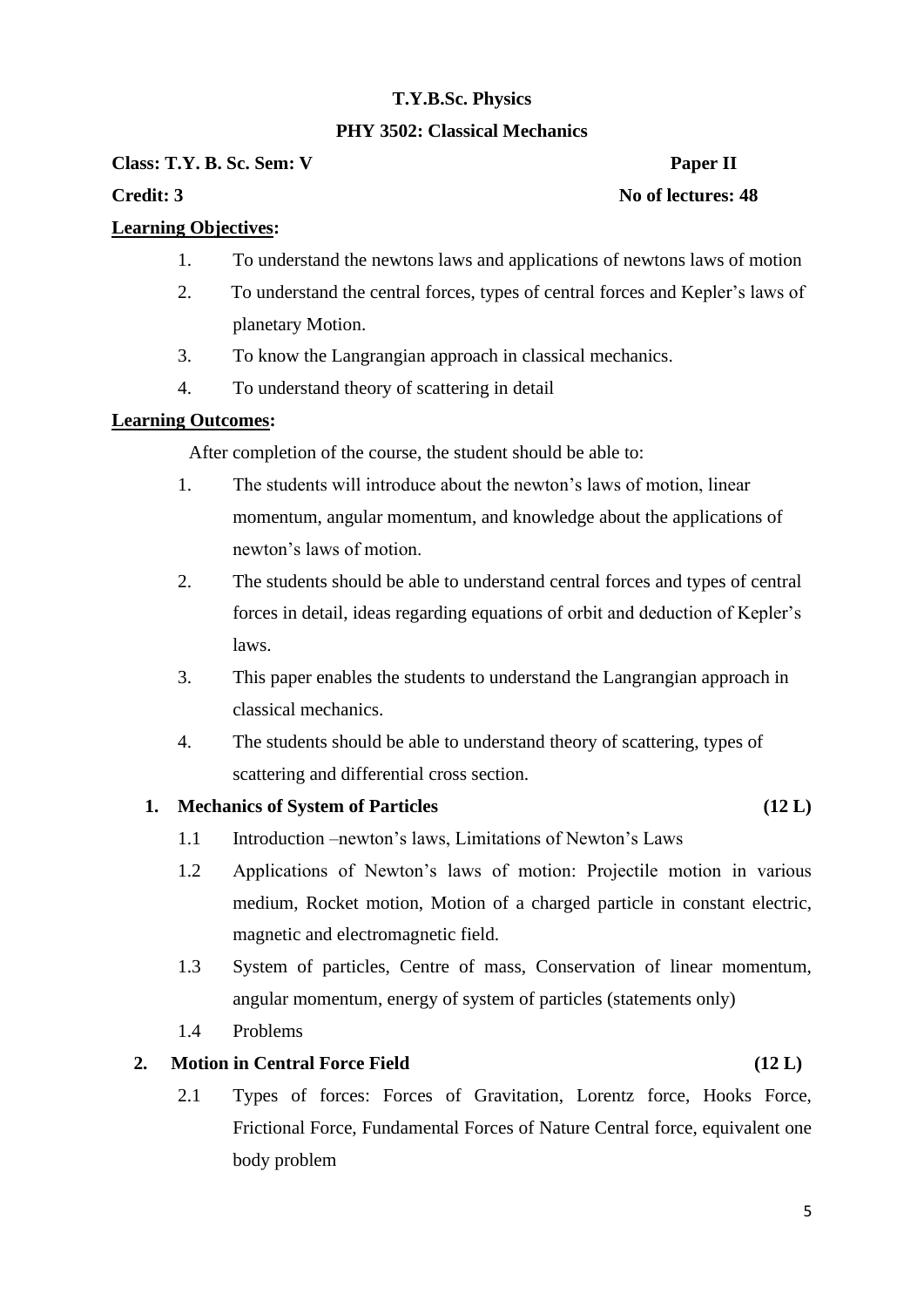- 2.2 Motion in central force field
- 2.3 General features of motion, equation of orbit
- 2.4 Deduction of Kepler's laws of planetary motion
- 2.5 Orbits of artificial satellite
- 2.6 Problems

# **3. Scattering Theory of Particles (12 L)**

- 3.1 Introduction, Elastic, and Inelastic Scattering
- 3.2 Laboratory and Centre of mass system
- 3.3 Relation between scattering angles in Lab and CM system
- 3.4 Inelastic scattering
- 3.5 Differential cross section, impact parameter and total cross section
- 3.6 Problems

# **4. Langrangian Formulation (12 L)**

- 4.1 Limitations of Newtonian mechanics
- 4.2 Types of constraints, degrees of freedom, generalized coordinates, configuration space.
- 4.3 D'Alemberts principle, Virtual displacement, Principal of virtual work
- 4.4 Langrage's equation of motion from D'Alemberts principle
- 4.5 Equation of motion of Simple pendulum, spring mass arrangement, Attwood's machine, particle under gravity by using Langrangian formulation.
- 4.6 Problems.

# **Reference Books:**

- 1. Classical mechanics by J.C. Upadhyaya, Himalaya Publishing House.
- 2. Classical mechanics by N.C. Rana and P.S. Joag, Tata Mc-Graw Hill Publishing Company limited, New Delhi.
- 3. Classical Mechanics by P.V. Panat, Narosa publishing Home, New Delhi.
- 4. Classical Mechanics by Kumar, Gupta, Sharma.
- 5. Classical Mechanics by H. Goldstein, Narosa Publishing Home, New Delhi.
- 6. Classical Mechanics by D. S. Mathur.
- 7. Introduction to Classical Mechanics by R. G. Takawale and P. S. Puranik, Tata Mc-Graw Hill Publishing Company Limited, New Delhi.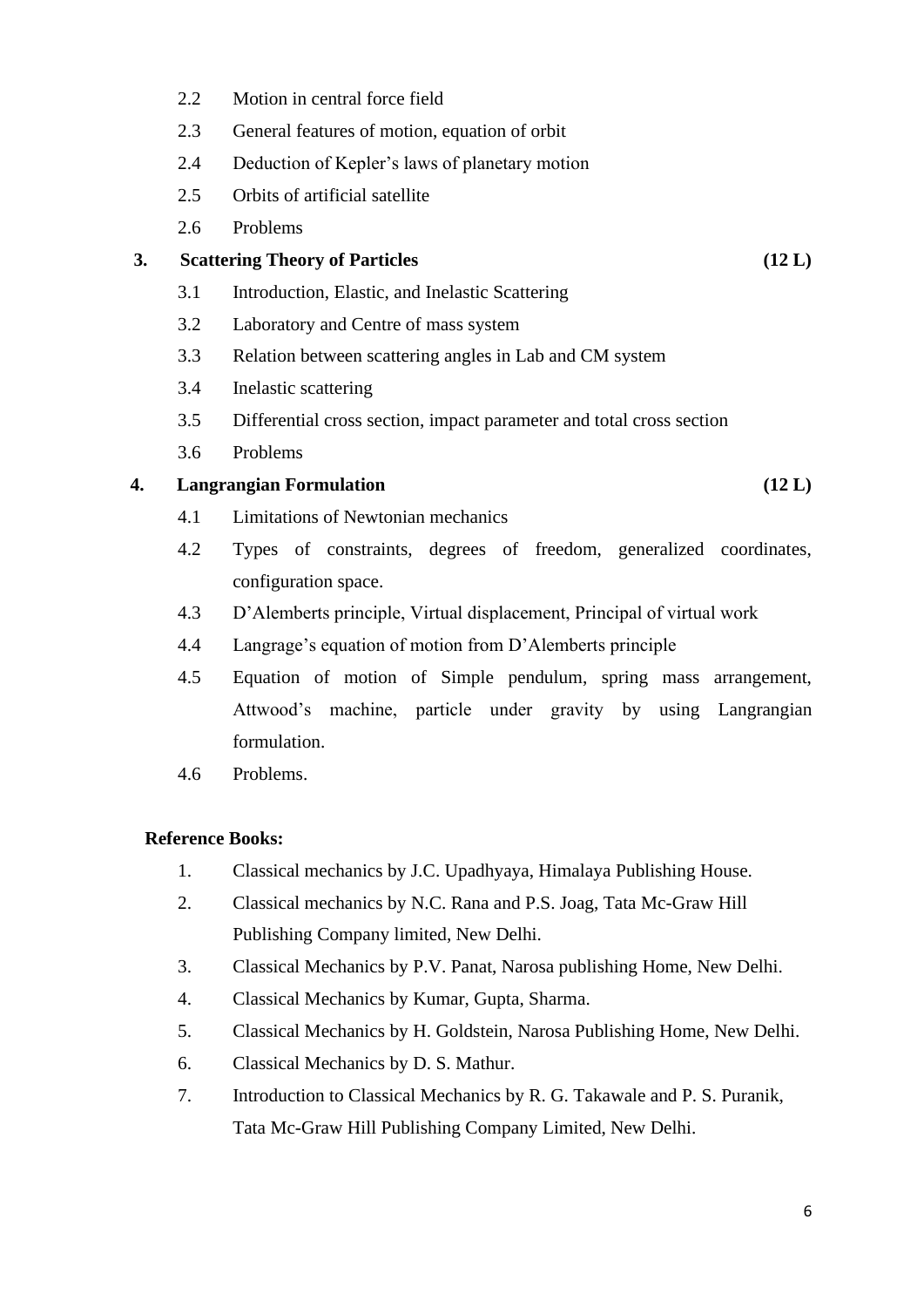# **PHY 3503: Advanced Optics**

**Class: T.Y. B. Sc. Sem: V Paper III** 

**Credit: 3** No. of lectures: 48

# **Learning Objectives:**

- 1. Understand the diffraction and polarization processes and applications of them in physical situations.
- 2. Understand the applications of interference in design and working of interferometers.
- 3. Understand the resolving power of different optical instruments.

# **Learning Outcomes:**

- 1. Describe how light can constructively and destructively interfere.
- 2. Explain why a light beam spreads out after passing through an aperture.
- 3. Analyze simple examples of interference and diffraction phenomena.
- 4. Be familiar with a range of equipment used in modern optics.

# **1. Interference (13 Lecture)**

- 1.1 Revision to Interference
- 1.2 Phase change on reflection (Stokes Treatment)
- 1.3 Interference by parallel sided thin films
- 1.4 Interference due to reflected light
- 1.5 Interference due to refracted light
- 1.6 Interference due to Wedge Shaped thin film
- 1.7 Principle construction and working of Michelson Interferometer & its applications.
- 1.8 Problems.

# **2. Diffraction (13 Lecture)**

- 2.1 Types of Diffraction: Fresnel's diffraction and Fraunhoffer's diffraction
- 2.2 Fraunhoffer's diffractions at a double slit
- 2.3 Plane diffraction grating
- 2.4 Newton's Rings
- 2.5 Rayleigh's criterion for resolution
- 2.6 Resolving power of telescopes and microscopes.
- 2.7 Dispersive and resolving power of grating.
- 2.8 Problems.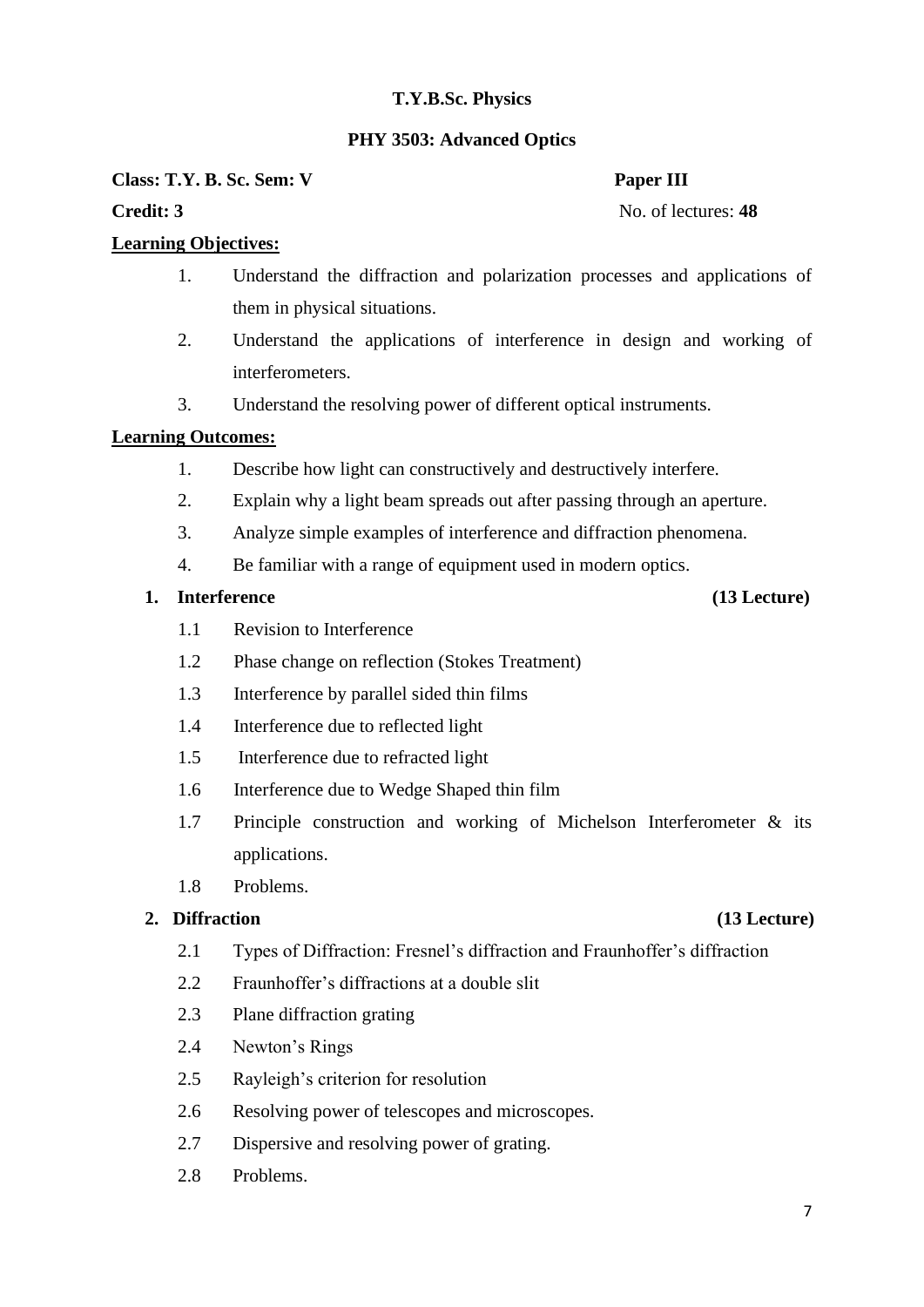### **3. Polarization (13 Lecture)**

8

# 3.1 Introduction

- 3.2 Brewster's law
- 3.3 Law of Malus
- 3.4 Polarization by double refraction.
- 3.5 Nicol prism.
- 3.6 Elliptically and circularly polarized light
- 3.7 Quarter wave plate
- 3.8 Polarimeter
- 3.9 Problems

#### **4. Optical Fibber (09 Lecture)**

- 4.1 Introduction
- 4.2 Structure and types of fibres
- 4.3 Numerical Aperture (Definition only)
- 4.4 Pulse dispersion in step index fiber
- 4.5 Optical communication system (Qualitative treatment only)
- 4.6 Advantages and disadvantages of optical fiber
- 4.7 Fiber materials, photonic crystal, fiber optic cables
- 4.8 Problems

#### **References Books:**

- 1. Textbook of Optics: N. Subrahmanyam and Brij Lal: S. Chand Publication.
- 2. Fundamentals of Optics, F A Jenkins and H E White, 1976, McGraw-Hill
- 3. Principles of Optics, B.K. Mathur, 1995, Gopal Printing
- 4. Fundamentals of Optics, H.R. Gulati and D.R. Khanna, 1991, S. Chand publication
- 5. University Physics. FW Sears, MW Zemansky and HD Young 13/e, 1986.Addison-Wesley
- 6. Fiber optic communication-Joseph C. Palais 4 th edition, Pearson Education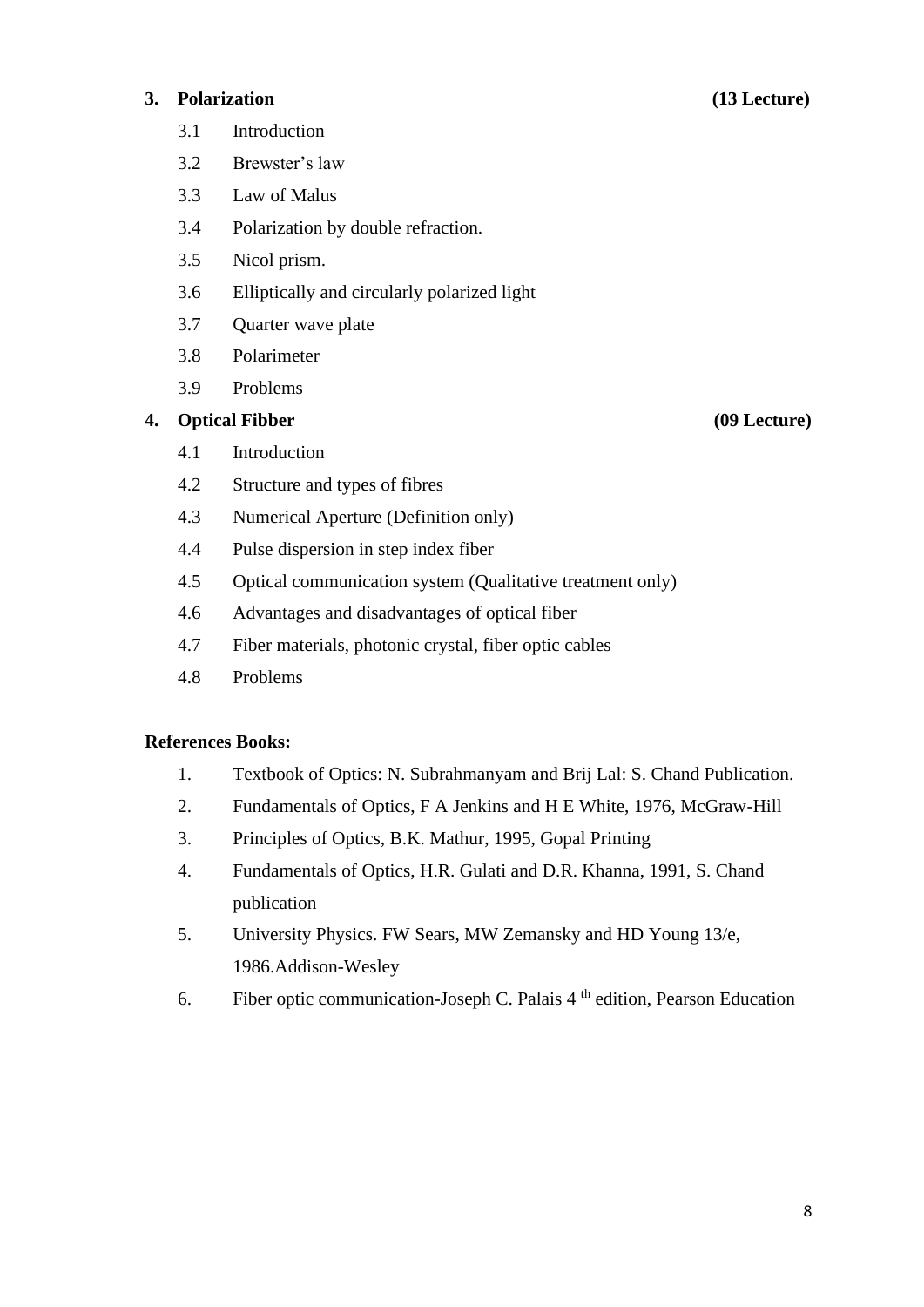# **PHY3504: Solid State Physics**

**Class: T.Y. B. Sc. Sem V Paper IV** 

**Credit: 3** No of lectures: 48

# **Learning objectives:**

- 1. Understand the basics of crystallography.
- 2. Understand electrical properties of metals and Band theory of solids.
- 3. Understand the basics of magnetism.
- 4. To study the basics of Solid-State Physics and Semiconductor Physics

# **Learning Outcomes:**

This syllabus will also help students to lay a foundation for Materials science, electronics, and more advanced subjects like condensed matter in future.

# **1. Free Electron Theory of Solids (15 L)**

- 1.1 Classical free electron theory of metals
- 1.2 Drawbacks of classical theory
- 1.3 Energy levels and Density of orbital in 1D and 3D
- 1.4 Bloch theorem (only statement and properties)
- 1.5 Nearly free electron model, Fermi energy, Fermi level
- 1.6 Hall Effect, Origin of energy gap
- 1.7 Energy bands in Solids,
- 1.8 Effective mass of electron (with derivation),
- 1.9 Distinction between metal,
- 1.10 Semiconductor and insulator
- 1.11 Problems

# **2. Crystalline Solids (16 L)**

- 2.1 Introduction: Classification of solids (crystalline, amorphous & polycrystalline),
- 2.2 Lattice, Basis, Translational vectors
- 2.3 Primitive unit cell, Symmetry operations
- 2.4 Different types of lattices 2D and 3D (Bravais lattices)
- 2.5 Miller indices inter planer distances.
- 2.6 Number of atoms per unit cell,
- 2.7 Co-ordination number,
- 2.8 Atomic radius and packing fraction for SC, BCC and FCC structures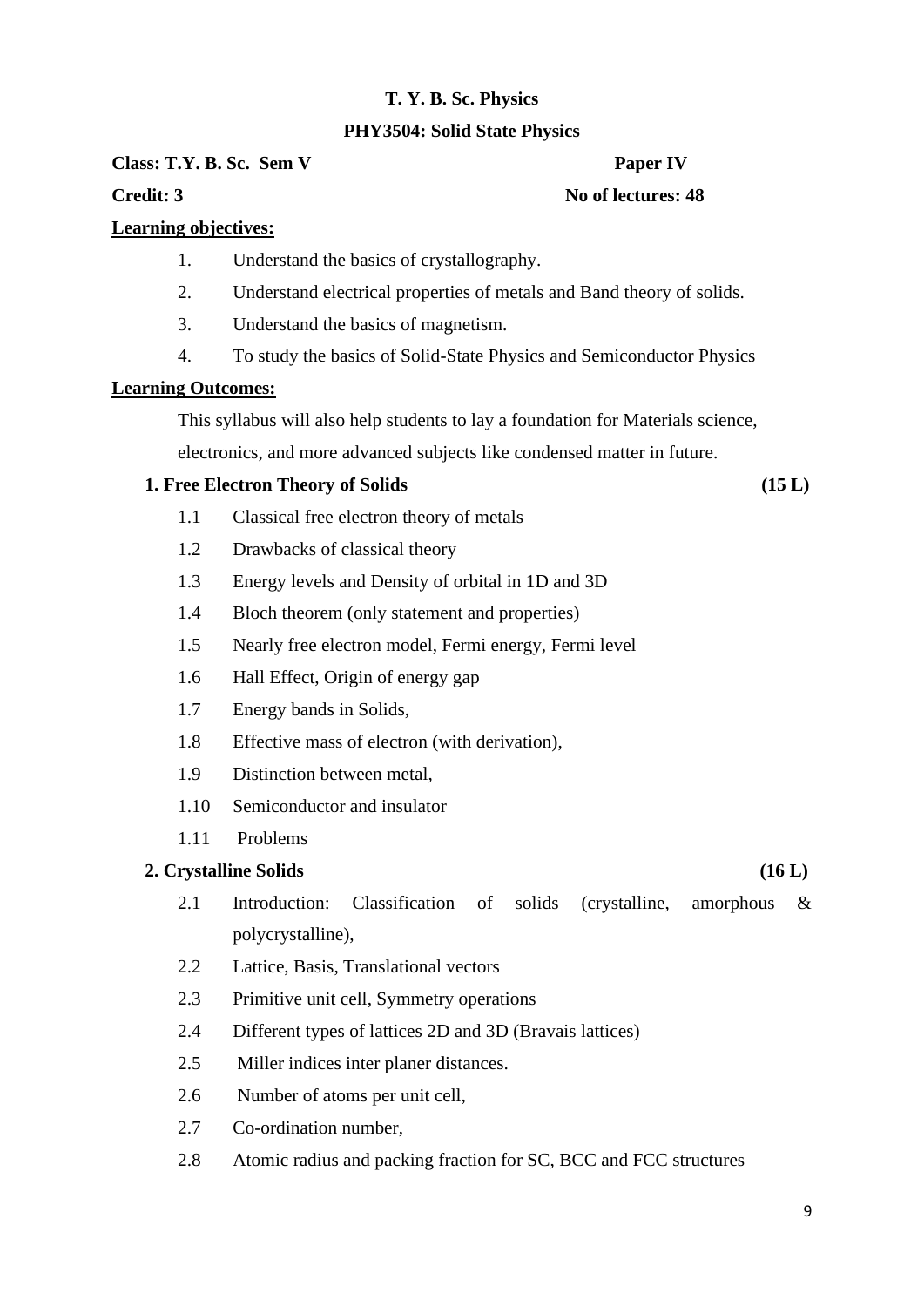- 2.9 Study of NaCl, diamond, CsCl, ZnS and HCP crystals,
- 2.10 Concept of reciprocal lattice and its properties with proof.
- 2.11 X-ray diffraction: Crystal as a grating,
- 2.12 Bragg's law and Bragg's Diffraction condition in direct and reciprocal lattice
- 2.13 Ewald's construction,
- 2.14 Experimental methods of X-ray diffraction: Laue method, Rotating Crystal method, Powder (Debye Scherer) method
- 2.15 Problems

# **3. Semiconductor (6 L)**

- 3.1 Intrinsic semiconductor
- 3.2 Conductivity
- 3.3 Carrier concentrations
- 3.4 Donor and Acceptor impurities
- 3.5 Extrinsic Semiconductor
- 3.6 Charge densities in a Semiconductor
- 3.7 Diffusion,
- 3.8 Carrier lifetime, the p-n junction as a diode
- 3.9 Volt-Ampere characteristics
- 3.10 Problems

### **4. Magnetism (11 L)**

- 4.1 Diamagnetism,
- 4.2 Langevin theory of Diamagnetism
- 4.3 Application of diamagnetic material
- 4.4 Superconductor, Occurrence of Superconductivity,
- 4.5 Critical magnetic field and Meissner effect
- 4.6 Paramagnetism, Langevin theory of Para magnetism
- 4.7 ferromagnetism, ferromagnetic domains
- 4.8 Hysteresis, Curie temperature
- 4.9 Anti-ferromagnetism, Neel temperature,
- 4.10 Problems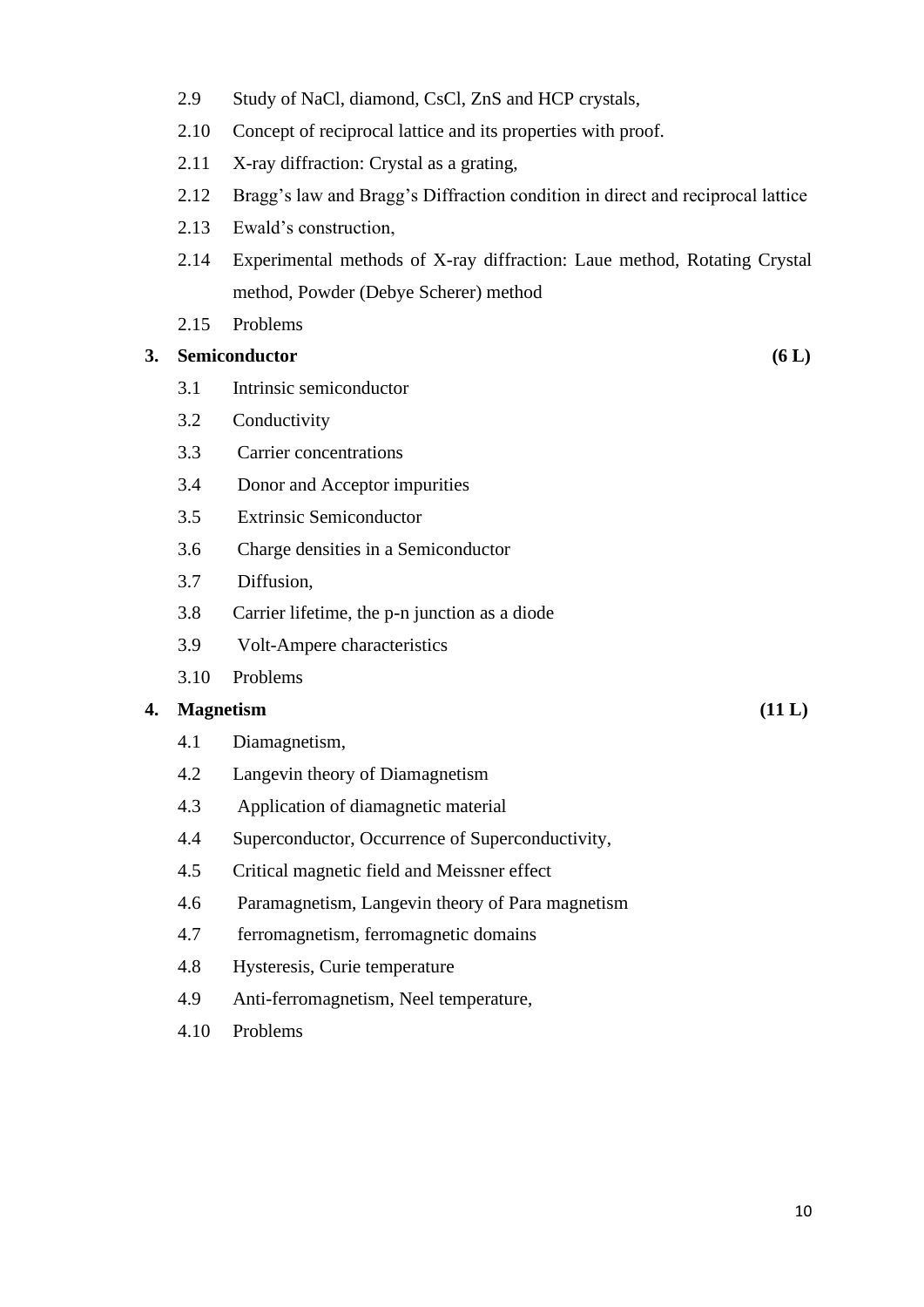# **Reference Books:**

- 1. Solid State Physics-S.O.Pillai, 3rd Edition, New Age International (P) Ltd, Publisher, (1999).
- 2. Solid State Physics Kakani and Hemrajani, S. Chand Publication.
- 3. Solid State Physics BySaxena, Gupta and Saxena, PragatiPrakation.
- 4. Introduction to Solid State Physics- Charles Kittel, John Wiley and Sons, 7<sup>th</sup> Edition.
- 5. Solid State Physics-A.J.Dekker, Macmillan India Ltd, (1998).
- 6. Solid State Physics- R.K. Puri, V.K. Babbar, S. Chand Publication.
- 7. Problems in Solid State Physics-S.O. Pillai, New Age International (P) Ltd.
- 8. Solid State Physics-Palanyswamy.
- 9. Solid State Physics- David, Snoke, Pearson Publication.
- 10. Semiconductor Physics and Devices: Donald Neamen (3<sup>rd</sup> Ed.) TMH.
- 11. S. M. Sze, 2<sup>nd</sup> ed, Semiconductor Devices: Physics and Technology. John Wiley & Sons.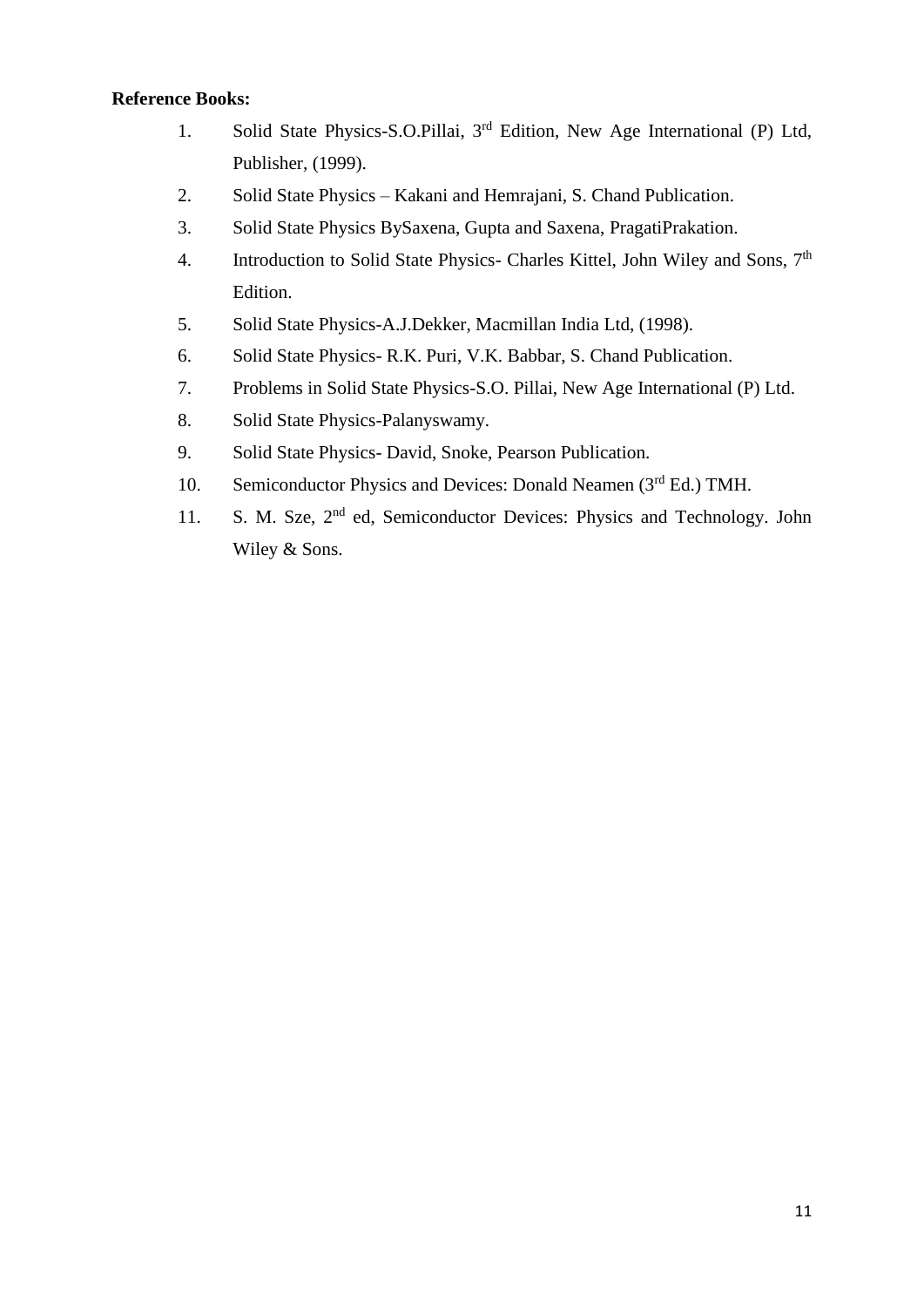# **PHY 3505: Atomic and Molecular Physics**

Class: **T.Y. B. Sc. (Semester- V)** Paper**: V**

Credit: **3** No. of lectures: **48** 

# **Learning Objective:**

After successful completion of the course students will be able to

- 1 The subject of Atomic and Molecular Physics has reached a significant advancement in high–precision experimental measurement techniques.
- 2 This area covers a wide spectrum ranging from conventional to new emerging multidisciplinary areas like molecular physics, optical science, especially spectroscopy.
- 3 In the present syllabus sequence of articles in each chapter enables the student to understand the gradual development of the subject.

# **Learning Outcomes:**

Upon successful completion of this course, the student will understand.

- 1. The application of quantum mechanics in atomic physics
- 2. The importance of electron spin, symmetric and antisymmetric wave functions, and vector atom model
- 3. Effect of magnetic field on atoms and its application
- 4. Learn Molecular physics and its applications.
- 5. This course will be useful to get an insight into spectroscopy.

# **1. Atomic structure (8 L)**

- 1.1 Rutherford model of atom
- 1.2 Electron orbits
- 1.3 Bohr atom and Sommer field atomic Model
- 1.4 Energy levels and spectra (1 to 4 Revision)
- 1.5 Vector atom model (Concepts of space and quantization and electron spin)
- 1.6 Atomic excitation and atomic spectra,
- 1.7 Problems Ref 1 ch4

#### **2. One Valence Electron System (8 L)**

- 2.1 Pauli Exclusion principle and electron configuration, quantum states, Spectral notations of quantum states.
- 2.2 Energy levels of Na atom, selection rules, spectra of sodium atom.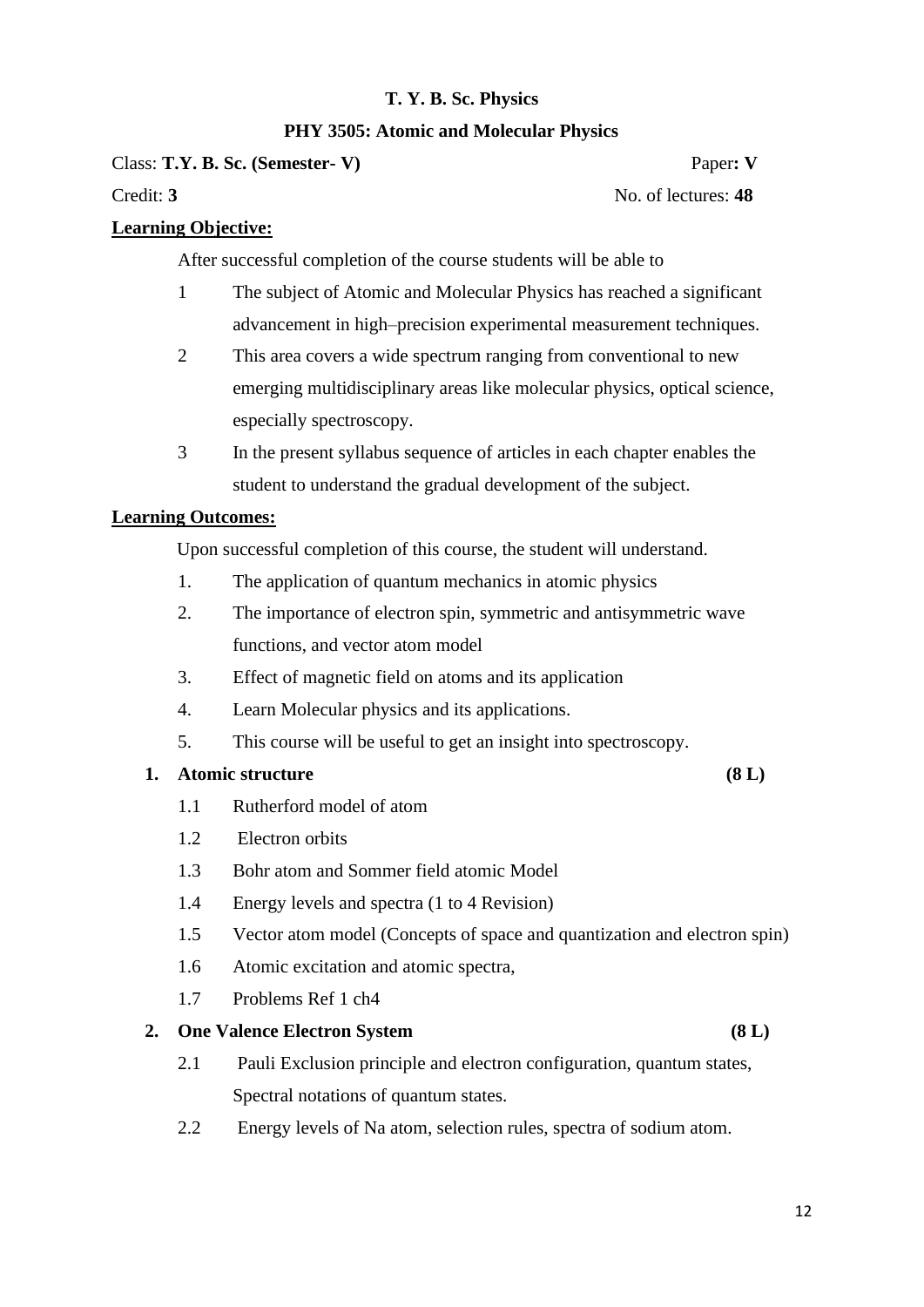| 3. |                         | Two valence electron systems                                                  |       |  |  |  |
|----|-------------------------|-------------------------------------------------------------------------------|-------|--|--|--|
|    | 3.1                     | Spectral terms of two electron atoms, LS and JJ coupling schemes.             |       |  |  |  |
|    | 3.2                     | Lande's Interval rule, spectra of Helium atom                                 |       |  |  |  |
|    | 3.3                     | Problems, Ref 1: ch7, Ref. 2: ch8 and ch12                                    |       |  |  |  |
| 4. |                         | <b>Zeeman Effect</b>                                                          | (8 L) |  |  |  |
|    | 4.1                     | Early discoveries and developments                                            |       |  |  |  |
|    | 4.2                     | Experimental arrangement                                                      |       |  |  |  |
|    | 4.3                     | Normal and anomalous Zeeman Effect                                            |       |  |  |  |
|    | 4.4                     | Stark effect (Qualitative discussion)                                         |       |  |  |  |
|    | 4.5                     | Problems Ref 2 ch10                                                           |       |  |  |  |
| 5. |                         | X ray spectroscopy                                                            | (8 L) |  |  |  |
|    | 5.1                     | Nature of X rays                                                              |       |  |  |  |
|    | 5.2                     | Discrete and continuous Xray spectra, Daune and Hunt's Rule                   |       |  |  |  |
|    | 5.3                     | Xray emission spectra                                                         |       |  |  |  |
|    | 5.4                     | Mosley's law and its applications                                             |       |  |  |  |
|    | 5.5                     | Auger effect                                                                  |       |  |  |  |
|    | 5.6                     | Problems Ref 2 ch16                                                           |       |  |  |  |
| 6. |                         | <b>Raman spectroscopy</b>                                                     | (8 L) |  |  |  |
|    | 6.1                     | Classical theory of Raman Effect. Molecular polarizability                    |       |  |  |  |
|    | 6.2                     | Quantum theory of Raman Effect                                                |       |  |  |  |
|    | 6.3                     | Experimental set up for Raman Effect                                          |       |  |  |  |
|    | 6.4                     | Applications of Raman spectroscopy Ref 3 ch4                                  |       |  |  |  |
|    |                         |                                                                               |       |  |  |  |
|    | <b>Reference Books:</b> |                                                                               |       |  |  |  |
|    | 1.                      | Concepts of Modern Physics 4 <sup>th</sup> edition Arthur Baiser (McGraw Hill |       |  |  |  |
|    |                         | International ed)                                                             |       |  |  |  |

- 2. Introduction to Atomic spectra White. H. E (McGraw Hill International edition)
- 3. Fundamentals of Molecular spectroscopy, C.N. Banwell and E.M Mc Cash (McGraw Hill International edition)
- 4. Modern Physics, J.B. Rajam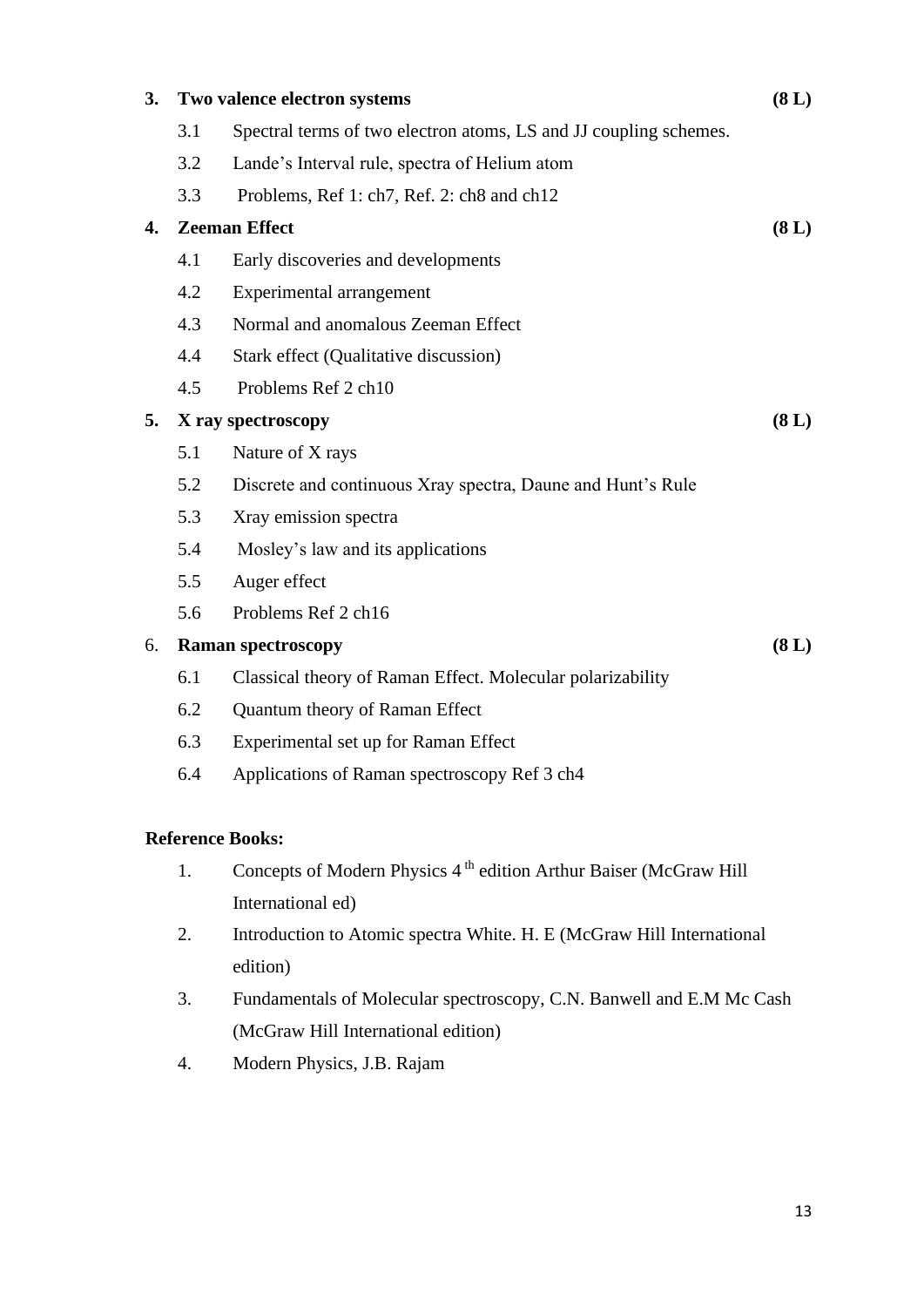# **PHY 3506: A] Elements of Material Science**

# **Class: T.Y. B. Sc. Sem V (Elective) Paper VI**

# **Credit: 3** No of lectures: 48

# **Learning objectives:**

- 1. Students will demonstrate an understanding of core graduate-level theoretical knowledge in materials science.
- 2. An ability to use modern techniques, skills, and engineering tools appropriate to materials science.
- 3. An integrated understanding of structure, properties, processing, and performance of materials systems.

### **Learning Outcomes:**

- 1. Students are able to apply knowledge of advanced science and engineering principles to materials systems.
- 2. Students will demonstrate proficiency in the acquisition of data using a variety of laboratory instruments and in the analysis and interpretation of such data.
- 3. An ability to apply knowledge of mathematics, science, and engineering to materials issues.
- 4. An ability to design and conduct experiments and critically analyse and interpret data.

#### **1. Introduction to Materials Science (12 L)**

- 1.1 Historical perspectives of materials science
- 1.2 Classification of materials
- 1.3 Smart materials
- 1.4 Nano structured Materials
- 1.5 Organic Materials: Chemistry of polymer molecule, Molecular weight, Molecular structure
- 1.6 Material Properties: Mechanical, Electrical, Thermal and Magnetic

#### **2. Defects in Solids (12L)**

- 2.1 Types of materials: Conductors, Semiconductors, and Insulators
- 2.2 Defects in solids: Point, Line, Surface, and Volume
- 2.3 Solid solutions and their applications, Rules of solid solubility
- 2.4 Hume-Rothery's Rules of formation of solid solution
- 2.5 Diffusion in Solids: Introduction, Mechanisms of diffusion, Fick's laws of diffusion, Solution to Fick's second law, Few applications of diffusion process,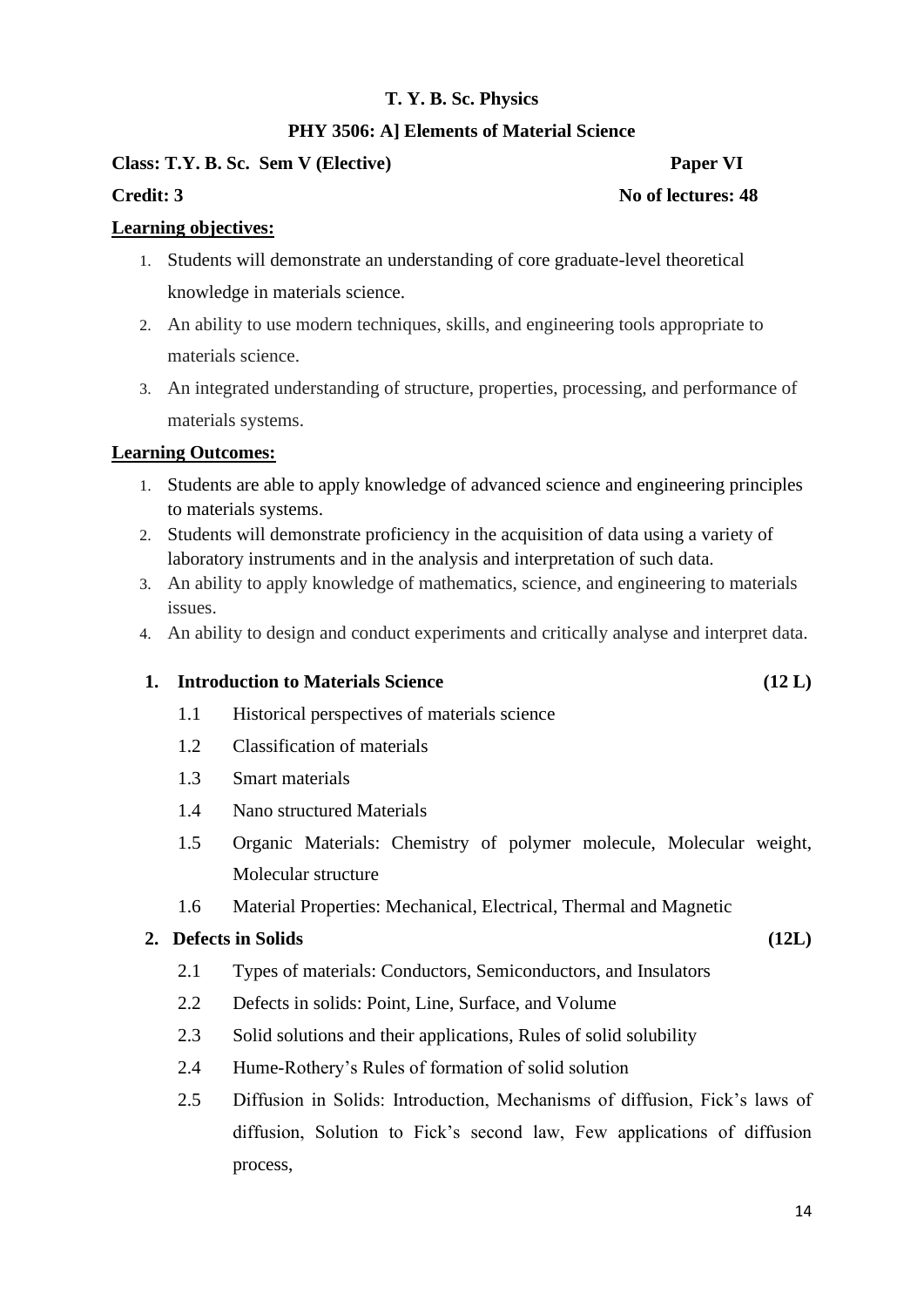2.6 Kirkendall effect with example

# **3. Phase Diagram (12L)**

- 3.1 Basic terms: System, Surrounding, Component, Coordinates, Phase, Equilibrium.
- 3.2 Phase Diagram: definition, importance, and objective
- 3.3 Lever rule, Gibb's phase rule
- 3.4 Phase diagram of a) Sugar water b) NaCl water
- 3.5 Types of phase diagrams with construction
- 3.6 Type-I: Lens type CuNi phase diagram
- 3.7 Type-II: Only introduction
- 3.8 Type-III: Eutectic type Pb-Sn phase diagram
- 3.9 Some applications of phase diagrams

# **4. Ceramic and Ferrite Materials (12L)**

- 4.1 Ceramic Phases, Classification of ceramic materials, Ceramic crystals (AX)
- 4.2 Mechanical behavior of ceramics
- 4.3 Electric properties of ceramics: dielectrics, semiconductors, piezoelectric
- 4.4 Magnetic Properties of ceramics: Magnetic Ceramics, hard and soft ferrites.

### **Reference books:**

- 1. Elements of materials science and Engineering: H. Van Vlach
- 2. Materials Science and Engineering: V. Raghavan
- 3. Material Science: S. L. Kakani and Amit Kakani
- 4. Solid State Physics: A. J. Dekker
- 5. Materials Science & Engineering: An Introduction (6th Edition): William D. Callister

#### **List of experiments:**

- 1. Determination of the yield point and the breaking point of an elastic material
- 2. To determine magnetic susceptibility of FeCl<sub>3</sub>
- 3. To determine the dipole moment of a given liquid
- 4. To determine the specific heat of graphite
- 5. Ionic conductivity of NaCl
- 6. Synthesis of metal oxide ceramic powder by solid state route
- 7. Plotting Pb-Sn phase diagram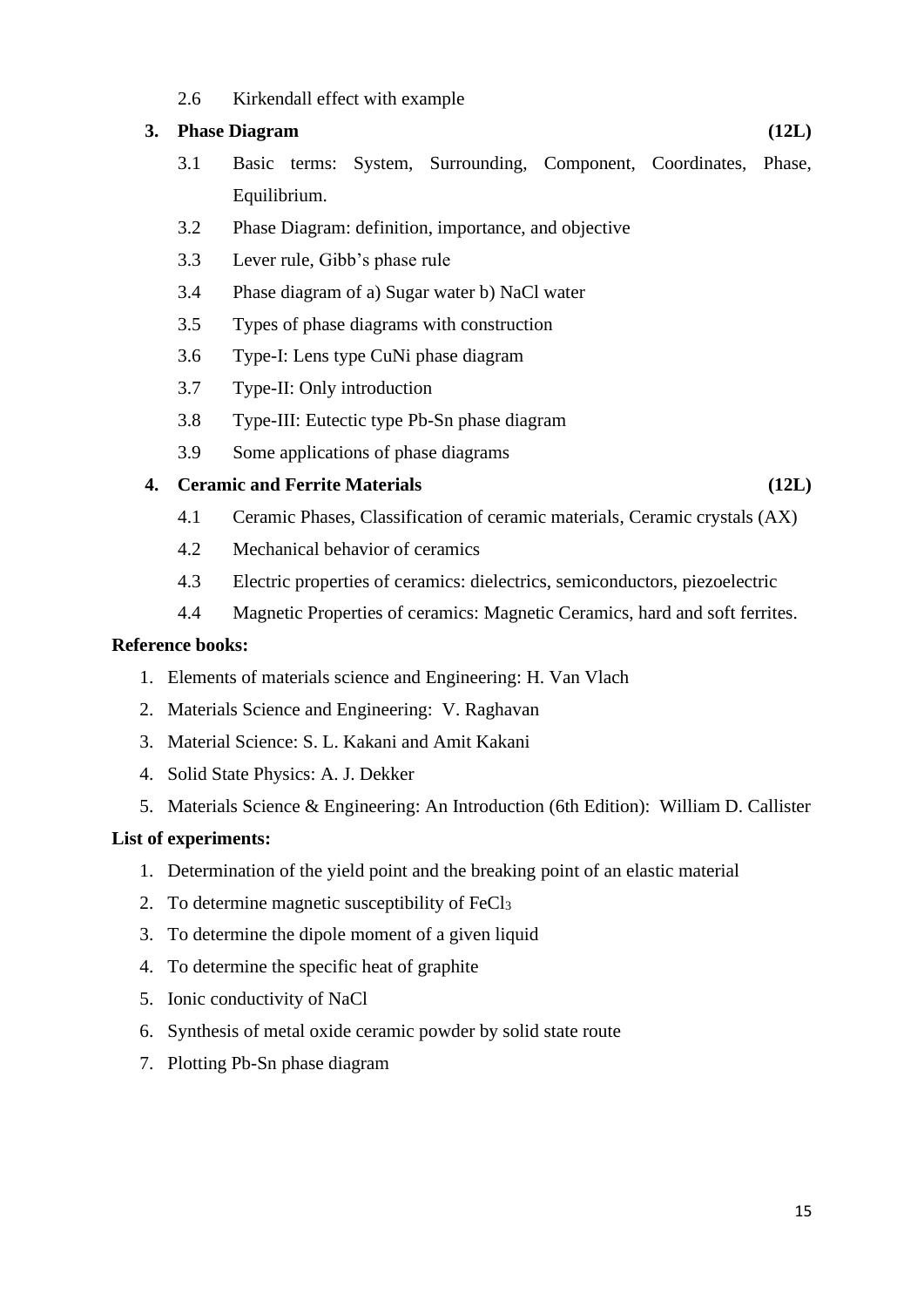# **PHY 3506: B] Renewable Energy Sources**

# Class: **T.Y. B. Sc. Semester-V** (Elective) **Paper: VI**

Credit: **3** No. of lectures: **48** 

# **Learning Objectives:**

- 1. To create awareness of environment quality
- 2. To develop skills in handling equipment's related to solar energy, biogas etc
- 3. To create manpower in renewable energy
- 4. Understand the various forms of conventional energy resources.
- 5. Learn the present energy scenario and the need for energy conservation.
- 6. Explain the concept of various forms of renewable energy.

# **Learning Outcomes:**

- 1. Know the need of renewable energy resources and latest developments.
- 2. Use of solar energy in the energy production with different applications like heating, cooling, desalination, power generation, drying, cooking etc
- 3. Appreciate the need of Wind Energy and the various components used in energy generation.
- 4. Understand the concept of Biomass energy resources and their classification.

# 1. **Solar Energy (12 L)**

- 1.1 Energy resources and forms of energy, Energy from sun
- 1.2 Solar constant, solar thermal collectors, solar pond, Solar boiler
- 1.3 Principle of Photovoltaic cell
- 1.4 IV characteristics of solar cell
- 1.5 Large solar PV system,
- 1.6 Solar PV power system for space station
- 1.7 Assembly and maintenance
- 1.8 Solar charging, solar air heating and cooling system, Thermal pad
- 1.9 Solar water heaters, solar cookers, solar drying
- 1.10 Solar photovoltaic system
- 1.11 Solar energy pumps.

# **2. Energy Storage System (10 L)**

- 2.1 **Battery:** Introduction
- 2.2 Battery Energy Storage Systems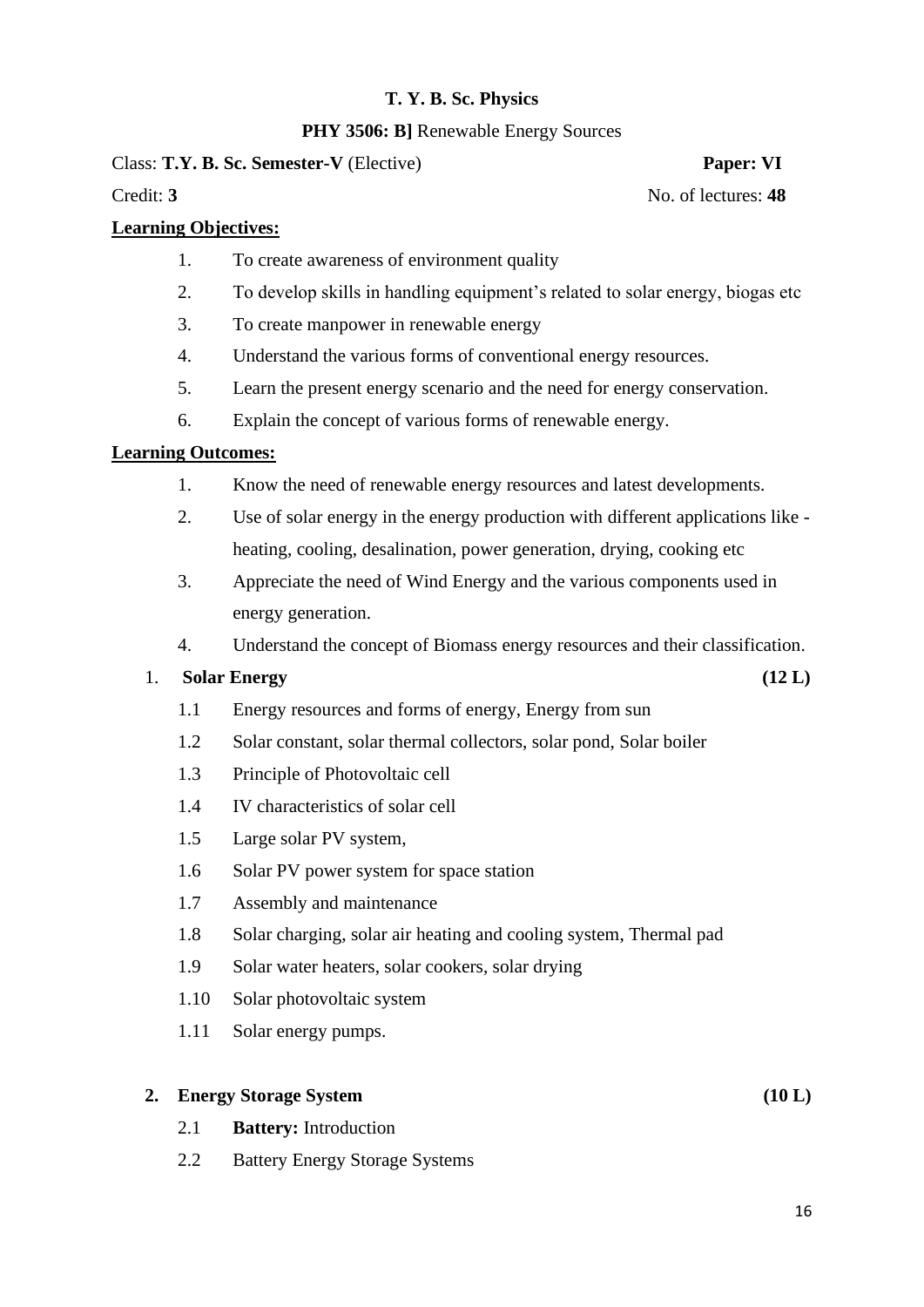- 2.3 Lead Acid Battery Cells,
- 2.4 Nickel-Cadmium Battery
- 2.5 Li-ion Battery,
- 2.6 Advanced Batteries.
- 2.7 **Fuel Cell:** Introduction,
- 2.8 Advantages of Fuel cell power sources,
- 2.9 Principle and operation of Fuel Cell
- 2.10 Classification and Types of Fuel Cells

### **3. Biomass energy (10 L)**

- 3.1 Introduction
- 3.2 Biomass for urban waste and rural waste to biogas energy
- 3.3 Agricultural waste and agricultural energy crops, fruit farms
- 3.4 Anaerobic fermentation process in biogas plants
- 3.5 Principal of marine bioenergy resources
- 3.6 Bio-hydrogen production
- 3.7 Isolation of methane from Biogas & packing and its utilization.
- 3.8 Introduction to gasifiers.

### **4. Wind Energy (10 L)**

- 4.1 Introduction, Basic concept, and component of wind energy conversion
- 4.2 Types of wind machines
- 4.3 Application of wind machine
- 4.4 Hybrid wind energy systems wind + diesel power
- 4.5 Wind + conventional grid
- 4.6 Wind + Photovoltaic system etc.
- 4.7 Wind to electrical energy conversion alternatives
- 4.8 Wind map of India,
- 4.9 Wind electrical energy stations in India.

# **5. Energy Audit (06 L)**

- 5.1 Introduction
- 5.2 Types of energy audits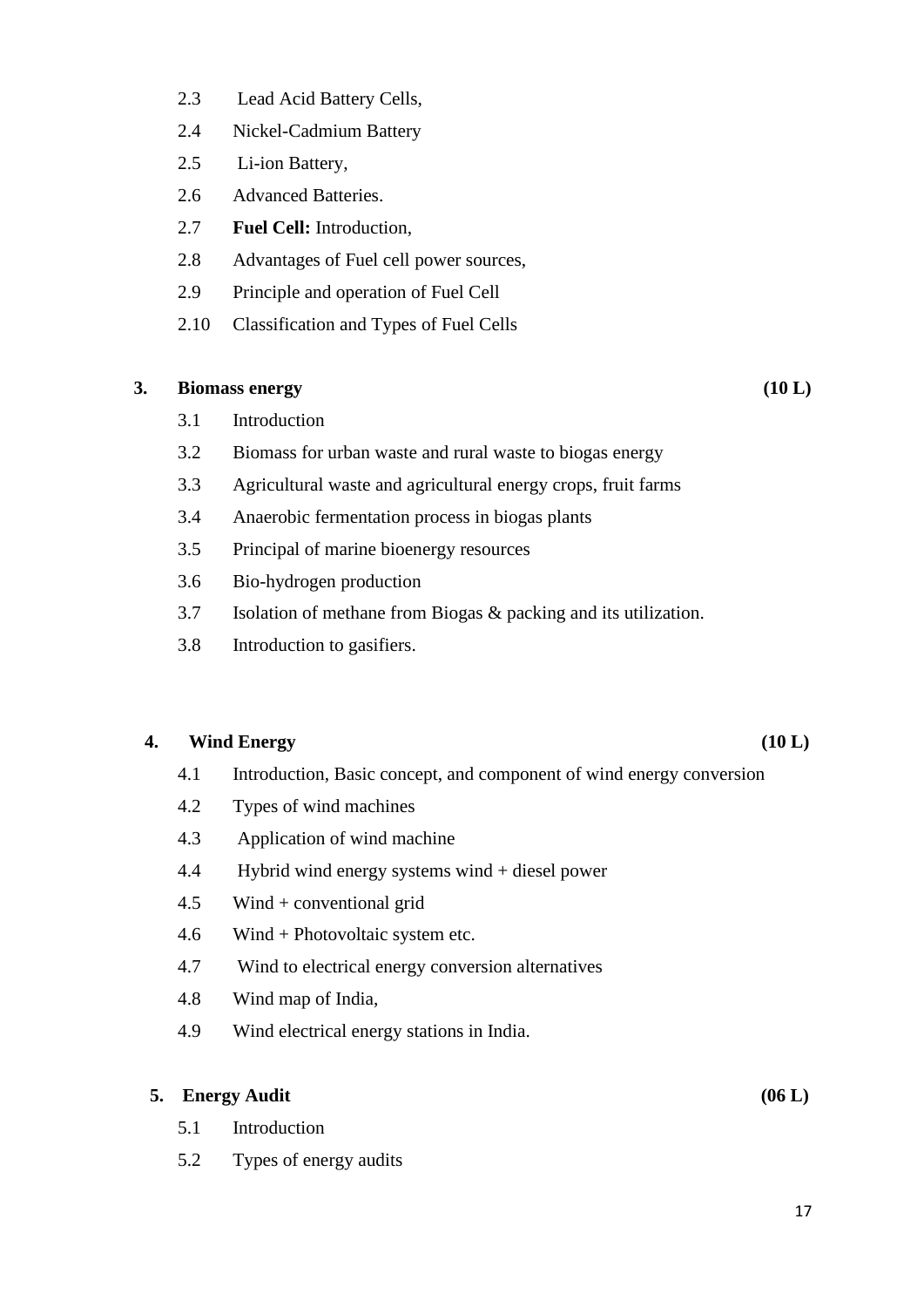- 5.3 Walk through energy audit
- 5.4 Case Study, Audit report
- 5.5 Intermediate & Compressive Energy audit
- 5.6 Procedure of energy auditing.

# **Case Study**: 1. Solar PV Panel

2. Biogas production from kitchen waste

# **References:**

- 1 Biomass Renegerable Energy D.O.hall and R.P. Overeed ( John Wiley and Sons, New york, 1987)
- 2 Biomass for energy in the developing countries D.O.Hall, G.W.barnard and P.A.Moss (Pergamon Press Ltd. 1982)
- 3 Thermo chemical processing of Biomass, Bridgurater A V.
- 4 Biomass as Fuel L.P.White (Academic press1981)
- 5 Biomass Gasification Principles and Technology, Energy technology review No. 67, T.B. Read (Noyes Data Corp., 1981)

# **List of experiments:**

- 1. Study of solar cell characteristics
- 2. PV- IV characteristics of solar cell
- 3. Performance evaluation of box type Solar Cooker
- 4. Recording the amount of sunlight receives throughout a day using Sunshine recorder.
- 5. Utilizing the latent heat absorbed by the condensing water steam using Solar Still.
- 6. Measure the solar radiation flux density using Pyrometer.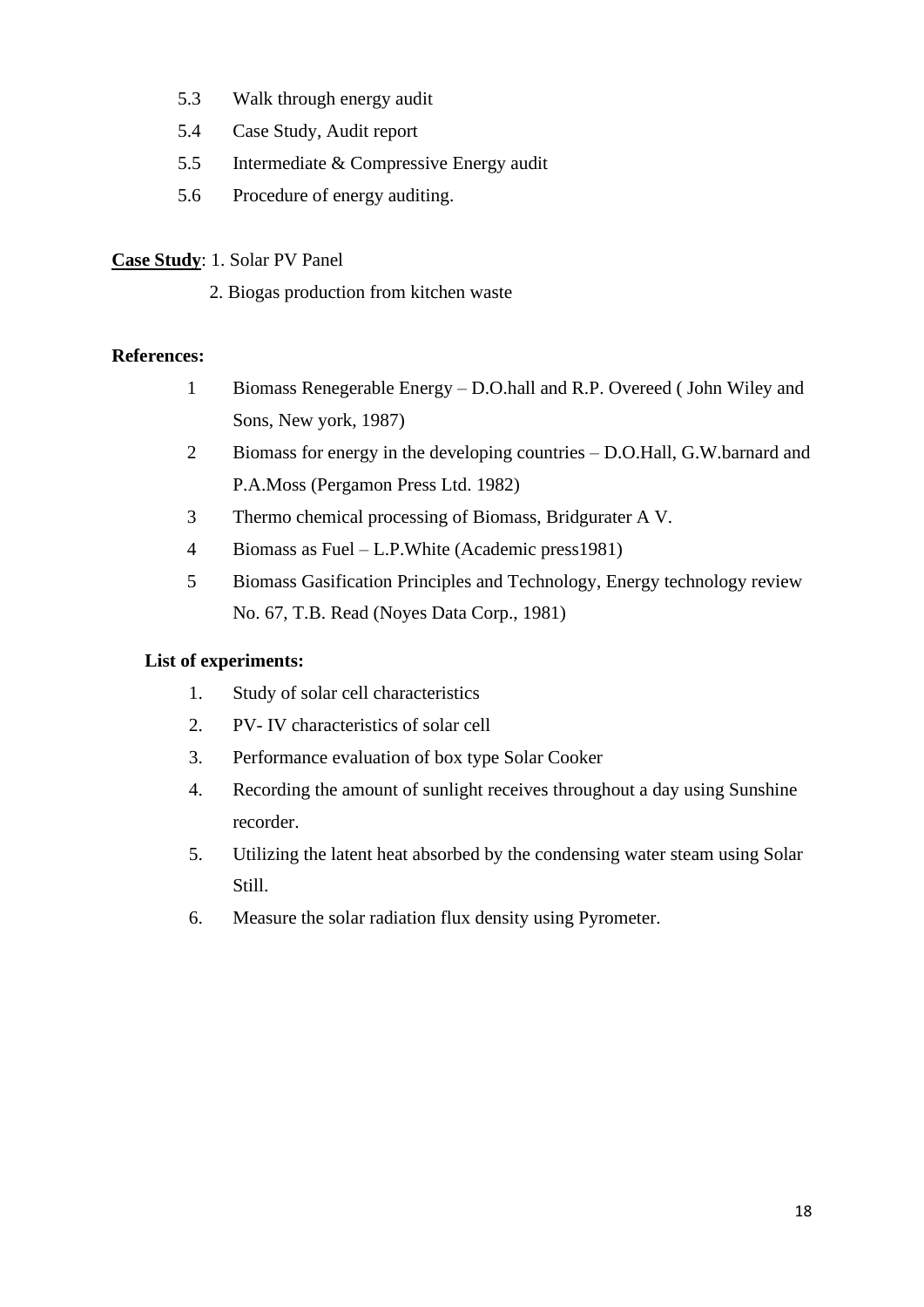# **PHY 3506: C] Physics and Technology of Sensor**

**Class: T.Y. B. Sc. Sem: V (Elective) Paper VI**

**Credit: 3** No of lectures: 48

# **Learning objectives:**

- 1. Select the right sensor for a given application.
- 2. Understand physics behind sensor fabrication.
- **3.** Simulate, synthesize, and layout a complete sensor or sensor system, a device or microsystem.

# **Learning Outcome:**

At the end of this course, students will be able to:

- 1. Understand the concept of sensors and its characteristics.
- 2. Understand the practical approach in design of technology based on different sensors.
- 3. Learn various sensor materials and technology used in designing sensors.

# **1. Sensors Classification and Characteristics (8 L)**

- 1.1 Fundamentals and Characteristics Sensors
- 1.2 Signals and Systems
- 1.3 Sensor Classification
- 1.4 General specifications of sensors and transducers
- 1.5 Sensor Characteristics
- 1.6 Selection Criteria for sensors and transducers
- 1.7 Problems

# **2. Physical Principles of Sensing (12 L)**

- 2.1 Resistive Sensors
- 2.2 Pressure Inductive sensor
- 2.3 Magnetic flow meter
- 2.4 Piezo electric sensors
- 2.5 Photo electric and Photo voltaic
- 2.6 Temperature and Thermal Properties of Material
- 2.7 Heat Transfer
- 2.8 Problems

# **3. Acceleration and Pressure Sensors (12 L)**

3.1 Accelerometer characteristics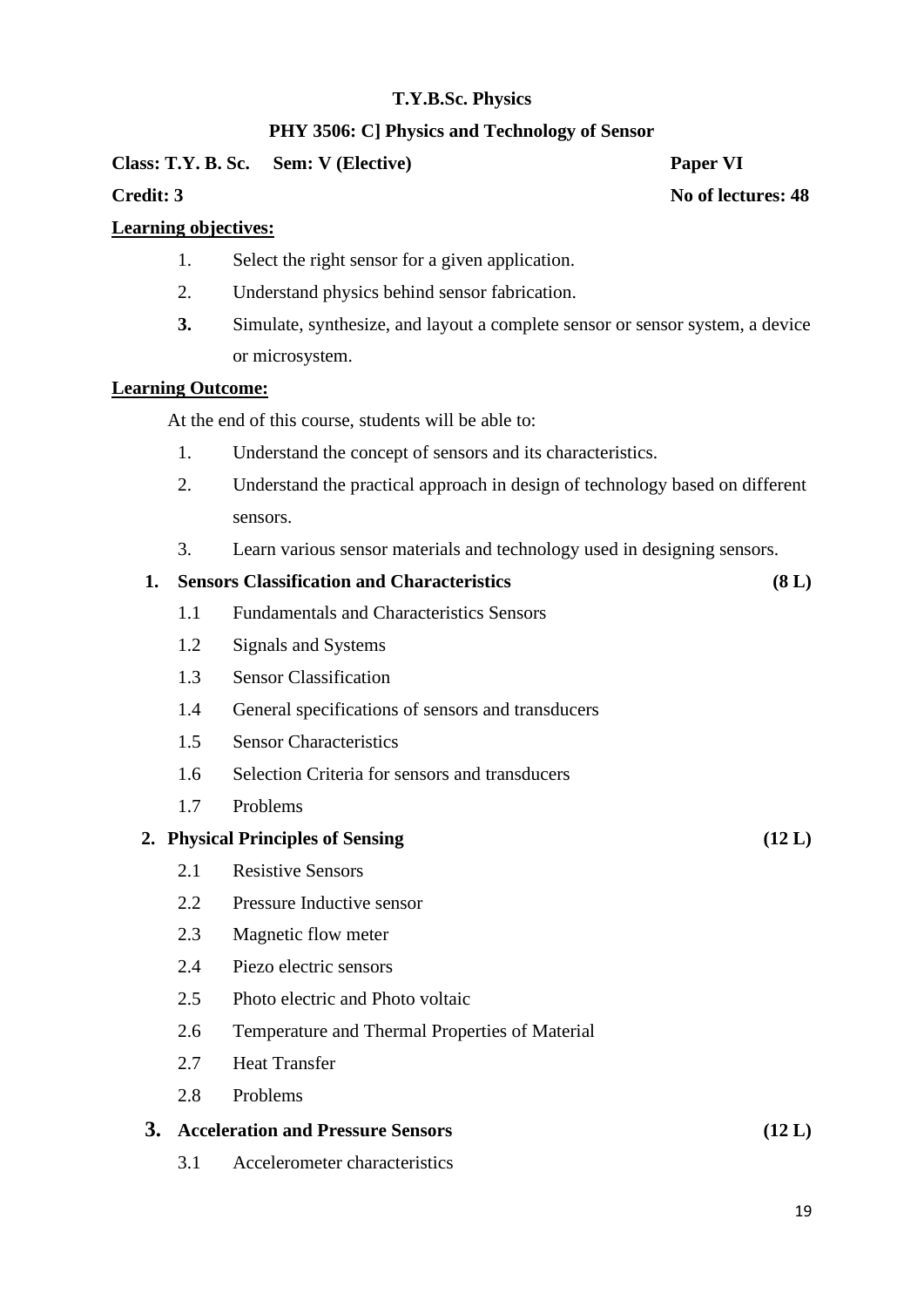- 3.2 Capacitive accelerometers
- 3.3 Piezo-resistive accelerometers
- 3.4 Piezoelectric accelerometers
- 3.5 Thermal accelerometers heated plate accelerometer, heated gas accelerometer.
- 3.6 Gyroscopes, rotor gyroscope, optical gyroscopes, piezoelectric cables.
- 3.7 Strain Gauges, piezoelectric force sensors
- 3.8 Pressure gauges: mercury pressure sensor, bellows, membranes and thin plates, optoelectronic sensors.

#### **4. Flow, Acoustic and Humidity Sensors (12 L)**

- 4.1 Basics of flow dynamics
- 4.2 Pressure gradient technique
- 4.3 Thermal transport sensors
- 4.4 Ultrasonic sensors
- 4.5 Electromagnetic Sensors
- 4.6 Acoustic sensors: resistive microphones, condenser microphones
- 4.7 Fiber optic microphone Piezoelectric microphones, electric microphones
- 4.8 Solid state acoustic detectors
- 4.9 Humidity and moisture sensors, concept of humidity
- 4.10 Capacitive sensors,
- 4.11 Electrical conductivity sensors thermal conductivity sensor.

#### **5. Sensor Materials and Technologies (4 L)**

- 5.1 Sensor Materials
- 5.2 Surface Processing
- 5.3 Technology of Sensors

#### **Reference Books:**

- 1. D. Patranabis, Sensors and Transducers, 2nd ed., Prentice-Hall of India (2005).
- 2. Jacob Fraden, Handbook of Modern Sensors: Physics, Design, and Application, 3rd edition, Springer (2004).
- 3. J. Fraden, Handbook of Modern Sensors: Physical, Designs, and Applications, AIP Press, Springer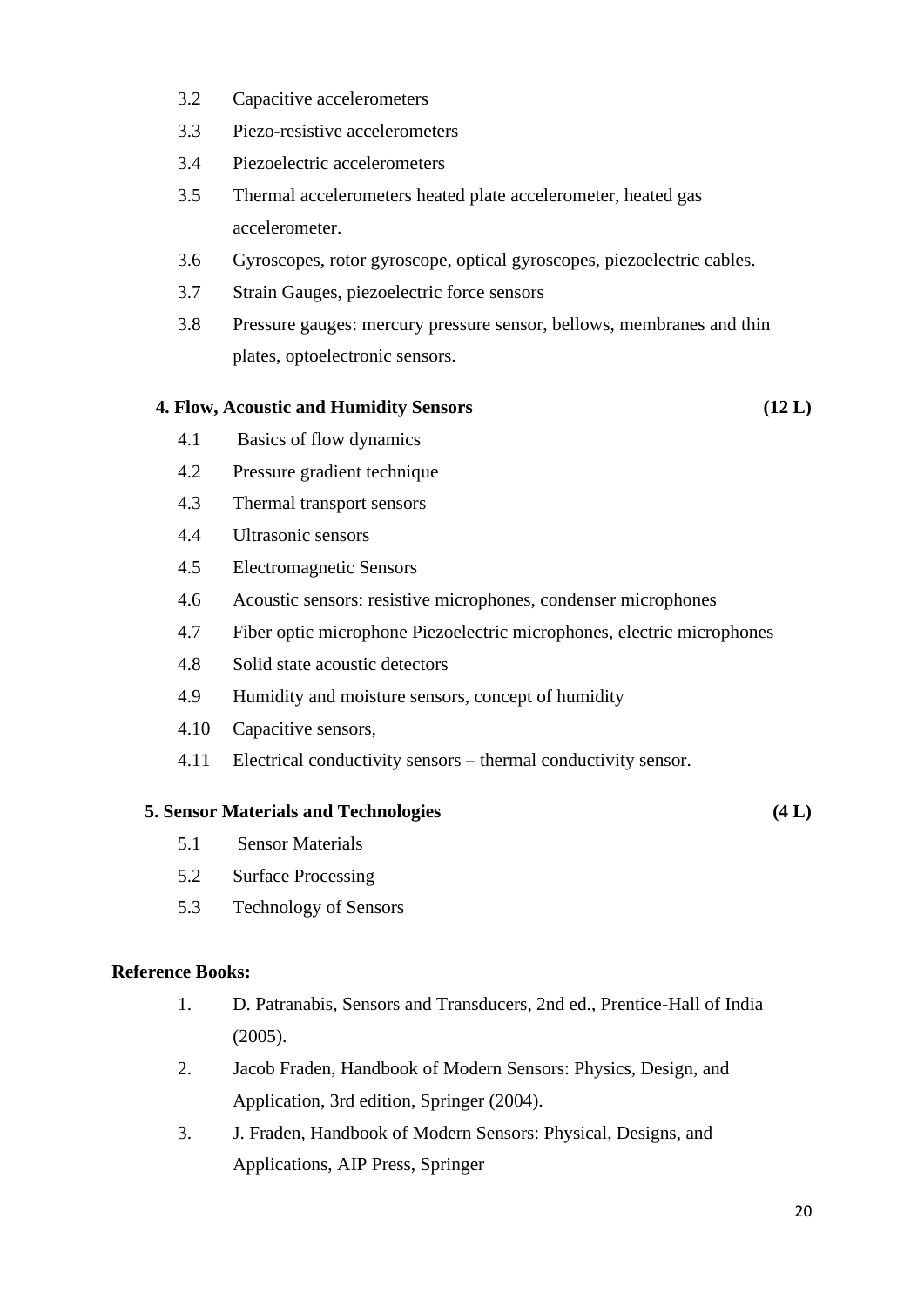- 4. D. Patranabis, Sensors and Transducers, PHI Publication, New Delhi3. Mechatronics- Ganesh S. Hegde, Published by University Science Press (An imprint of Laxmi Publication Private Limited).
- 5. Sensors and Transducers- Dr. A. D. Shaligram

# **List of Experiments:**

- 1. Characteristics of Piezo-electric Transducer
- 2. Characteristics of Thermocouple
- 3. Operation of digital humidity sensor
- 4. Study of resistive soil moisture sensor
- 5. Study of digital response an IR motion sensor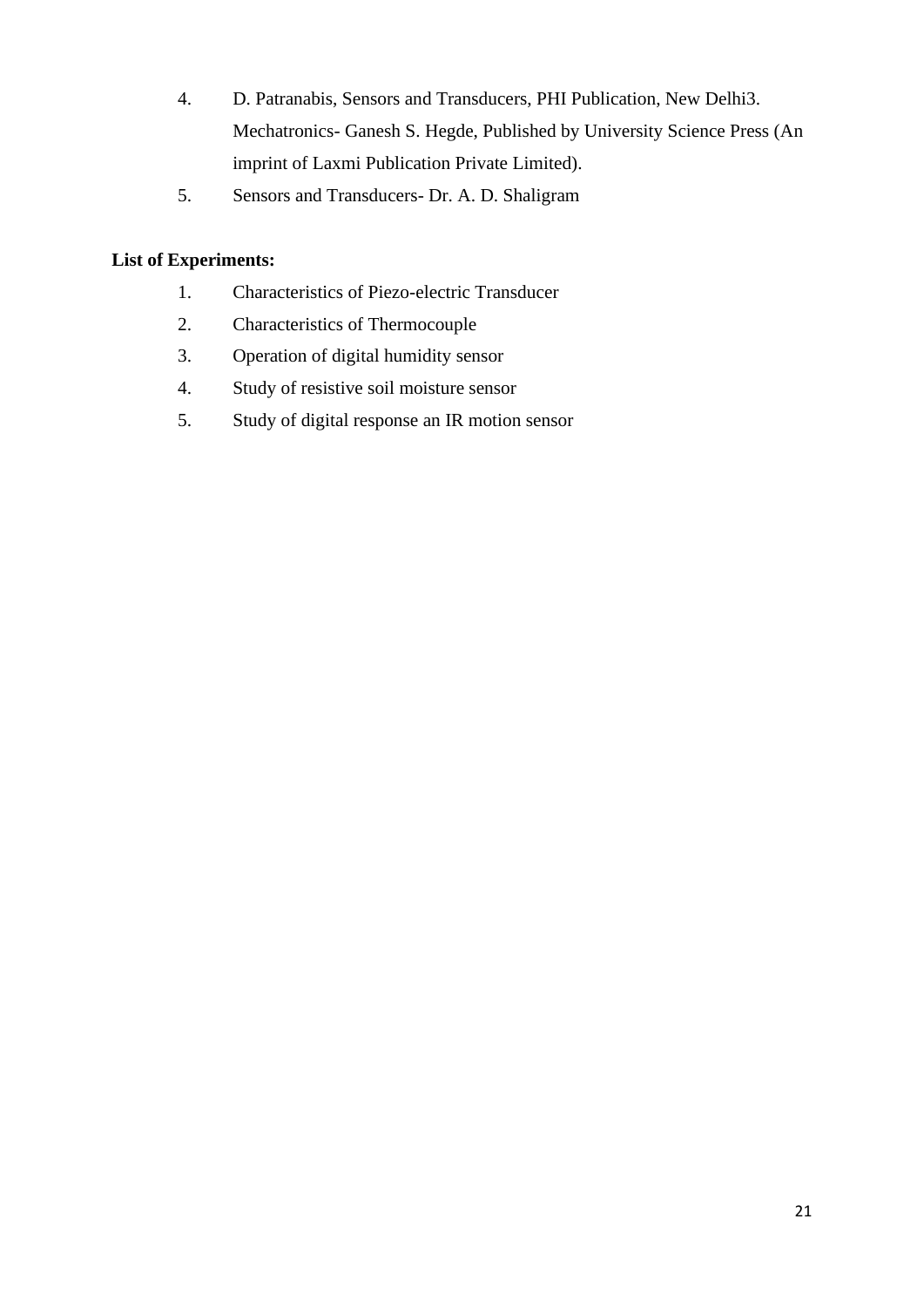# **PHY 3507: Practical -I**

# Class: T.Y. B. Sc. Sem: V Paper VII

# **Credit: 2** No of Practical: 10

Student has to perform any EIGHT experiments from the list given below plus any TWO experiments from the optional subject. (TOTAL 10 experiments)

- 1. Moment of Inertia by Bifilar suspension
- 2. Young's modulus by Koeing method
- 3. Katter's pendulum
- 4. Y by vibration of wooden scale
- 5. Determination of Resolving Power of grating
- 6. Determination of wavelength of light by Michelson's interferometer
- 7. Young's modulus by Newton's rings
- 8. Determination of wavelength by Constant deviation spectrometer
- 9. Determination of refractive index of liquid using hollow prism.
- 10. Llyod's mirror
- 11. Study of diffraction using a reflection grating (metal ruler)
- 12. Determination of wavelength of given source by Newton's rings.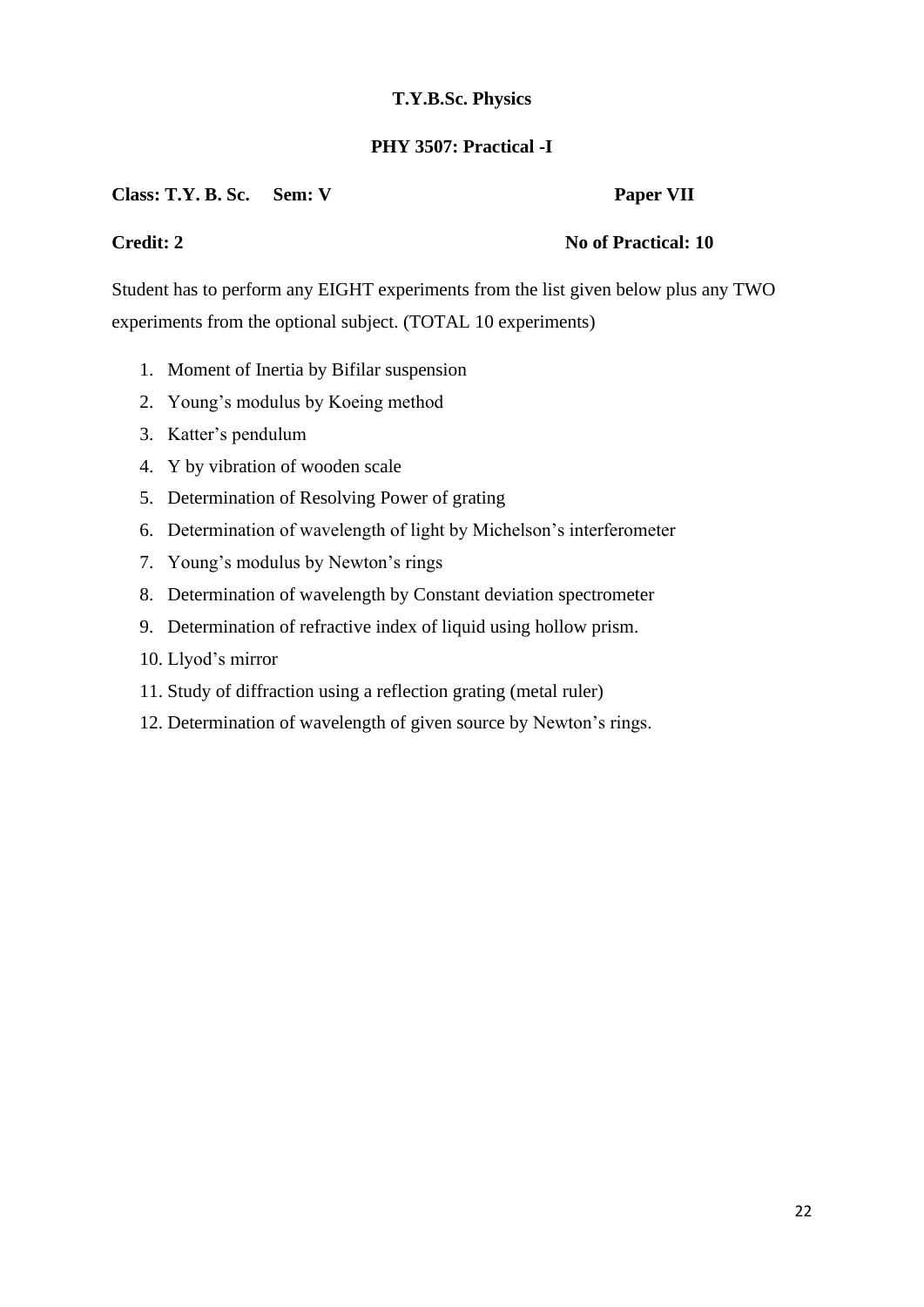# **PHY 3508: Practical -II**

# Class: T.Y. B. Sc. Sem: V Paper VIII

# **Credit: 2** No of Practical: 10

Student has to perform any EIGHT experiments from the list given below plus any TWO experiments from the optional subject. (TOTAL 10 experiments)

- 1. Energy gap of a semiconductor
- 2. Resistivity by Four probe method
- 3. Platinum resistance thermometer
- 4. Core losses in transformers
- 5. Hall Effect
- 6. Electromagnetic pendulum
- 7. Study of damped oscillations of physical pendulum and finding log decrement.
- 8. Verification of Stefan's law by torch bulb filament
- 9. Thermal conductivity by Forbes Method.
- 10. Thermal conductivity of rubber tubing
- 11. Determination of Rydberg's constant
- 12. Dielectric constant of a non-polar liquid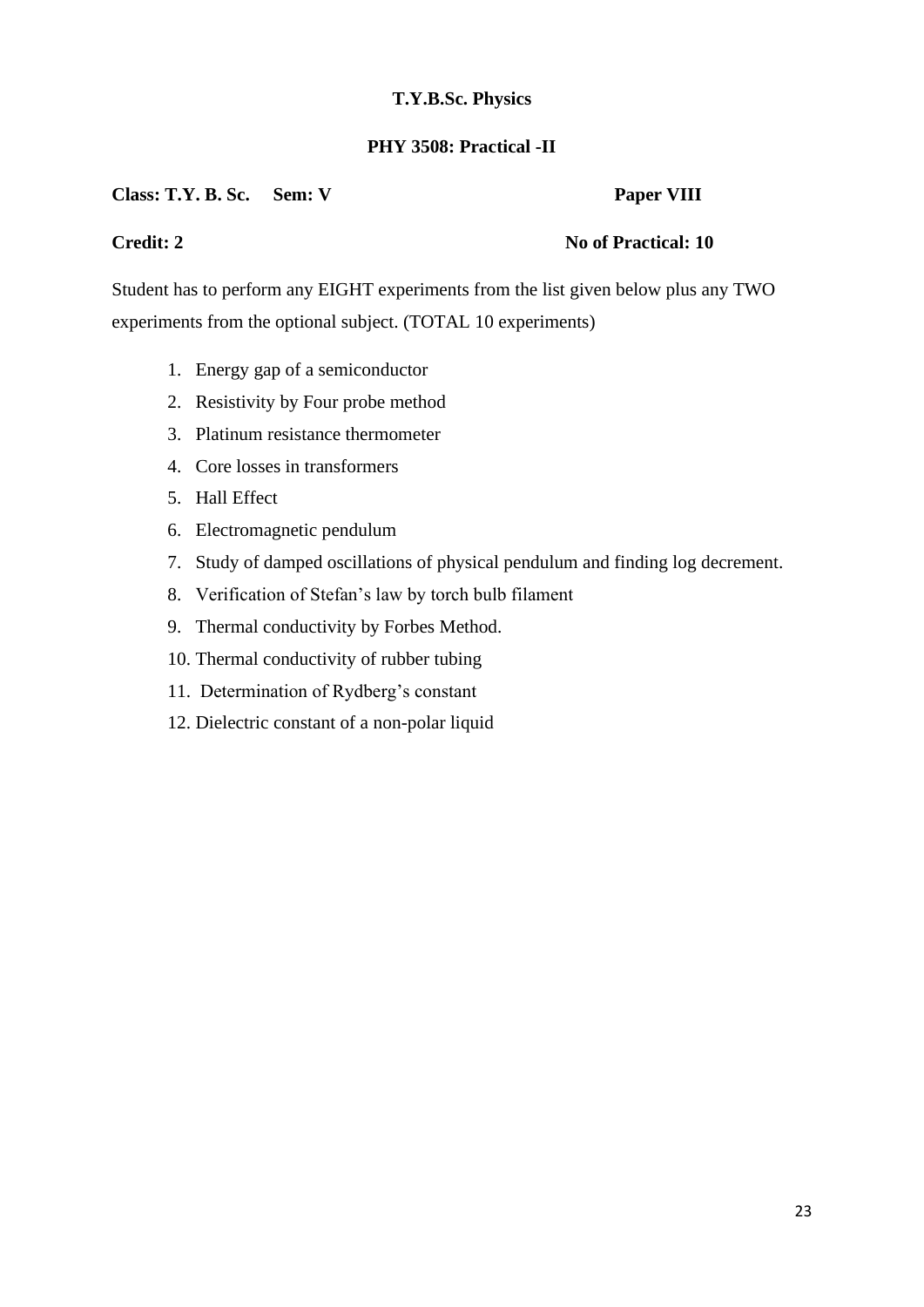### **PHY 3509: Project -I**

**Class: T.Y. B. Sc. Sem: V Paper IX**

# **Credit: 2**

The student will have to perform the project course for both semesters V and VI. The continuous evaluation of the project will be done during each semester. Student must complete 50% project work in semester V and evaluation will be done at the end of semester and credit will be assigned to the students according to their performance.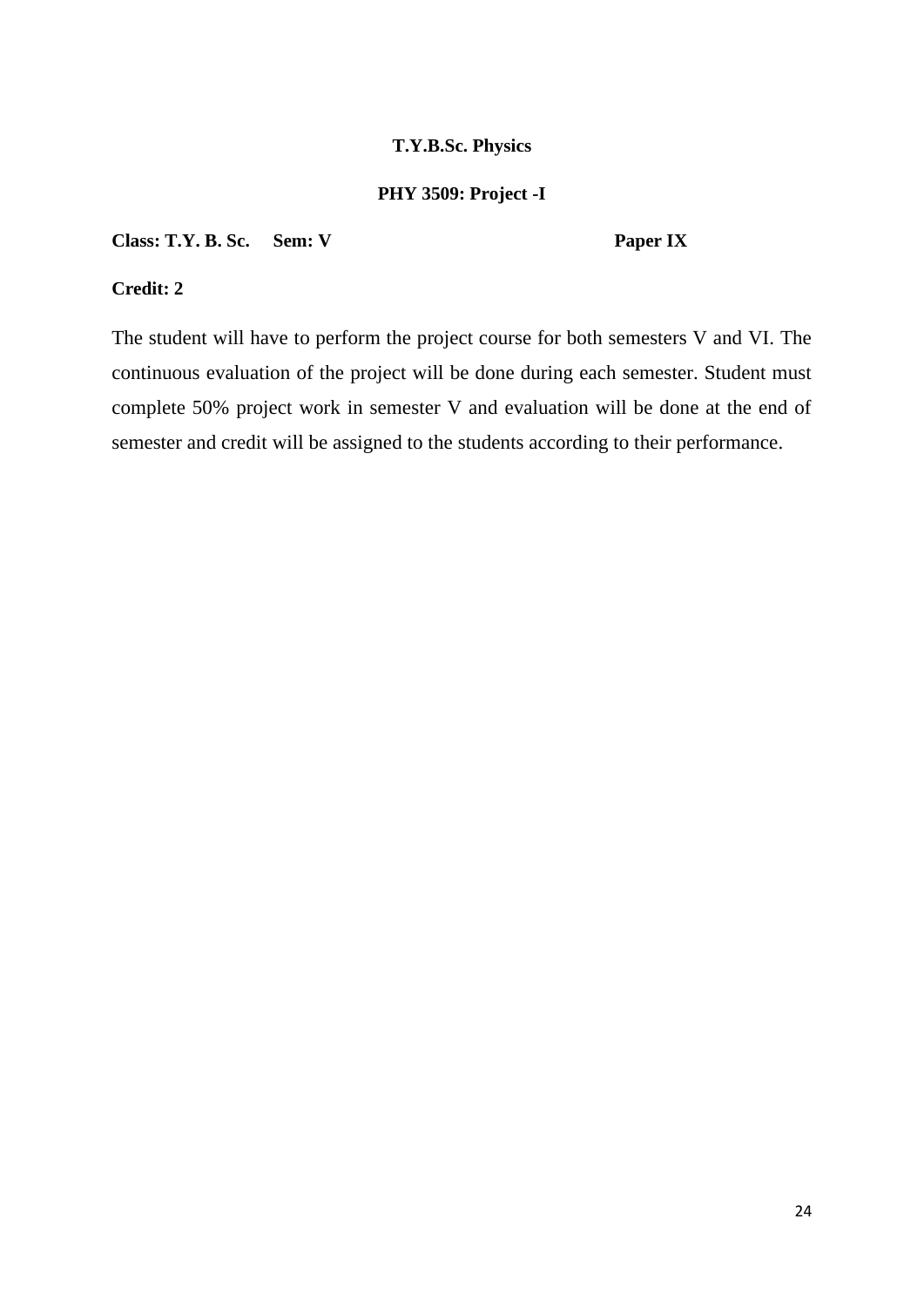# **PHY 3601: Classical Electrodynamics**

Class: **T.Y. B. Sc. (Semester-VI)** Paper: **I** 

Credit: **3** No. of lectures: **48** 

# **Learning Objectives**

- a) To understand the meaning of Maxwell's equations.
- b) To understand concept of Polarization & magnetization of materials.
- a) To understand dielectrics and effect of dielectric on electric field.

# **Learning Outcomes**

After successful completion of the course student will be able to

- a) Solving electromagnetic problems.
- b) Students can get idea and able to take interest in the research concerning synthesis & application of dielectrics & Magnetic materials.

# **1. Electrostatics: (18 L)**

- 1.1. Coulomb's law, Gauss law, Electric field, Electrostatic Potential
- 1.2. Potential energy of system of charges.
- 1.3. Statement of Poisson's equation, Boundary Value problems in electrostatics- Solution of Laplace equation in Cartesian system,
- 1.4. Method of image charges: Point charge near an infinite grounded conducting Plane, Point charge near grounded conducting sphere.
- 1.5. Polarization **P**, Electric displacement **D**, Electric susceptibility, and dielectric Constant, bound volume and surface charge densities.
- 1.6. Electric field at an exterior and interior point of dielectric.
- 1.7 Problems.

# **2.Magnetostatics: (14 L)**

- 2.1. Magnetic induction, magnetic flux, magnetic field and static magnetic fields
- 2.2. Magnetic induction due to straight current carrying conductor, Energy density in magnetic field, magnetization of matter. Relationship between **B, H** and **M.**
- 2.3 Biot-Savart's law, Ampere's law for force between two current carrying loops, Ampere's circuital law,
- 2.4 Equation of continuity, Magnetic vector potential **A**.
- 2.5. Magnetic susceptibility and permeability, Hysteresis loss, B-H curve.
- 2.6 Problems.

# **3. Electrodynamics: (16 L)**

- 3.1. Concept of electromagnetic induction, Faradays law of induction, Lenz's law, displacement current, generalization of Amperes' law
- 3.2. Maxwell's equations (Differential and Integral form) and their physical Significance
- 3.3 Maxwell's equations in terms of scalar and vector potentials.
- 3.4. Polarization, reflection & refraction of electromagnetic waves through media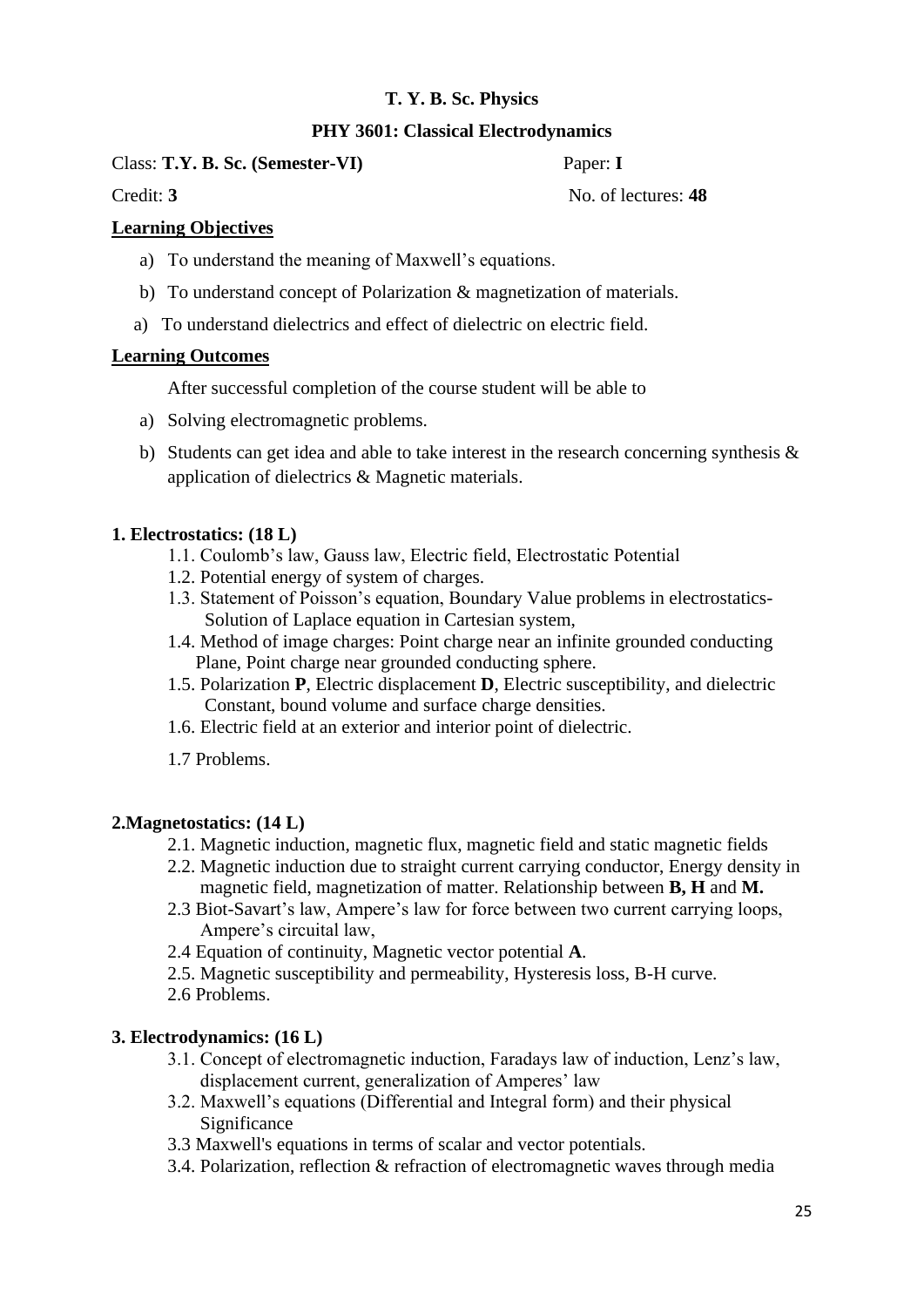- 3.5. Wave equation and plane waves in free space.
- 3.6. Poynting theorem & Poynting vector, Polarizations of plane wave.
- 3.7. Microscopic form of ohm's law (**J**=σ**E**)
- 3.8 Problems.

#### **Reference Books:**

- 1) Introduction to Electrodynamics By D. J. Griffith
- 2) Classical Electrodynamics By J. D. Jackson.
- 3) Introduction to Electrodynamics By A. Z. Capri, Panat P. V.
- 4) Electricity and magnetism By Reitz and Milford
- 5) Electrodynamics By Gupta, Kumar, Singh (PragatiPrakashan)
- 6) Electromagnetic field and waves By Paul-Lorrain and Dale R Corson
- 7) Electricity and magnetism By Murugeshan (S. Chand)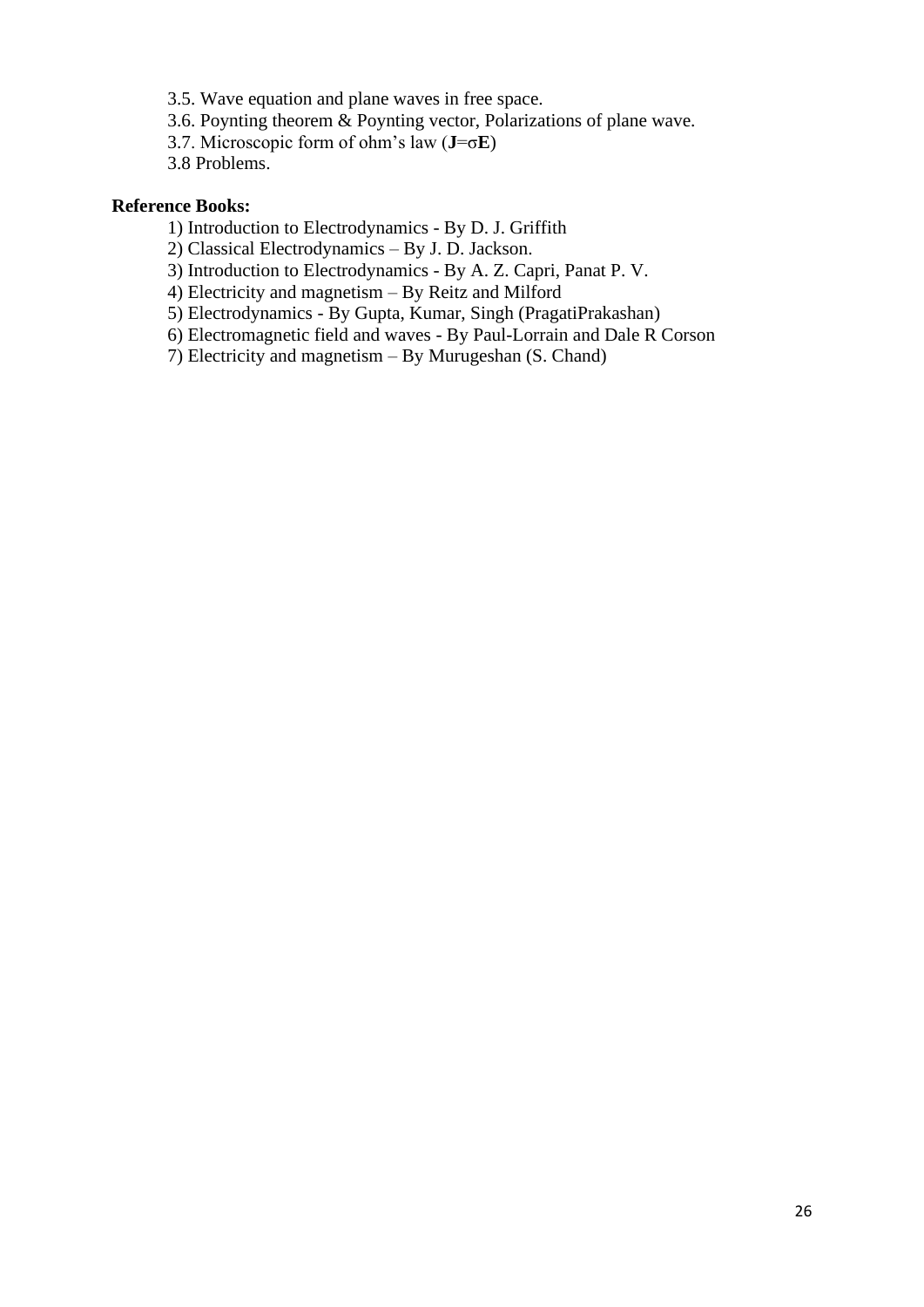# **PHY 3602: Quantum Mechanics**

Class: **T.Y. B. Sc. (Semester-VI)** Paper: **II**

# Credit: **3** No. of lectures: **48**

# **Learning Objectives**

- a) To understand and learn Theoretical aspects at Quantum Level.
- b) To know more about the insight of the microscopic world.

# **Learning Outcomes**

After successful completion of the course student will be able to

- a) Understand the necessity of Quantum Mechanics.
- b) Understand the behavior of particles under Classical and Quantum conditions.
- c) Understand the Operators in Quantum Mechanics.
- d) Learn about Schrodinger's equations.

# **1. Origin of Quantum Mechanics: (10 L)**

- 1.1: Historical Background a) Review of Black body radiation.
- 1.2: Matter waves De Broglie hypothesis. Davisson and Germer experiment.
- 1.3: Wave particle duality
- 1.4: Wave function of a particle having definite momentum.
- 1.5: Concept of wave packet, phase velocity, group velocity and their

# relations

- 1.6: Heisenberg's uncertainty principle with thought experiment. Electron diffraction experiment, different forms of uncertainty.
- 1.7: Problems

# **2. The Schrodinger equation:(12 L)**

- 2.1: Introduction,
- 2.2: Physical interpretation of wave function
- 2.3: Schrodinger time dependent equation.
- 2.4: Schrodinger time independent equation. (Steady state equation).
- 2.5: Probability current density, equation of continuity
- 2.6: Eigen function and Eigen values, Expectation value Ehrenfest's theorem
- 2.7: Problems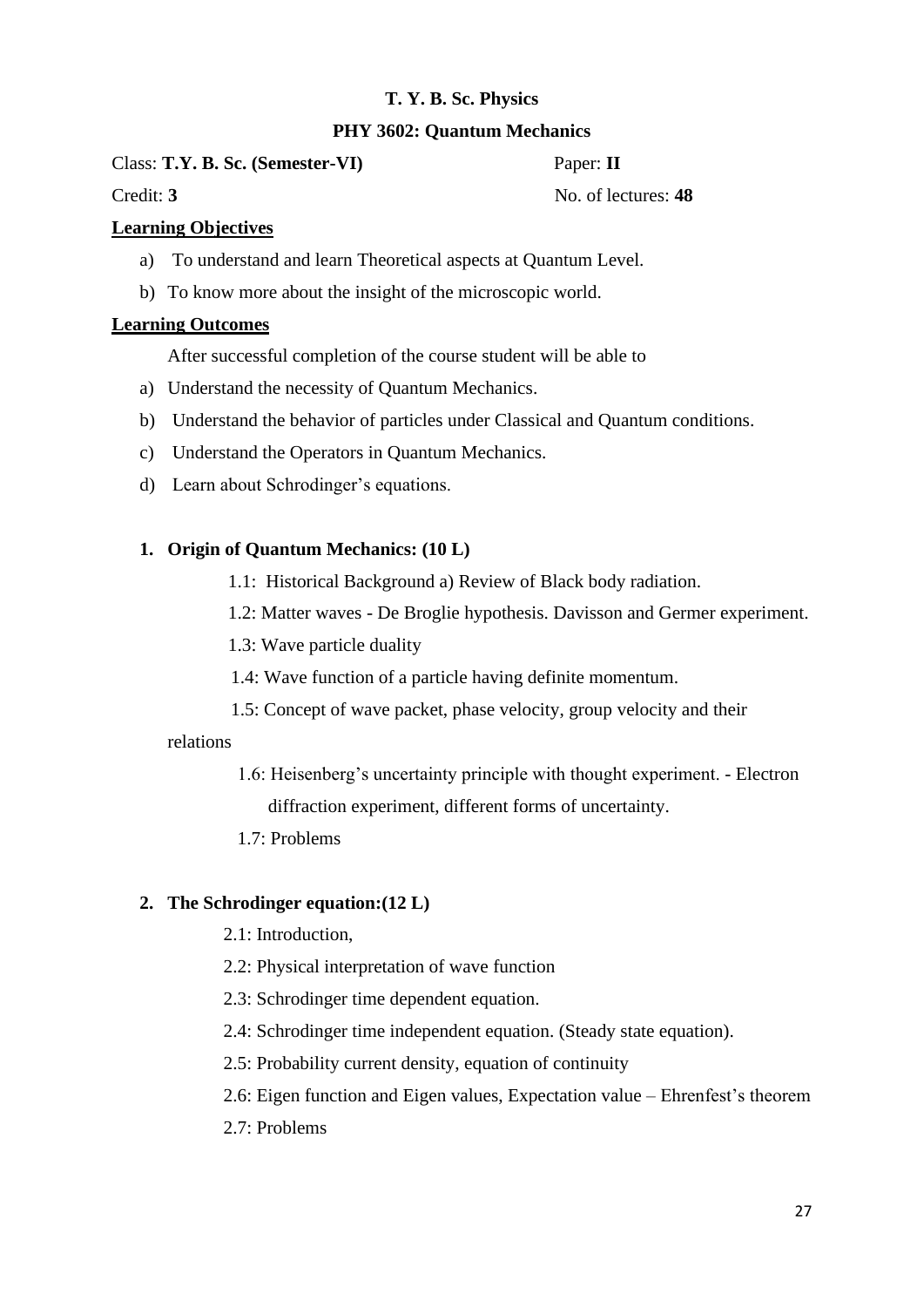# **3. Applications of Schrodinger Steady state equation: (12 L)**

- 3.1: Free particle.
- 3.2: Particle in infinitely deep potential well (one dimension).
- 3.3: Particle in three-dimension rigid box.
- 3.4: Step potential
- 3.5: Potential barrier penetration and tunnelling effect.
- 3.6: Harmonic oscillator (one-dimension),
- 3.7: Problems

#### **4. Spherically symmetric potentials: (6L)**

- 4.1: Schrodinger's equation in spherical polar co-ordinate system.
- 4.2: Rigid rotator (free axis).
- 4.3: Hydrogen atom: radial and angular parts of the bound state energy, energy state functions, Quantum numbers  $n, l, m_1, m_s$ .
- 4.4: Problems

#### **5. Operators in Quantum Mechanics: (8L)**

- 5.1: Definition of an operator in Quantum mechanics. Eigen function and Eigen values.
- 5.2: Position, Momentum operator, energy operator, angular momentum operator, and total energy operator (Hamiltonian).
- 5.3: Commutator algebra.
- 5.4: Commutator brackets using position, momentum and angular momentum. operator.
- 5.5: Problems

#### **REFERENCES:**

- 1. Quantum Mechanics by Noureddine Zettili, A John Wiley and Sons, Ltd.
- 2. Modern Quantum Mechanics by J. J. Sakurai.
- 3. A Textbook of Quantum Mechanics by P. M. Mathews and K. Venkatesan.
- 4. Quantum mechanics by A. Ghatak and S. Lokanathan.
- 5. Quantum Mechanics by L. I. Schiff.
- 6. Quantum Physics by R. Eisberg and R. Resnick.
- 7. Introduction to Quantum Mechanics by David J. Griffiths.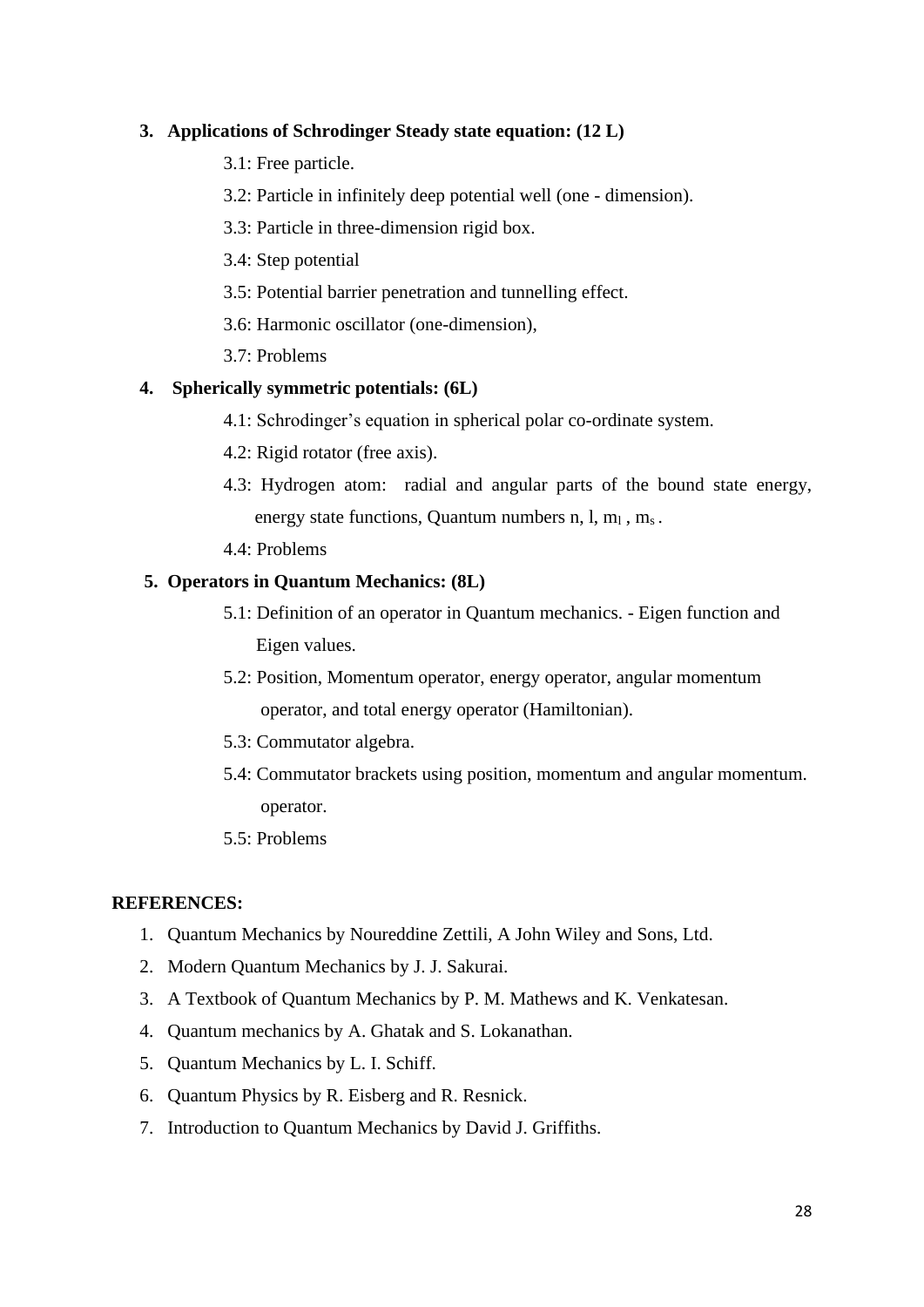# **PHY 3603: S**tatistical Physics

Class: **T.Y. B. Sc. (Semester-VI)** Paper: **III**

# **Learning Objectives**

- a) To understand various concepts of statistics and to apply them in thermodynamics.
- b) To understand the necessity of studying Statistical Mechanics in light of knowledge of Classical and Quantum Mechanics.
- c) To understand the behavior of particles under Classical and Quantum condition.

# **Learning Outcomes**

After successful completion of the course student will be able to

- a) Understand the relevant quantities used to describe macroscopic systems, thermodynamic potentials and ensembles.
- b) Understand the concepts of partition functions by taking into account the different types of ensemble.
- c) Describe the consequences in classical and quantum statistics.
- d) Embracing the concepts of ideal Bose and fermi systems through the principle of statistical Mechanics.
- e) Show an analytic ability to solve the statistical mechanics problems.

# **1. Elementary Concepts of Statistics: [6 L]**

- 1.1 Revision of concepts and laws of thermodynamics
- 1.2 Probability, distribution functions
- 1.3 Random Walk and Binomial distribution
- 1.4 Calculation of mean values,
- 1.5 Probability distribution for large-scale N
- 1.6 Problems

# **2. Statistical Distribution of System of Particles: [ 8 L]**

- 2.1 Specification of state of system,
- 2.2 Microstate and Macrostates
- 2.3 Thermodynamic Probability
- 2.4 Constraints on a system

Paper Code: **PHY3603** Title of Paper: **Statistical Physics** Credit: **3** No. of lectures: **48**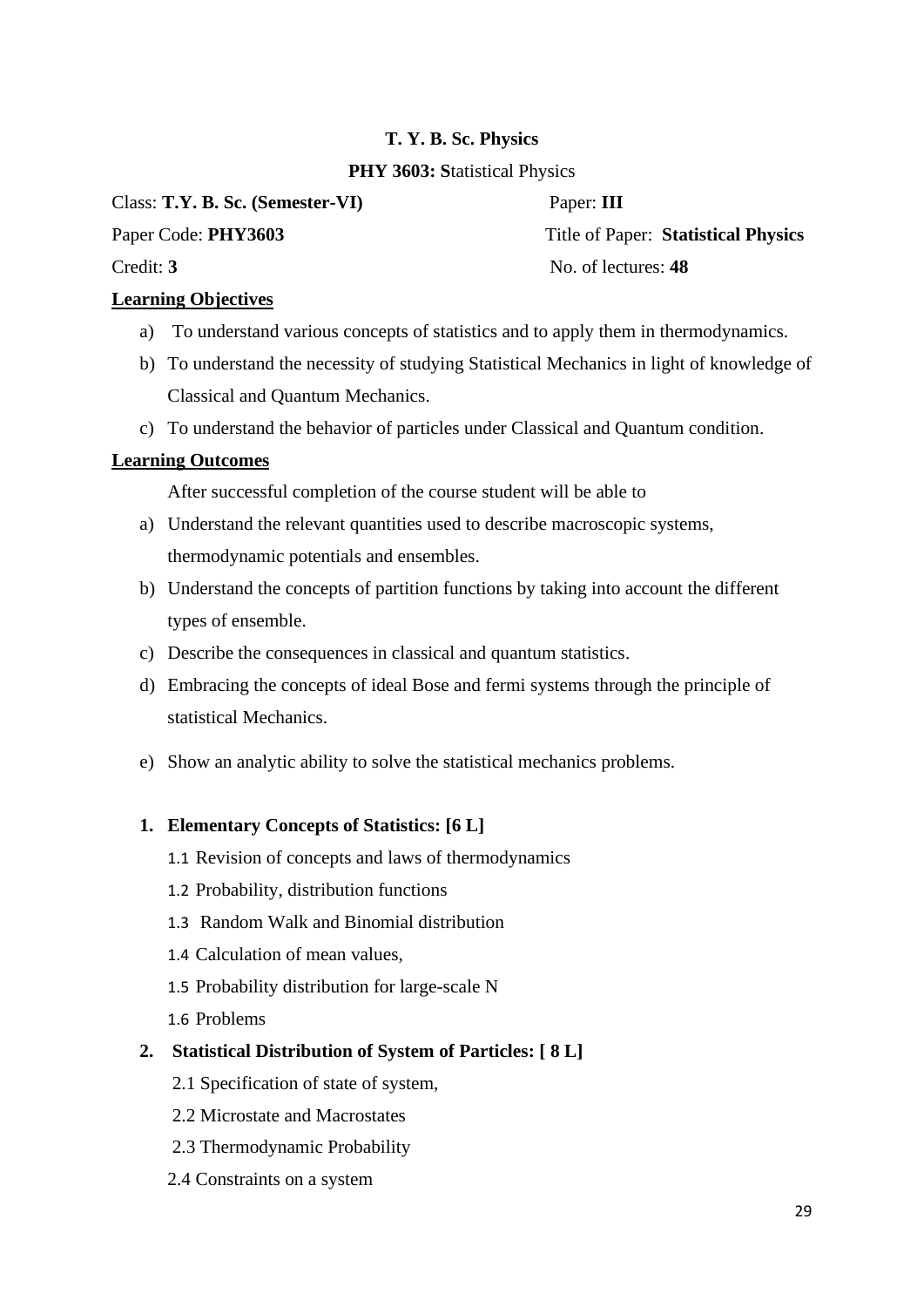- 2.5 Basic Postulates of statistical mechanics
- 2.6 Postulate of equal a priori probability
- 2.7 Probability Calculations
- 2.8 Problems

# **3. Interactions in the systems [9 L]**

- 3.1: Density of state
- 3.2: Behaviour of density of state of a system
- 3.3: Equilibrium and constraints
- 3.4: Systems in thermal equilibrium
- 3.5: Boltzmann Canonical Distribution
- 3.6: Thermal Interaction
- 3.7: Mechanical Interaction
- 3.8: General Interaction
- 3.9: Problems

### **4. Statistical Ensembles: (8 L)**

- 4**.1** Micro canonical Ensemble (Isolated System)
- 4.2 Characteristics of microcanonical ensemble
- 4.3 Canonical ensembles
- 4.4 Grand canonical ensemble
- 4.5 Simple application of canonical ensemble
- 4.6 Molecules in an Ideal gas
- 4.7 Problems

### **5. Mean Values, Entropy and Partition function: (9 L)**

- 5.1 Mean values in canonical ensemble
- 5.2 Mean energy
- 5.3 Mean square energy
- 5.4 Mean Square Deviation
- 5.5 Mean Pressure
- 5.6 Entropy and Partition Function Definition
- 5.7 Entropy in terms of Partition Function and Mean Energy
- 5.8 Entropy and probability
- 5.9 Problems

#### 6. **Quantum Statistics: (8L)**

6.1 Symmetric and Anti-Symmetric Wave Functions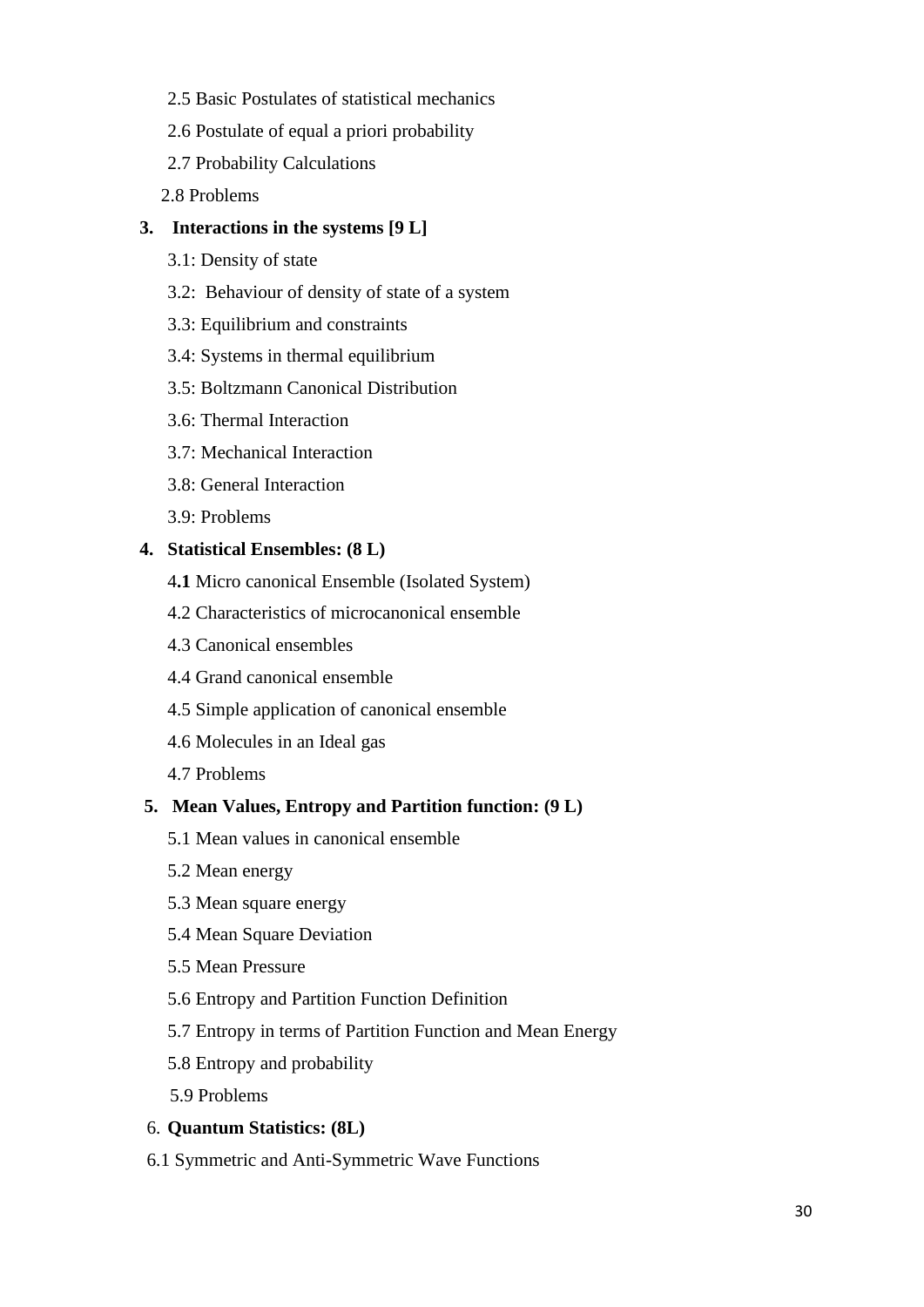- 6.2 Quantum distribution function
- 6.3 Introduction to:
	- 6.3.1 Maxwell-Boltzmann's statistics
	- 6.3.2 Bose-Einstein Statistics
	- 6.3.3 Fermi-Dirac Statistics
- 6.4 Problems

# **REFERENCES:**

- 1 Statistical and Thermal physics By Lokanathan, R.S. Gambhir,
- 2. Fundamentals of statistical and thermal physics By F. Reif
- 3. Perspectives of modern physics By A. Beiser
- 4. Fundamental of Statistical Mechanics By B.B. Laud
- 5. A primer of Statistical Mechanics By R.B. Singh
- 6. Statistical Mechanics By Gupta, Kuma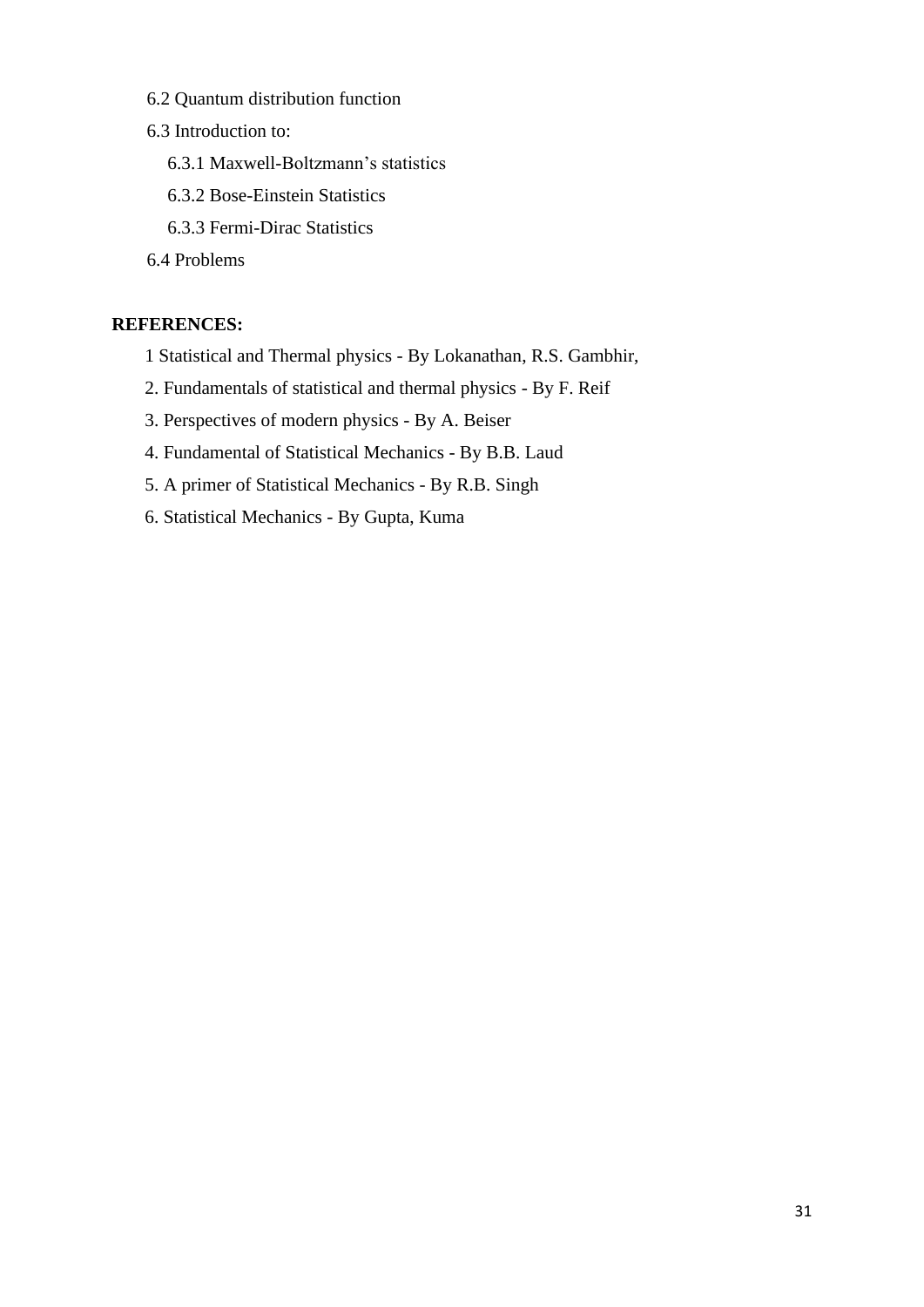# **PHY 3604: Nuclear Physics**

Class: **T.Y. B. Sc. (Semester- VI)** Paper**: IV**

Credit: **3** No. of lectures: **48** 

### **Learning Objectives:**

a) The present Nuclear Physics course is designed to cover all areas of the subject with research and application of nuclear energy.

b) In India, courses on nuclear physics are provided on different levels like bachelor, master, and doctoral.

c) The subject is mainly applied in nuclear power generation and nuclear weapons.

d) A few other applications of the subject are nuclear medicine, magnetic resonance imaging and radiocarbon dating in geology and archaeology which we have tried to incorporate.

# **Learning Outcomes:**

a) Upon successful completion of this course, the student will be able to understand the fundamental principles and concepts governing classical nuclear and particle physics and have a knowledge of their applications interactions of ionizing radiation with matter the key techniques for particle accelerators the physical processes involved in nuclear power generation.

b) Knowledge on elementary particles will help students to understand the fundamental constituents of matter and lay foundation for the understanding of unsolved questions about dark matter, antimatter, and other research-oriented topics.

#### **1. Basic Properties of Nucleus (06 L)**

- 1.1 Composition, charge, size, density of nucleus
- 1.2 Nuclear Angular momentum
- 1.3 Nuclear magnetic dipole moment
- 1.4 Mass defect and Binding energy
- 1.5 Packing fraction
- 1.6 Classification of nuclei
- 1.7 Stability of nuclei
- 1.8 Problems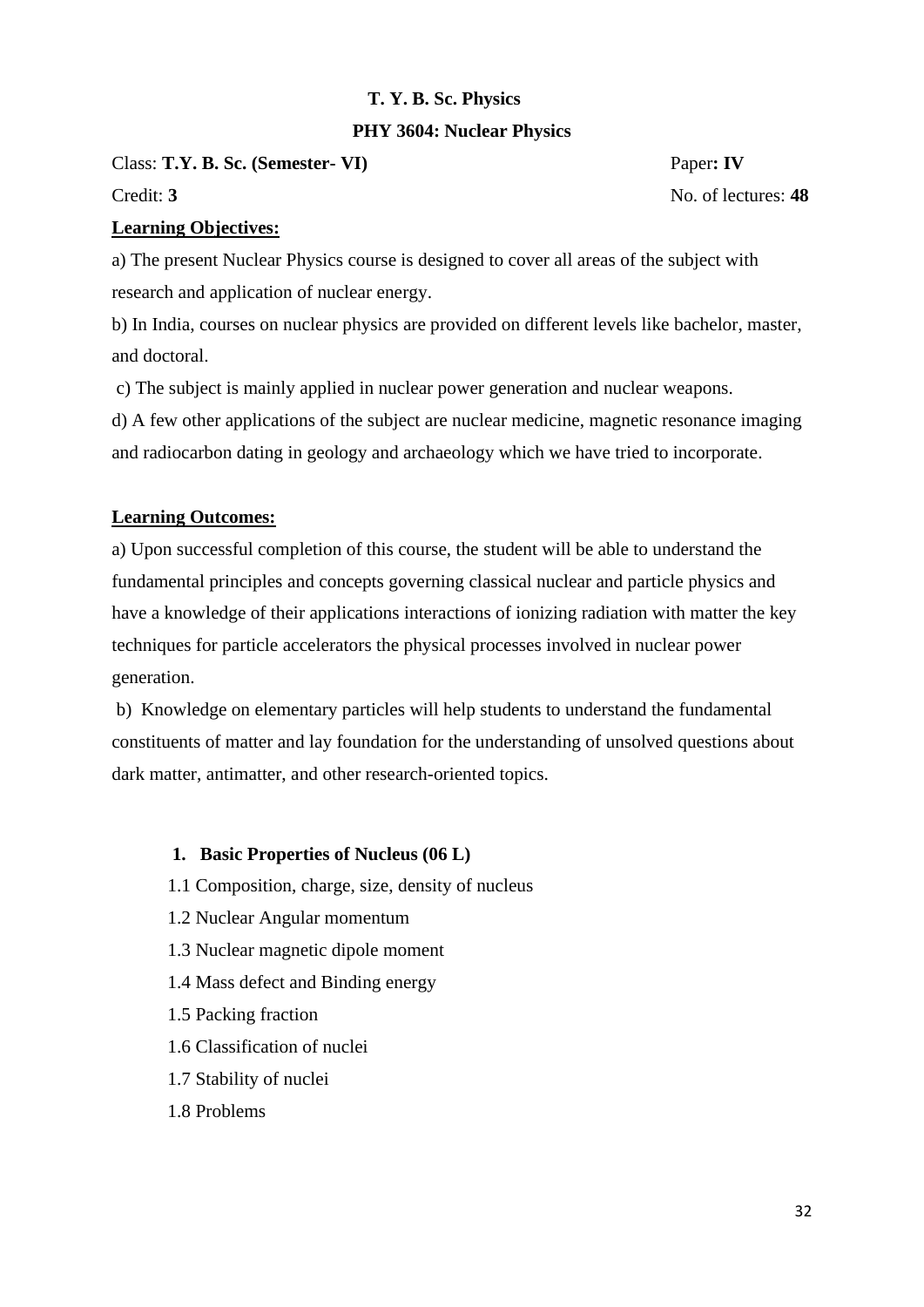# **2. Radioactivity (10 L)**

- 2.1 Radioactivity disintegration (concept of natural and artificial radioactivity)
- 2.2 Properties of  $\alpha$ ,  $\beta$ ,  $\gamma$  rays
- 2.3 Laws of radioactive decay
- 2.4 Half-life, mean life
- 2.5 Specific activity and its units
- 2.6 Application of radioactivity (Agricultural, Medical, Industrial, Archaeological)
- 2.7 Problems

# **3. Nuclear forces (09 L)**

- 3.1 Meson theory of nuclear forces
- 3.2 Properties of nuclear forces
- 3.3 Elementary particles
- 3.4 Quarks model for elementary particles
- 3.5 Problems

# **4. Particle Accelerator and Detectors (08 L**)

- 4.1 Introduction to particle Accelerators
- 4.2 Linear (electron/proton Linac) Cyclic (Cyclotron)
- 4.3 Classification of Nuclear Detector
- 4.4 Gas filled Detectors (G. M. counter)
- 4.5 Problems

# **5. Nuclear Reactions (09 L)**

- 5.1 Introduction to Nuclear reactions
- 5.2 Q value equation
- 5.3 Exothermic and Endothermic reaction
- 5.4 Conservation laws
- 5.5 Problems

# **6. Nuclear Energy (06L)**

- 6.1 Nuclear fission
- 6.2 Chain reaction and critical mass
- 6.3 Nuclear reactor and its basic components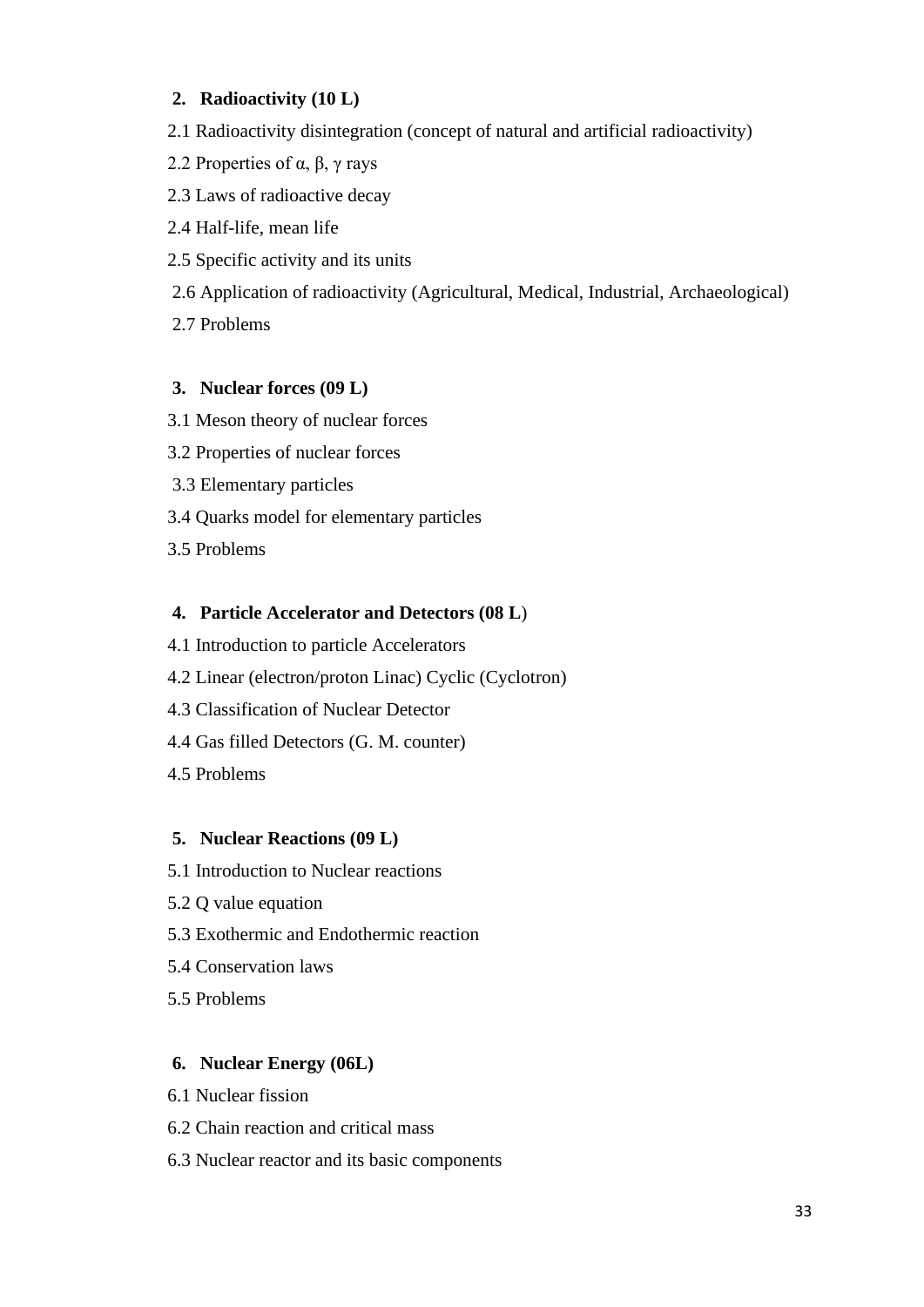- 6.4 Homogeneous and heterogeneous reactors
- 6.5 Power reactor
- 6.6 Nuclear fusion
- 6.7 Stellar energy
- 6.8 Problems

### **Reference Books**

- 1 Introduction to Nuclear Physics H.A. Enge (Addition Wesley co.)
- 2 The Atomic Nucleus R.D. Evans (Tata McGraw Hill co.)
- 3 Concepts of Nuclear Physics B.L. Cohen (Tata McGraw Hill co.)
- 4 Schum's Outline Series Modern Physics R. Gautrearu (McGraw Hill co.)
- 5 Introduction to Nuclear Physics, S. B. Patel
- 6 Atomic and Nuclear Physics Shatendra Sharma (Pearson Education,1 st Edition)
- 7 Nuclear Physics Kaplan (Narosa Publishing House)
- 8 Introduction to Nuclear Physics Y.R. Waghmare (Oxford IBH.)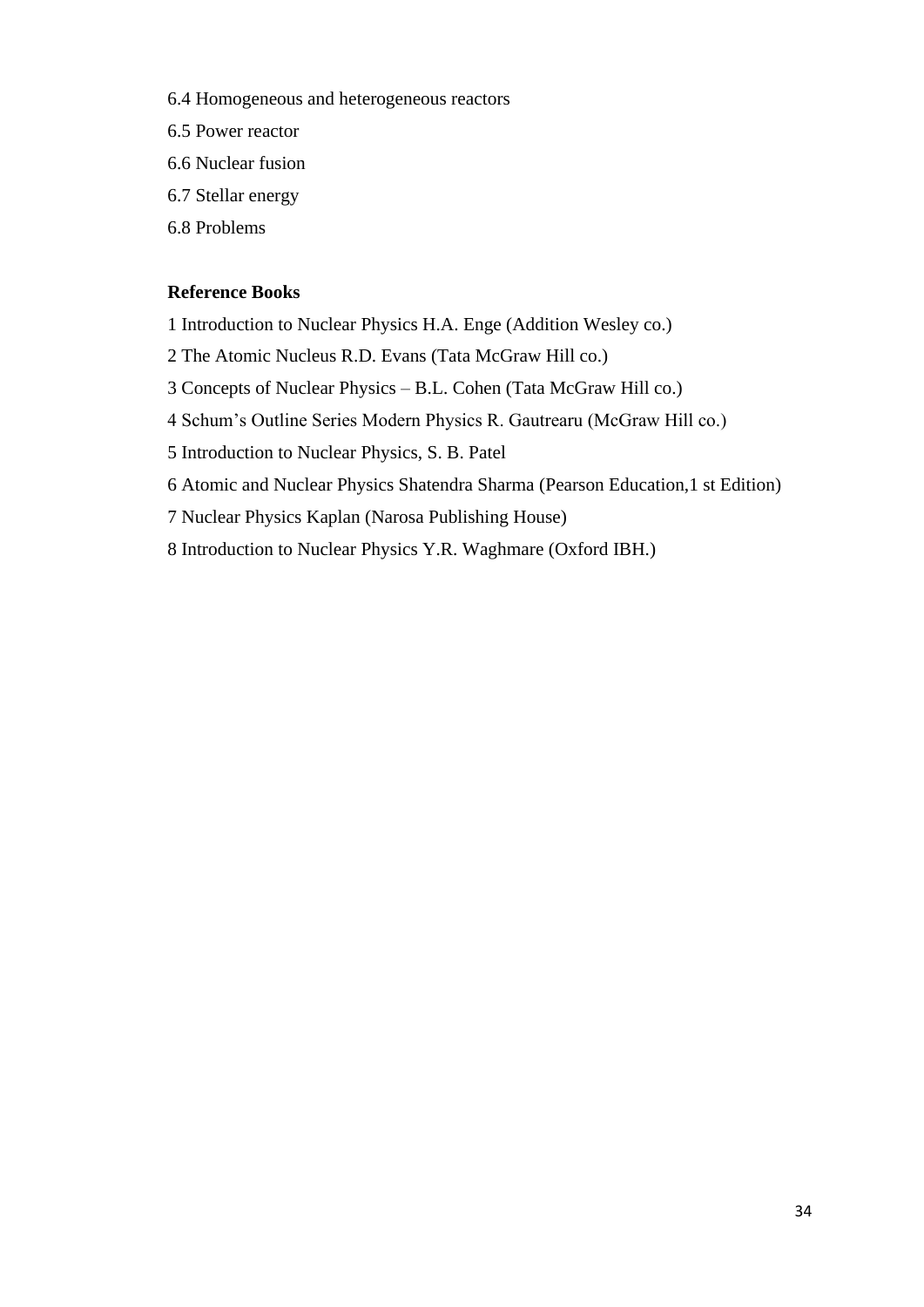# **PHY 3605: Electronics-II (A)**

Class: **T.Y. B. Sc. (Semester-VI)** Paper: **V**

Credit: **3** No. of lectures: **48** 

Learning Objectives

- a) To understand the operation of UJT, JFET and their applications.
- b) To understand basic application circuits of opamp.
- c) To understand combinational logical circuits
- d) To understand active filters using opamp.
- e) To understand basics of timer IC 555 and its applications
- f) To understand different types of flip-flops and their operation.
- g) To understand sequential logical circuits

# Learning Outcomes

After successful completion of the course student will be able to

- a) To analyze performance parameters based on study of characteristics of electronic devices like UJT, JFET and their applications.
- b) To understand opamp circuits and its usefulness in different applications
- c) To know operating principle of IC 555 in different configurations
- d) Evaluate frequency response to filter circuits.
- e) Build and test digital circuits using universal/basic logic gates and flip flops.
- f) Analyze, design and implement sequential logic circuits.

# **1. UNI- JUNCTION TRANSISTOR: [4L]**

- 1.1: Symbol, types
- 1.2: Construction and working.
- 1.3: I-V characteristics
- 1.4: UJT as a relaxation oscillator
- 1.5: Problems

# **2. FIELD EFFECT TRANSISTOR: (6L)**

- 2.1: Introduction,
- 2.2: Classification, principle,
- 2.3: Working and IV characteristics of JFET.
- 2.4: Application of JFET: -as Variable resistor, electronic switch and analog multiplexer.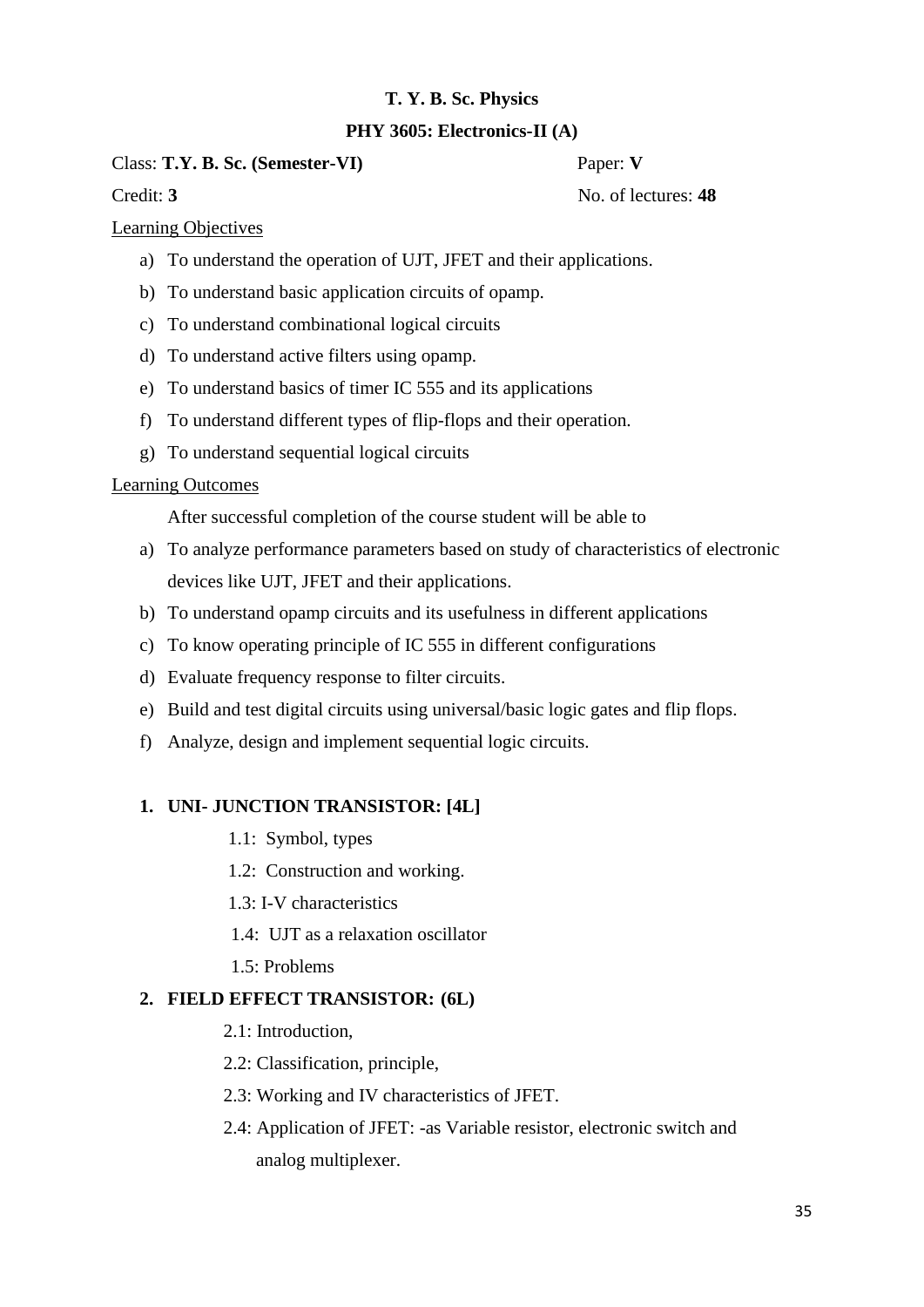2.5: Problems

# **3. APPLICATIONS OF OPERATIONAL AMPLIFIER: (8L)**

- 3.1: Comparator, Schmitt Trigger
- 3.2: Instrumentation Amplifier

3.3: Current to voltage Converter

- 3.4: Voltage to current convertors
- 3.5: Filters: First order LPF and HPF with design
- 3.6: Problems

# **4. TIMER (IC555): (6L)**

- 4.1: Block diagram of IC 555 Timer
- 4.2: Astable Multivibrator
- 4.3: Monostable Multivibrator
- 4.4: Bistable Multivibrator
- 4.5: Problems

# **5. FLIPFLOPS: (12L)**

- 5.1: RS flip flop using NAND/NOR Gate
- 5.2: Clocked R-S flip-flop (Latch)
- 5.3: Preset and clear inputs
- 5.4: J-K /M-S J-K flip-flop
- 5.5: D and T flip flops
- 5.6: Problems

# 6. **COUNTERS: (12L)**

- 6.1: Asynchronous counter
- 6.2: Synchronous counter
- 6.3: A Mod-5 Counter
- 6.4: Decade counter
- 6.5: IC7490 TTL Decade Counter

# **REFERENCES:**

- 1 Electronics Principles (8th edition), Malvino (Tata McGraw Hill, New Delhi).
- 2 Digital Principles and Applications, 8<sup>th</sup> Edition, Donald P Leach, Albert Paul Melvino, Shah McGraw-Hill Education,
- 3 Modern Digital Electronics (3rd Edition), R. P. Jain, (Tata McGraw Hill, New Delhi)
- 4. OP-Amps and Linear Integrated circuits, Ramakant A. Gayakwad Prentice- Hall of India, New Delhi 4<sup>th</sup> Edition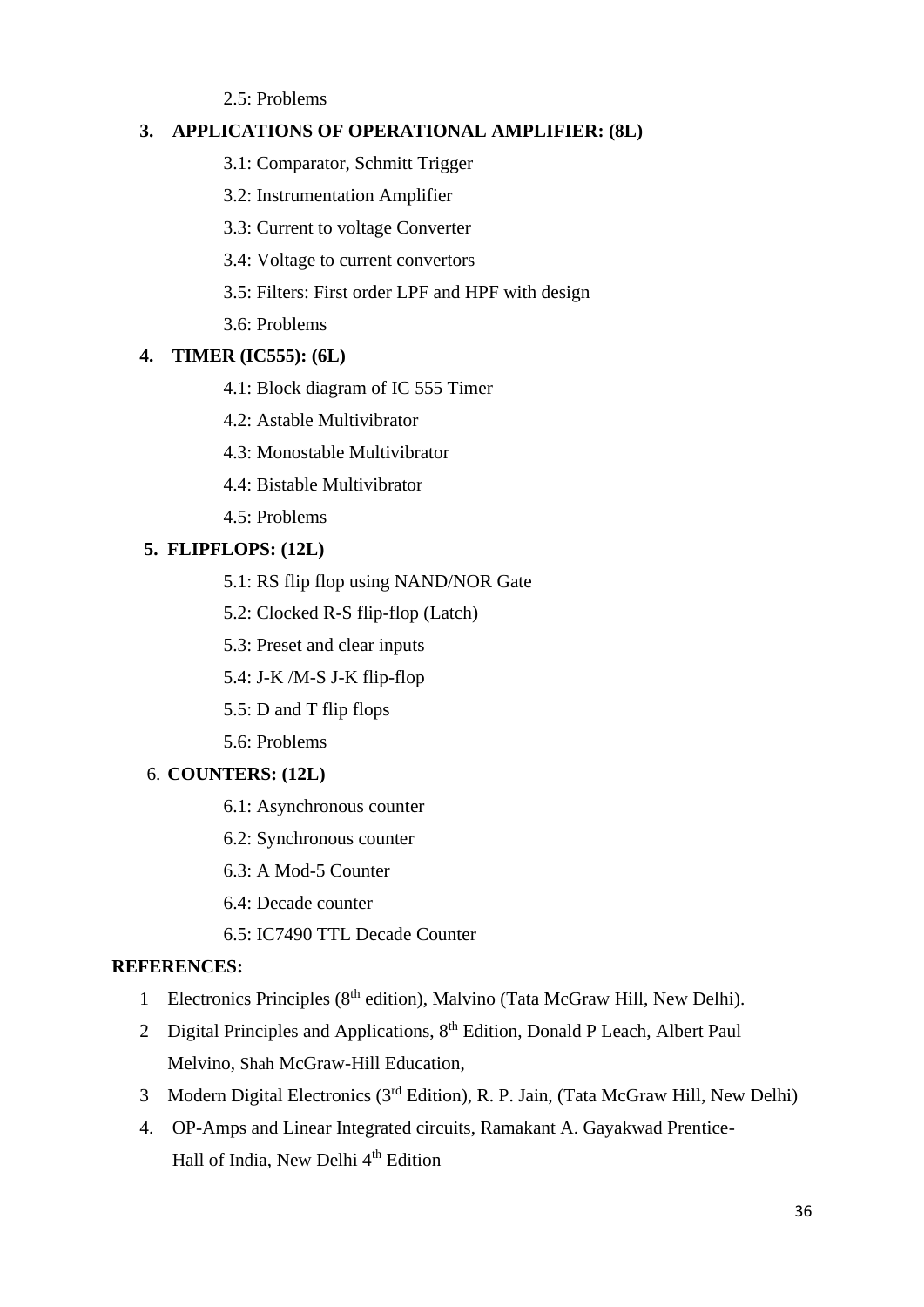#### **PHY 3605: B] Advanced Electronics**

### **Class: T.Y. B. Sc. Sem: VI Paper V**

(Important Note: This course is designed for the student who has offered Electronics as one of the subjects at S.Y.B.Sc. level)

#### **Course Objectives:**

- 1. To familiarize with different sensors.
- 2. To elucidate sensors and signal conditioning circuits.
- 3. To explain signal conditioning circuits.
- 4. To familiarize with process control system and its objectives.

**Learning Outcomes:** After the completion of the course student will be able to:

- 1. Apply different methods for the measurement of various physical quantities.
- 2. Describe signal conditioning circuits.
- 3. Differentiate between signal conditioning processes.
- 4. Identify various process control systems.

#### **1. Sensors: (14 L)**

- 1.1 Metal resistance versus Temperature devices: Metal resistance versus Temperature devices, resistance versus temperature approximation, resistance temperature detectors.
- 1.2 Semiconductor resistance versus Temperature, Thermistor characteristics.
- 1.3 Thermocouples: Thermoelectric effects, Thermocouple characteristics, Thermocouple sensors.
- 1.4 Other Thermal Sensors: Gas thermometers, Vapour pressure thermometers, Liquid expansion thermometers, solid state temperature sensors.
- 1.5 Motion sensors: Types of motions, Accelerometers' principles, Types of accelerometers, applications
- 1.6 Optical sensors: Photo detectors: Photo detector characteristics, photoconductive detectors, photo voltaic detectors, photo diode detectors, photo emissive detectors.
- 1.7 Optical sources: Conventional light sources, Laser principles
- 1.8 Problems

#### **2. Analog Signal Conditioning using OP-AMP: (12 L)**

2.1 Principles of Analog Signal Conditioning: Signal level and bias changes,

# **Credit: 3** No of lectures: 48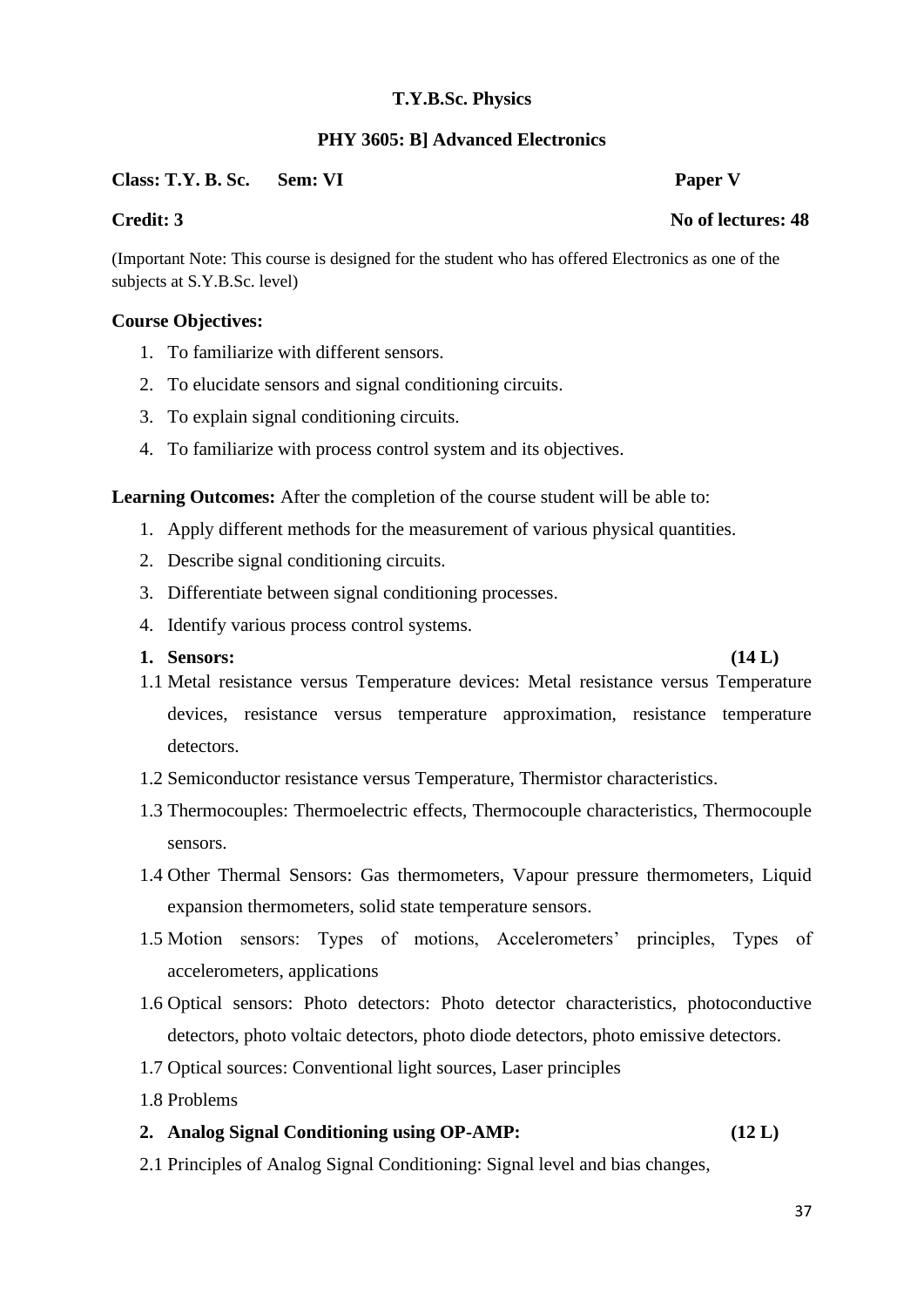linearization, conversions, filtering and impedance matching, concept of loading.

- 2.2 Passive circuits: Divider circuits, bridge circuits, RC filters,
- 2.3 Operational Amplifier, characteristics
- 2.4 Specification of OP-AMP Circuits in Instrumentation, Voltage Follower, Inverting and Non-Inverting Amplifier, Instrumentation Amplifier, I to V Converter and V to I converter, Integrator, Differentiator.

#### **3. Digital signal conditioning (12 L)**

- 3.1 Review of digital fundamentals, digital information,
- 3.2 Fractional Binary System, Boolean algebra, and expressions
- 3.3 Combinational Circuits, Multiplexer, De- Multiplexer, Encoder, Decoder
- 3.4 Converters: DAC, ADC,
- 3.5 Data Acquisition System, characteristics of digital data, sampled data systems, linearization.

#### **4. Introduction to Process Control: (10 L)**

- 4.1 Control systems: Process control principles,
- 4.2 servo mechanism,
- 4.3 Discrete state Control of systems
- 4.4 Process control block diagram Identification of elements, block diagram
- 4.5 Control system evaluation: Stability, steady state regulation, Transient regulation,
- 4.6 Evaluation criteria
- 4.7 Numerical Problems On Above Lectures

### **Reference Books:**

1. Process Control Instrumentation Technology by C.D. Johnson Pearson Education 8th edition (Economic Edition).

2. Computer Based Industrial Control by Krishna Kant (Eastern Economic Edition)

3. Instrument of Device System by Rangan, Mani, Sharma 4. Instrument measurement and analysis by B. C. Nakra, K. K. Chaudhari

4. Electronic Instrumentation- H S Kalsi Tata McGraw Hill

5. Instrumentation, Measurement and Analysis, TMH (2003) Nakra, B.C. and Chaudhry, K.K.,

6. Doebelin, E.O. and Manic, D.N., Measurement Systems: Applications and Design, McGraw Hill (2004).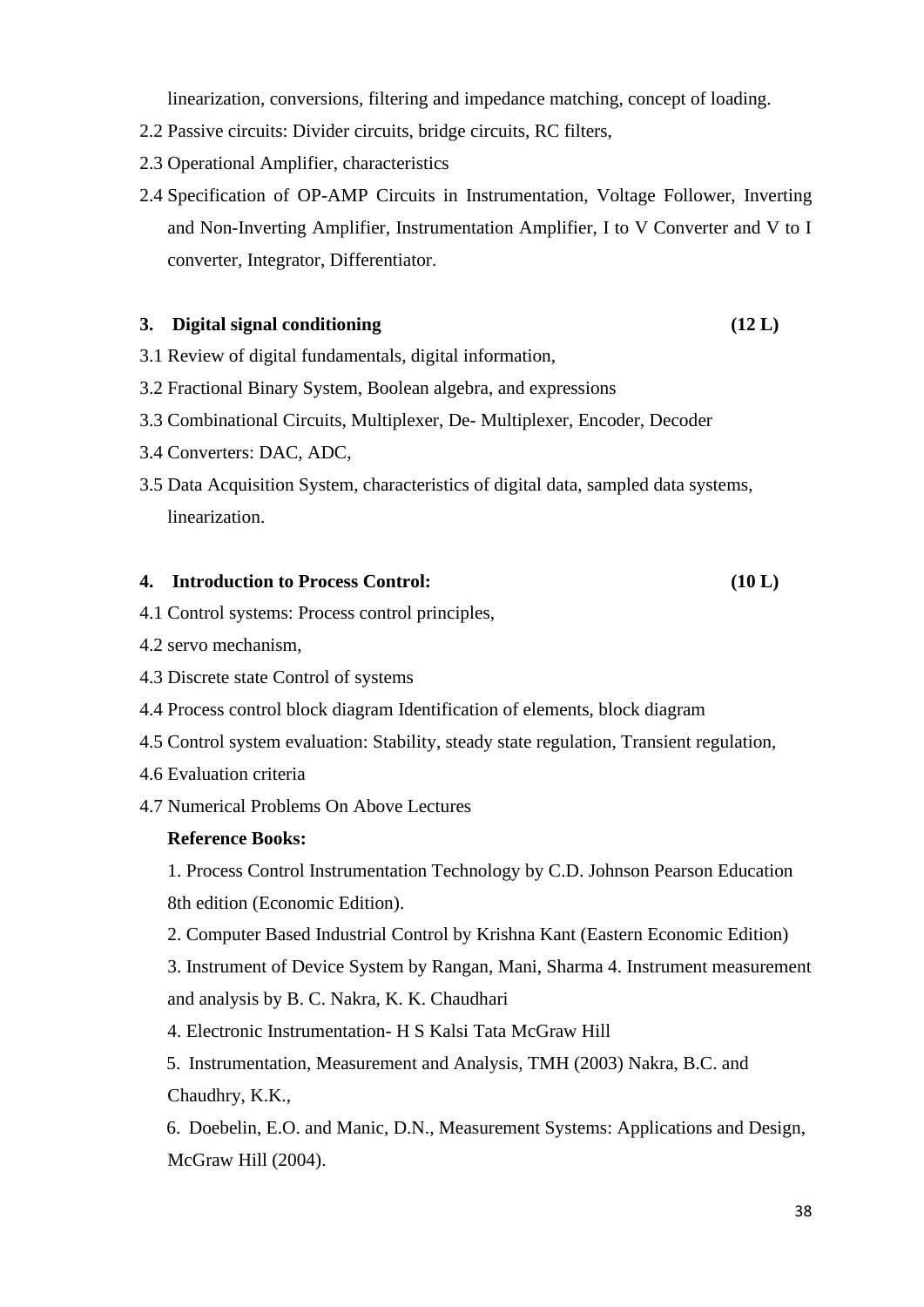### **PHY3606: A] Physics of Nanomaterials**

**Class: T.Y. B. Sc (Sem VI) Paper VI** 

### **Credit: 3** No of lectures: 48

### **Learning objectives:**

- 1. To foundational knowledge of the Nanoscience and related fields.
- 2. The main objectives of course are to introduce the basic physics behind size effect of nano materials and to understand the working principle of equipment used in nanostructures.
- 3. To make the students acquire an understanding the Nanoscience and Applications.
- 4. To help them understand in broad outline of Nanoscience and Nanotechnology.

#### **Learning outcomes:**

- 1. Learn about the background on Nanoscience.
- 2. Understand the synthesis of nanomaterials and their application and the impact of nanomaterials on environment.
- 3. Apply their knowledge to develop Nanomaterials.
- 4. Can apply the knowledge to develop new applications.

### **1. Nanomaterials (06L)**

- 1.1 Introduction and structures of nano materials
- 1.2 Brief history of nano materials and challenges in nanotechnology
- 1.3 Significance of nano-size and properties
- 1.4 classification of nano structured materials

1.5 Properties of nano materials: Mechanical, Electrical, Thermal, Optical, solubility, melting point, and Magnetic properties

# **2. Introduction to methods of synthesis of nano materials (14L)**

- 2.1 Bottom-up and Top-down approaches
- 2.2 Physical methods:
- a) High energy ball milling,
- b) Physical vapour deposition,
- c) Ionized cluster beam deposition,
- d) sputter deposition,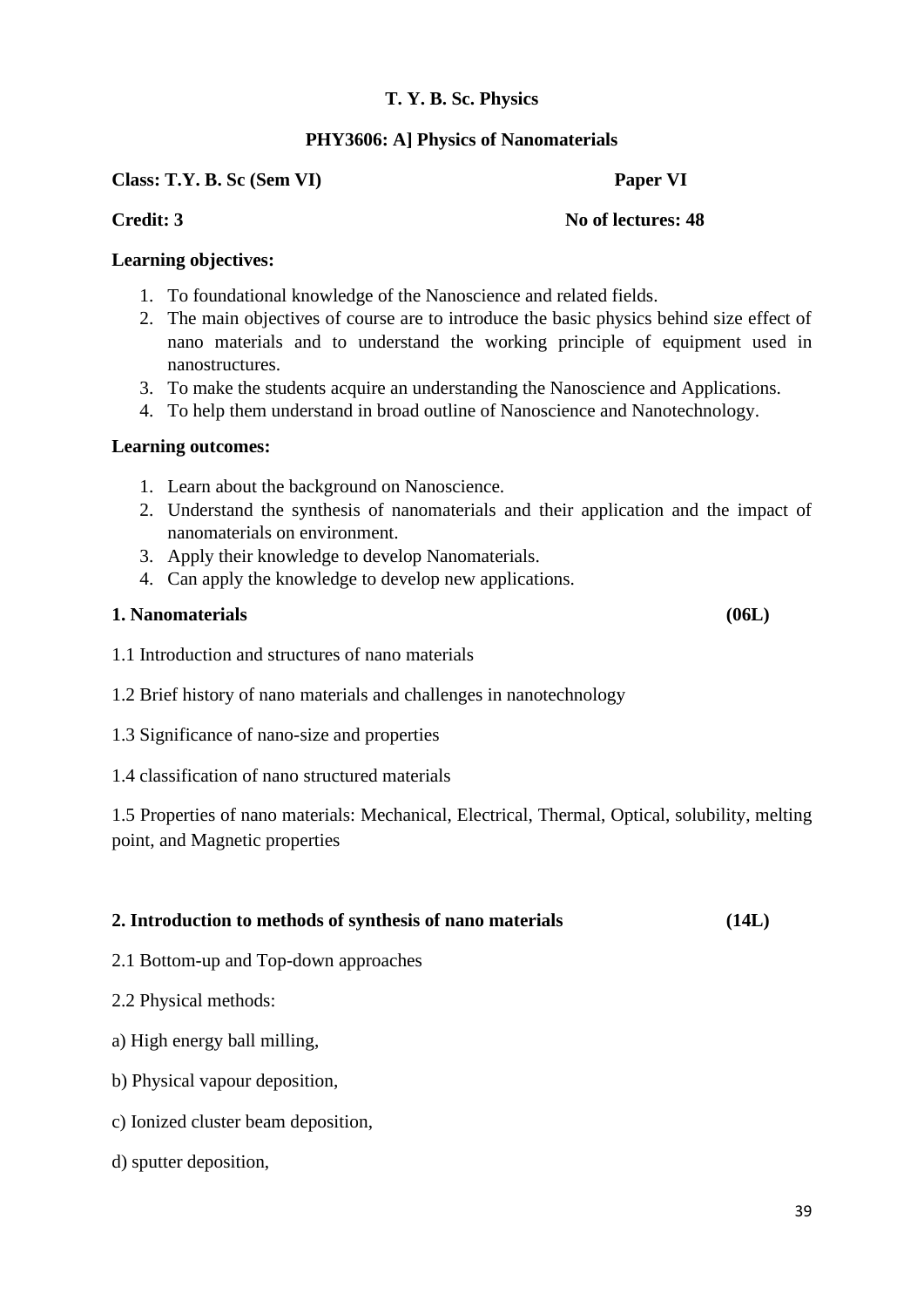- 2.3 Chemical methods:
- a) colloidal method,
- b) co-precipitation and
- c) sol-gel method
- d) spray pyrolysis
- e) Chemical bath deposition (CBD)

2.4 Hybrid method: Electrochemical and chemical vapour deposition.

# **3. Introduction to Characterization Techniques (14L)**

3.1 Introduction,

3.2 X-ray diffraction**:**

a) Basic principle,

b) Experimental methods of X-ray diffraction: Rotating Crystal method, Powder (Debye Scherer) method,

c) Analysis of cubic structure by powder method,

3.3 **Thermo gravimetric analysis (TGA)-** Principle, Working and Applications,

3.4 **Ultra-Violet (UV) Spectroscopy** - Principle, Working and Applications,

3.5 **Electron microscopy (SEM)-** Principle, Working and Applications,

**3.6 RAMAN:** Principle, Working and Applications,

Problems

# **4. Special nano materials and applications (14L)**

# **4.1 Nano materials:**

- a) Carbon based material
- b) Quantum dots
- c) Nano tubes
- d) Nano rods
- e) Thin Film

# **4.2 Applications:**

a) Nano electronics,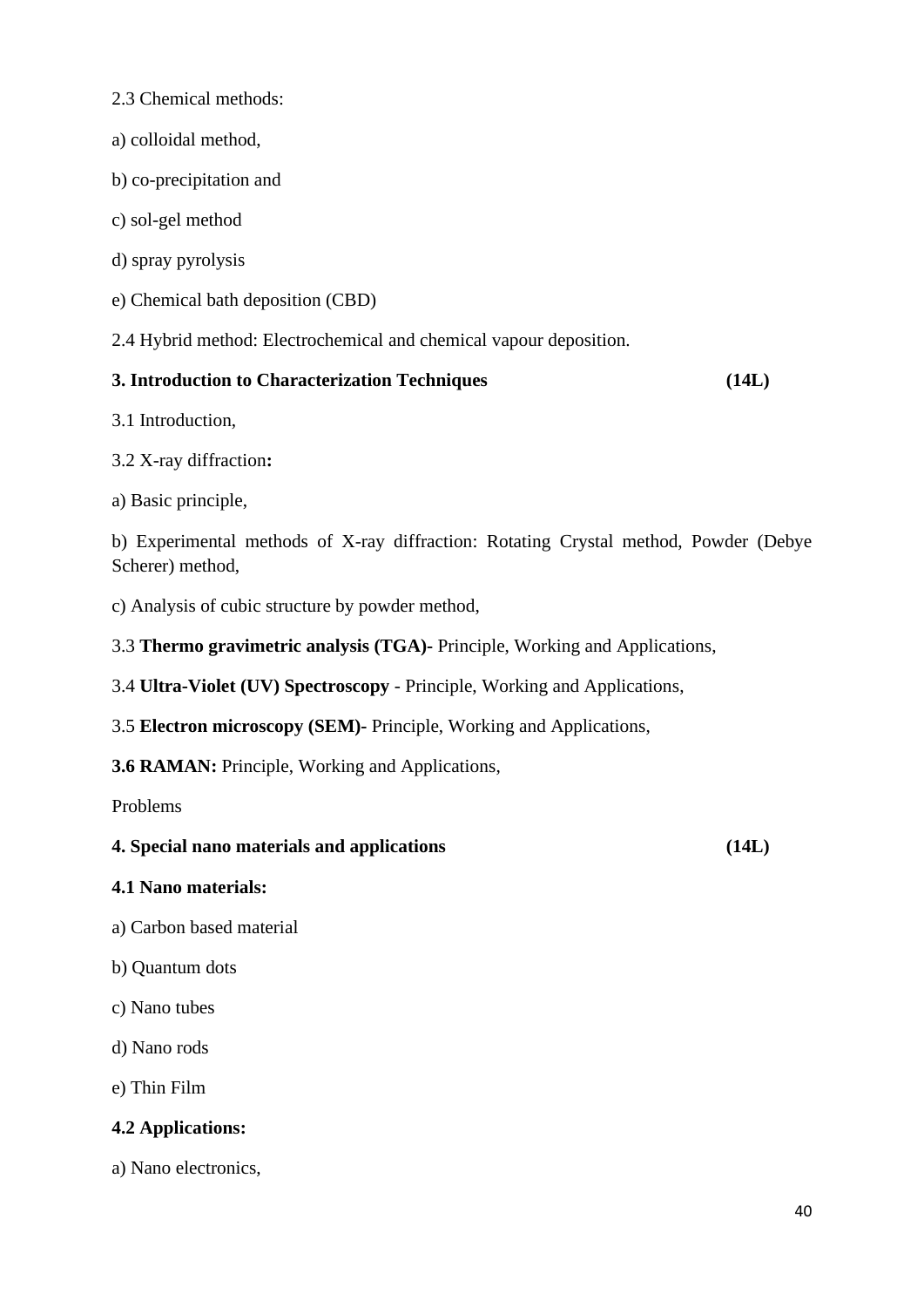b) Medical,

- c) Biological,
- d) Automobiles,
- e) Space,
- f) Defence,
- g) Sports,
- h) Cosmetics,
- i) Textile industry

# **Reference Books:**

- 1. Nanotechnology: Principles and Practices by Sulbha Kulkarni, Capital Publishing Co. New Delhi.
- 2. Introduction to nanotechnology, by C. P. Poole Jr. and F. J. Ownes, Willey Publications.
- 3. Origin and development of nanotechnology by P. K. Sharma, Vista International publishing house.
- 4. Nanostructure and nanomaterials synthesis, Properties, and applications, by G. Cao, Imperials College Press, London.

# **List of Practicals**

- 1. Crystallite size determination using Xray diffraction (Debye Scherrer Equation) from the given XRD data.
- 2. To determine the optical band gap of the material from the given UV-visible spectroscopy data.
- 3. To prepare the nano powder using the wet chemical method (co-precipitation method).
- 4. To prepare the nano powder using sol gel method
- 5. To deposit nano crystalline CdS thin film using chemical bath deposition method.
- 6. To measure the thickness of the deposited film using gravimetric method.
- 7. Demonstration of thin film deposition method using thermal evaporation technique.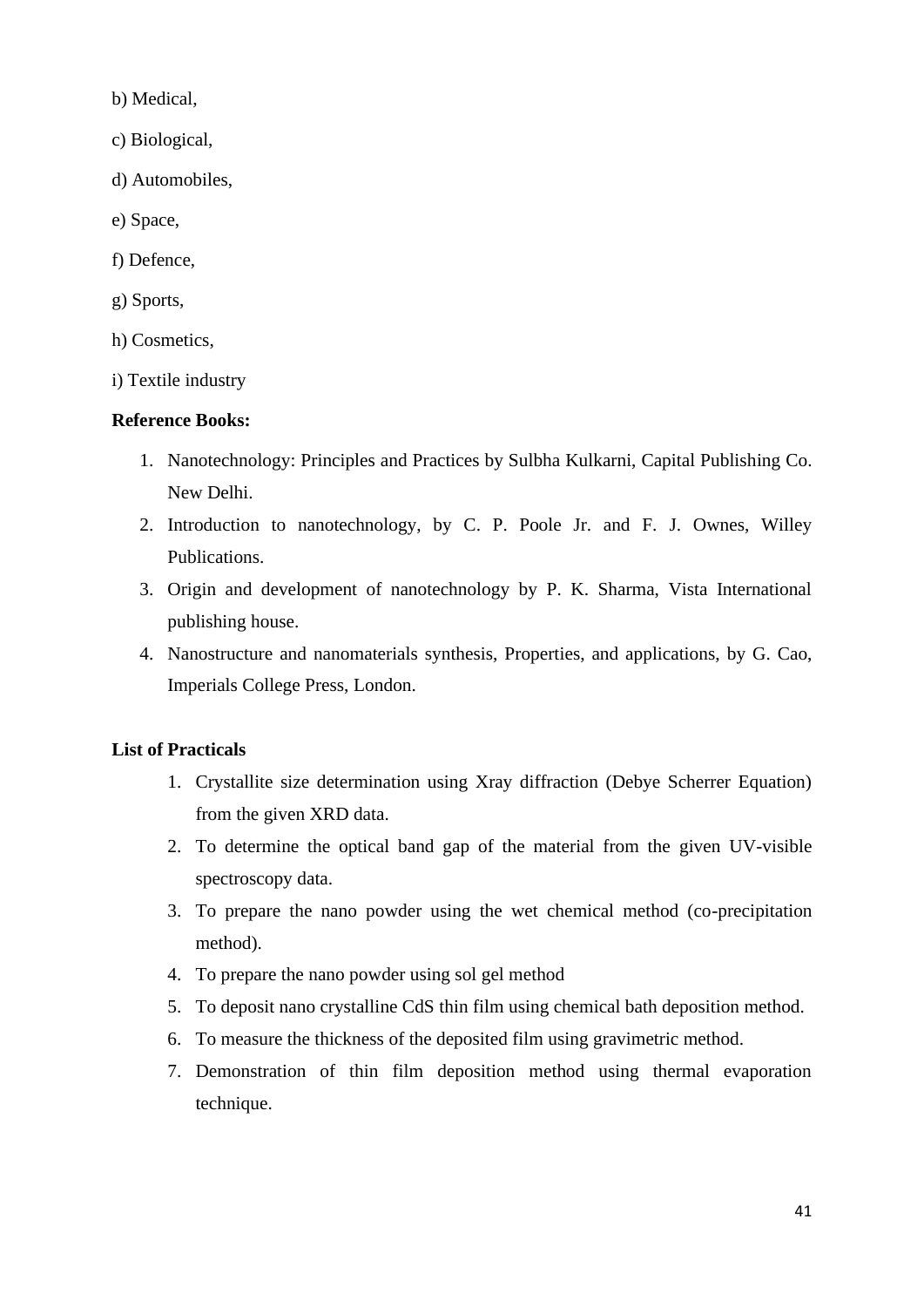#### **PHY3606: B] Solar Energy Conversion Devices**

**Class: T.Y. B. Sc (Sem VI) Paper VI** 

#### **Credit: 3** No of lectures: 48

### **Learning Objectives**

- 1. Define sustainable development including its three pillars.
- 2. Referring to the energy conversion matrix, identify the conversion steps taken by various renewable energy technologies

#### **Learning Outcomes**

- 1. The course providing a basic understanding of theory and practice of various photovoltaic technologies and design concepts.
- 2. To understand the physical principles of the photovoltaic (PV) solar cell
- 3. Discuss the positive and negative aspects of solar energy in relation to natural and human aspects of the environment.

#### **Unit 1: Photovoltaic converters (12L)**

Photovoltaic effect, types of solar cell, equivalent circuit diagram of a solar cell, determination of series resistance (Rs) and shunt resistance (Rsh), solar cell output parameters: RL, Voc, Isc, Pm, FF, efficiency, performance dependence of a solar cell on band gap energy, Types of heterojunction, construction of energy band diagram of heterojunction, Mott – Schottky relation, problems.

#### **Unit 2: Materials and Solar cell Technology (12L)**

Fabrication technology of Silicon solar cell, Single, poly – and amorphous silicon, GaAs, CdS, Cu<sub>2</sub>S, CuInSe<sub>2</sub>, CdTe etc. technologies for fabrication of single and polycrystalline silicon solar cells, solar cell modules, photovoltaic systems, dye-sensitized solar cell, perovskite solar cell, problems

### Unit 3: Photochemical Converters (12L)

Semiconductor – electrolyte interface, Helmholtz double layer, Gouy-Chapman model, Stern model, Principle of photoelectrochemical solar cells, photoelectrolysis cell, driving force of photoelectrolysis, alkaline fuel cell, semiconductor- septum storage cell, concept of photocatalysis and photoelectrocatalysis process, problems.

#### **Unit 4: Thermoelectric Converters (12L)**

42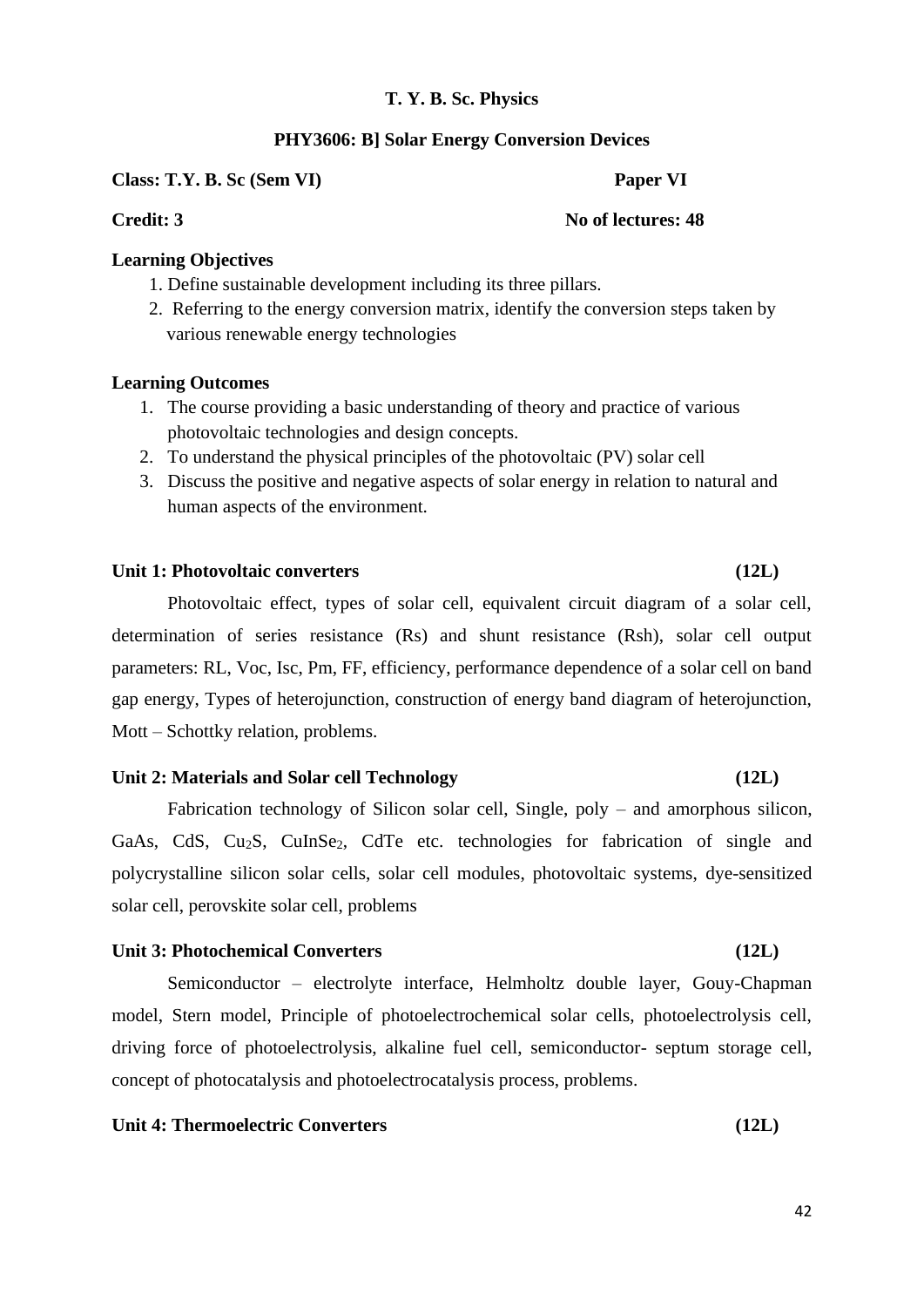Thermoelectric effects, solid state description of thermoelectric effect, Kelvin's thermodynamic relations, analysis of thermoelectric generators, basic assumptions, temperature distribution and thermal energy transfer for generator, co-efficient of performance for thermoelectric cooling, problems.

#### **Reference Books:**

- 1. Solar energy conversion: The solar cell, by Richard C. Neville.
- 2. Photoelectrochemical solar cells Suresh Chandra
- 3. Solar energy conversion A. E. Dixon and J. D. Leslie.
- 4. Solar cells Martin A. Green
- 5. Heterojunction and metal semiconductor junctions A.G. Milnes and D. L.Feucht.
- 6. Solid state electronic devices B.G. Streetman.
- 7. Principles of solar engineering Frank Kreith and Janf Kreider.
- 8. Direct energy conversion (4th edition) Stanley W Angrist

### **Practical List:**

- 1. Solar Still
- 2. Solar Dryer
- 3. Solar Cooker
- 4. PV-IV Characteristics
- 5. PV-Water Pumping System
- 6. PV-Spray System
- 7. Wind Energy Conversion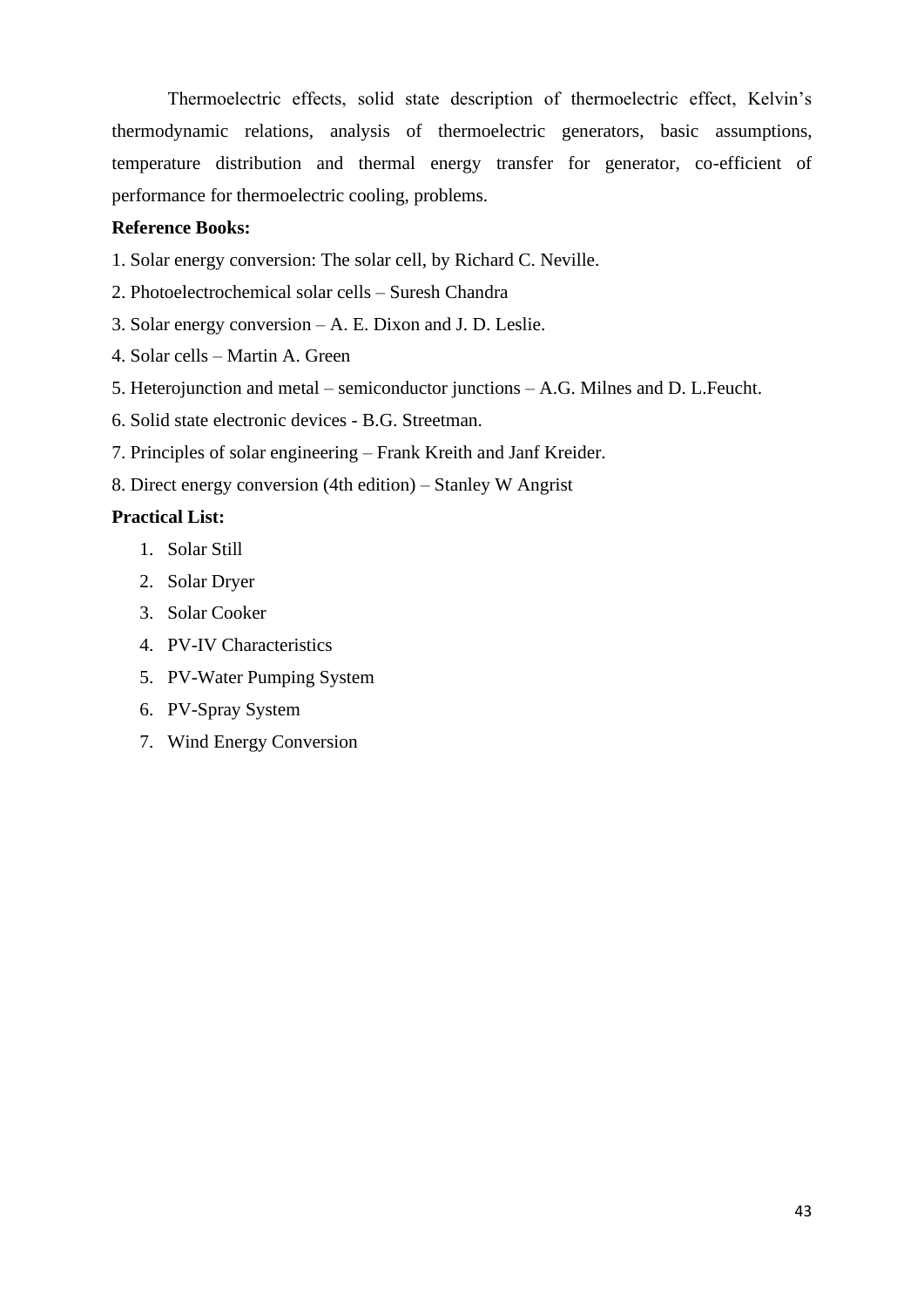### **PHY 3606: C] Sensor and Its Applications**

#### **Class: T.Y. B. Sc. Sem: V Paper VI**

### **Credit: 3** No of lectures: 48

# **Course Objectives:**

- 5. To elucidate sensors and signal conditioning circuits.
- 6. To introduce different error analysis methods.
- 7. To familiarize with different sensors and transducers.
- 8. To explain signal conditioning circuits.

**Learning Outcomes:** After the completion of the course student will be able to:

- 5. Apply different methods for the measurement of various physical quantities.
- 6. Ability to Analyse, formulate and select suitable sensor for the given industrial applications.
- 7. Describe signal conditioning circuits.
- 8. Differentiate between different types of smart sensors.
- 9. Identify various optical transducer.

# **1. SENSORS/TRANSDUCERS: 12L**

- 1.1 Definition, Types, Basic principle and applications of Resistive, Inductive, Capacitive, Piezoelectric and their Dynamic performance.
- 1.2 Fiber optic sensors, Bio-chemical sensors, Hall-Effect, Photoemissive, Photo Diode/ Photo Transistor, Photovoltaic, LVDT, Strain Gauge
- 1.3 Digital transducers: Principle, Construction, Encoders, Absolute and incremental encoders, Silicon micro transducers.

# **2. SIGNAL CONDITIONING: 12L**

- 2.1 Operational Amplifiers: application in instrumentation, Charge amplifier, Carrier amplifier
- 2.2 Introduction to active filters, Classification, Butterworth, Chebyshev, First order, Second order and higher order filters
- 2.3 Voltage to frequency and frequency to voltage converters.

### **3. OPTICAL TRANSDUCERS: 12L**

- 3.1 Theory of photo emission
- 3.2 classification of photo electric devices

#### 44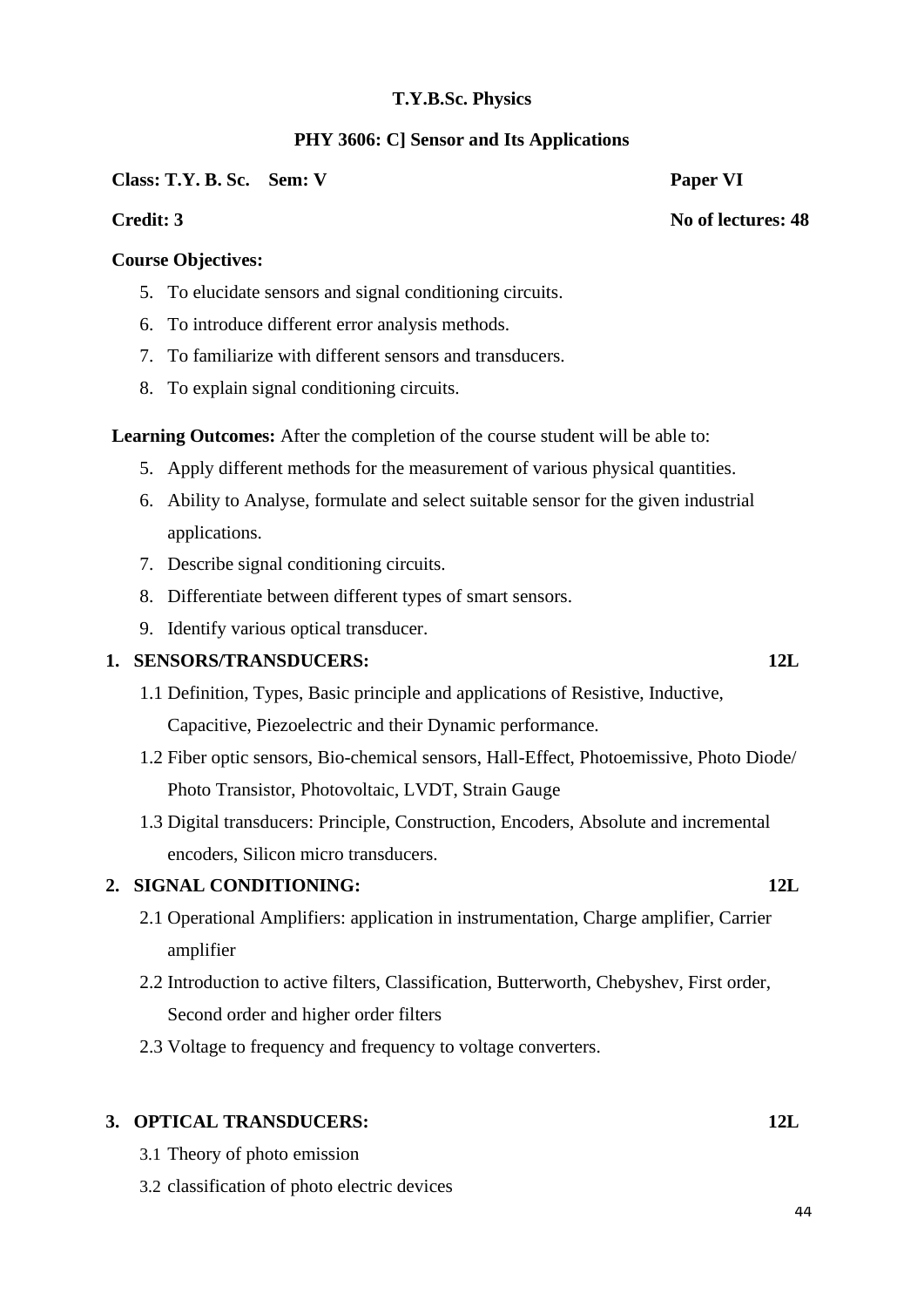- 3.3 vacuum photo tube, Gas photo tube, Photo multiplier tube, photo conductive cell, photo diode, photo transistor
- 3.4 Opto-coupler and their applications,
- 3.5 Optical Fibre sensors.4

# **4. SMART SENSORS & ITS APPLICATIONS 12L**

- 4.1 Introduction, Definition,
- 4.2 Block Diagram of Smart Sensors,
- 4.3 Difference between non smart Sensors & Smart Sensors,
- 4.4 Smart Transducers,
- 4.5 Introduction to Internet of Things (IoT) Sensors and actuators

### **Reference Books:**

- 1. Doebelin, E.O. and Manic, D.N., Measurement Systems: Applications and Design, McGraw Hill (2004).
- 2. Sawhney, A.K. and Sawhney, P., A Course in Electrical and Electronic Measurements and Instrumentation, Dhanpat Rai (2008).
- 3. Murthy, D.V.S., Transducers and Instrumentation, Prentice Hall of India (2003).
- 4. Nakra, B.C. and Chaudhry, K.K., Instrumentation, Measurement and Analysis, TMH (2003)

#### **List of Experiments:**

- 1. To draw I/O characteristics of the following photo transducers.
	- 1. LDR
	- 2. Photodiode
	- 3. Photo Transistor
	- 4. Optocoupler
- 2. Fabricate an application circuit using photo transducers as a switch and as a
- 3. To measure density of given solution using simple hydrometer.
- 4. To measure vibration of motor or compressor system using a vibration meter and piezoelectric sensors.
- 5. To perform noise measurement using condenser microphone.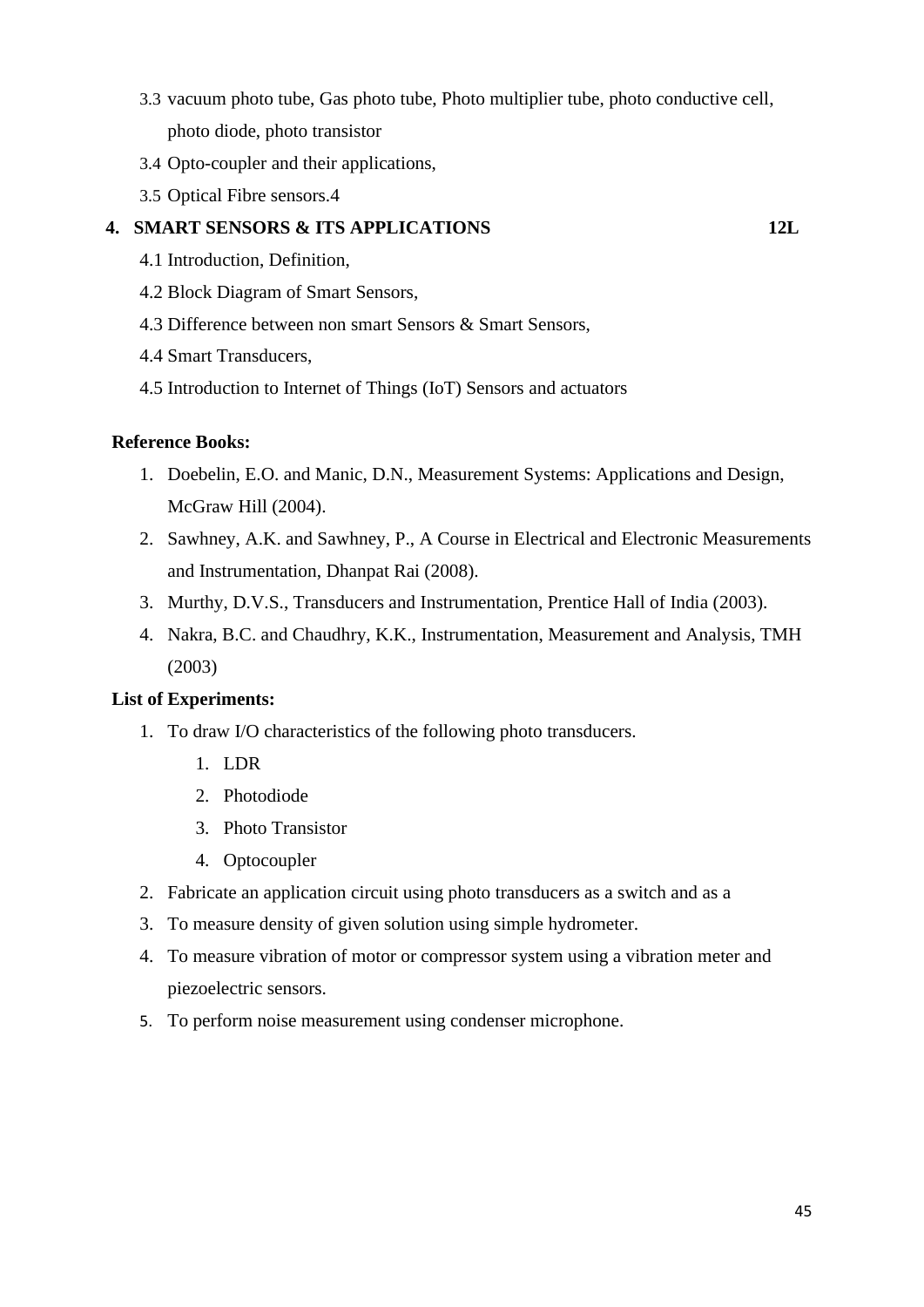# **PHY 3607:** Physics Practical-I

**Class: T.Y. B. Sc. Sem: VI Paper VII**

# **Credit: 2**

# **Total-10 Experiments**

Students has to perform any **EIGHT** experiments from the list given below plus any **TWO**  experiments from the optional subject **(TOTAL 10 experiments).**

- 1. Viscosity of liquid by rotating cylinder method.
- 2. Youngs modulus of steel by flexural vibrations of a bar
- 3. Study of XRD spectrum of any material
- 4. Thermal & electrical conductivity of Cu
- 5. Characteristics of G. M. tube
- 6. e/m by Thomson method
- 7. Study of Gaussian distribution by G.M. tube
- 8. Determination of the diameter of a thin wire using a laser beam
- 9. Rigidity modulus of Brass
- 10. Calibration of Si diode & a Copper constantan thermocouple temperature sensors

# **Practical From Optional Course (Any-2)**

- 1. Demonstrations: Any 2 demonstrations equivalent to 2 experiments
- 2. Study tour with report equivalent to 2 experiments
- 3. Mini project equivalent to 2 experiments
- 4. Computer aided demonstrations (Simulations or animations)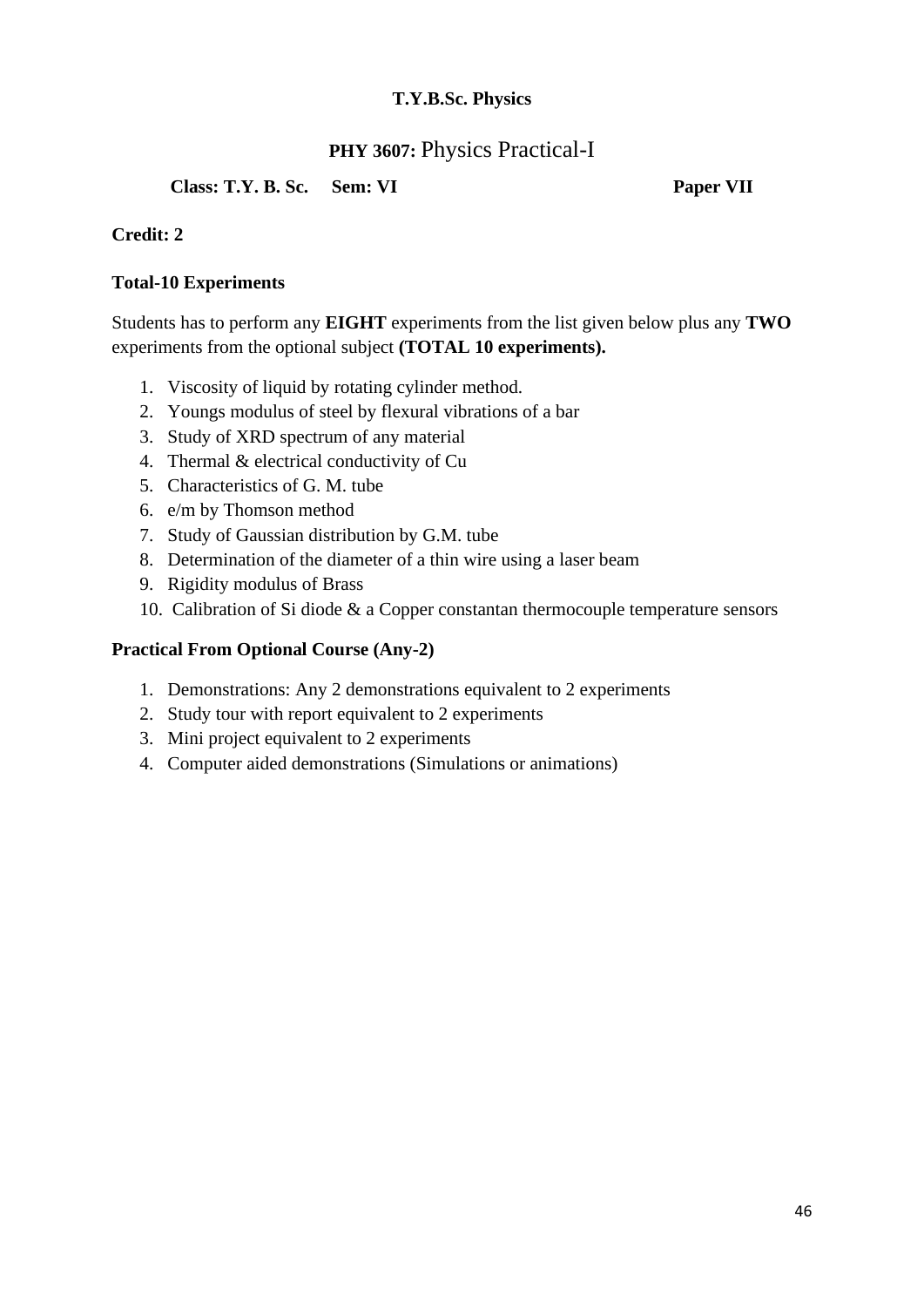# **PHY 3608: Physics Practical-II**

# **Class: T.Y. B. Sc. Sem: VI Paper VIII**

# **Credit: 2**

# **Total-10 Experiments**

Students must perform any **EIGHT** experiments from the list given below plus any **TWO**  experiments from the optional subject **(TOTAL 10 experiments).**

- 11. Characteristics of JFET
- 12. Design and built astable multivibrator using IC 555/IC 741
- 13. Integrator and differentiator using IC 741
- 14. Instrumental amplifier using three op-amps
- 15. Digital to Analog Converters
- 16. Schmidt trigger
- 17. Plotting of graph using MS-Excel
- 18. Plotting of graph using origin software
- 19. Study of Multiplexer and Demultiplexer
- 20. Active Filters
- 21. Temperature controller using AD590
- 22. Study of IC 7490 as mod 2, mod 5, mod 7 and mod 10 counter

# **Practical From Optional Course (Any-2)**

- 5. Demonstrations: Any 2 demonstrations equivalent to 2 experiments
- 6. Study tour with report equivalent to 2 experiments
- 7. Mini project equivalent to 2 experiments
- 8. Computer aided demonstrations (Simulations or animations)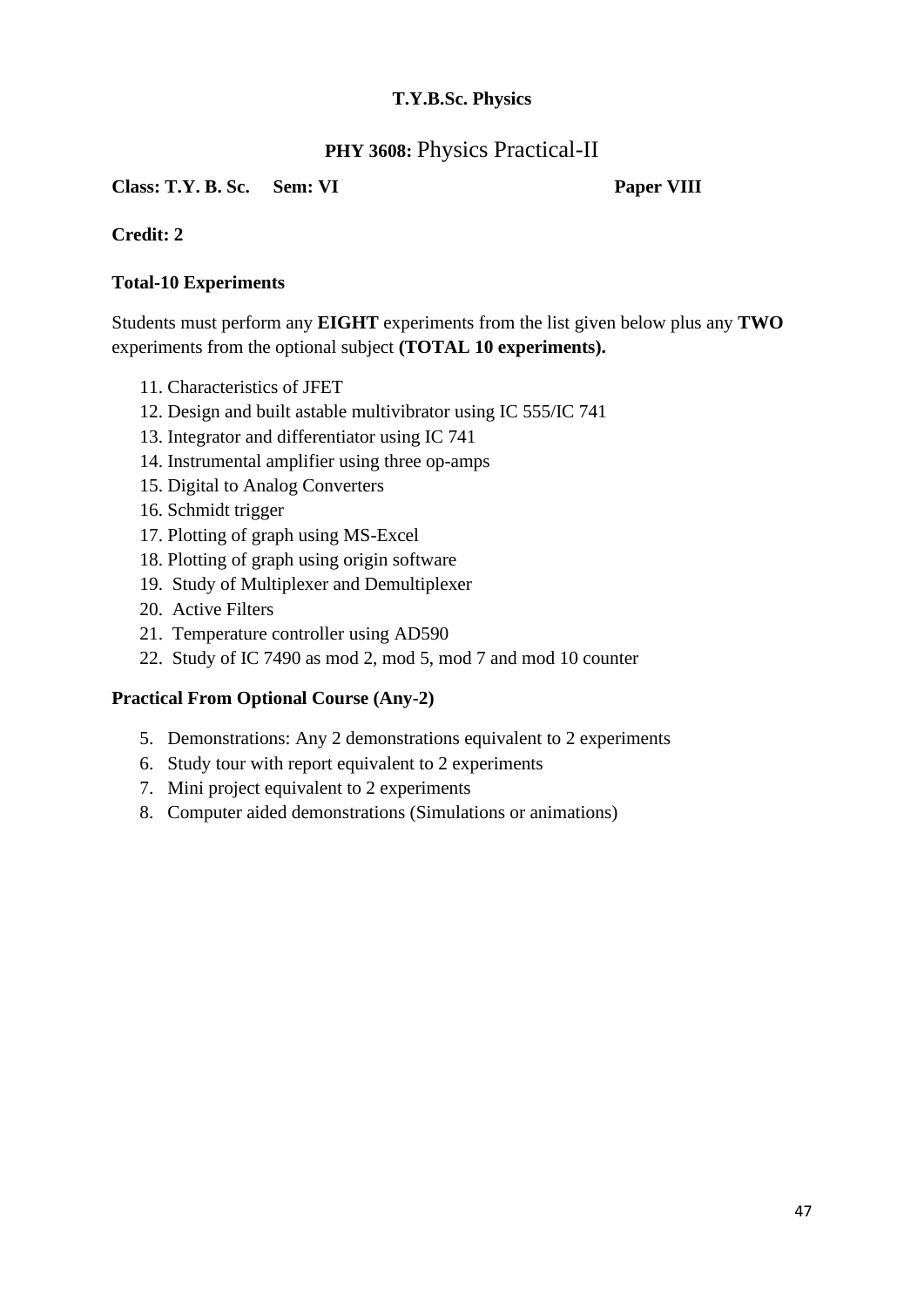# **PHY 3609: Project -Part II**

# **Class: T.Y. B. Sc. Sem: VI Paper IX**

# **Credit: 2**

The student will have to perform the project course for both semesters V and VI. The continuous evaluation of the project will be done during each semester. Student must complete 50% project work in semester V and evaluation will be done at the end of semester and credit will be assigned to the students according to their performance.